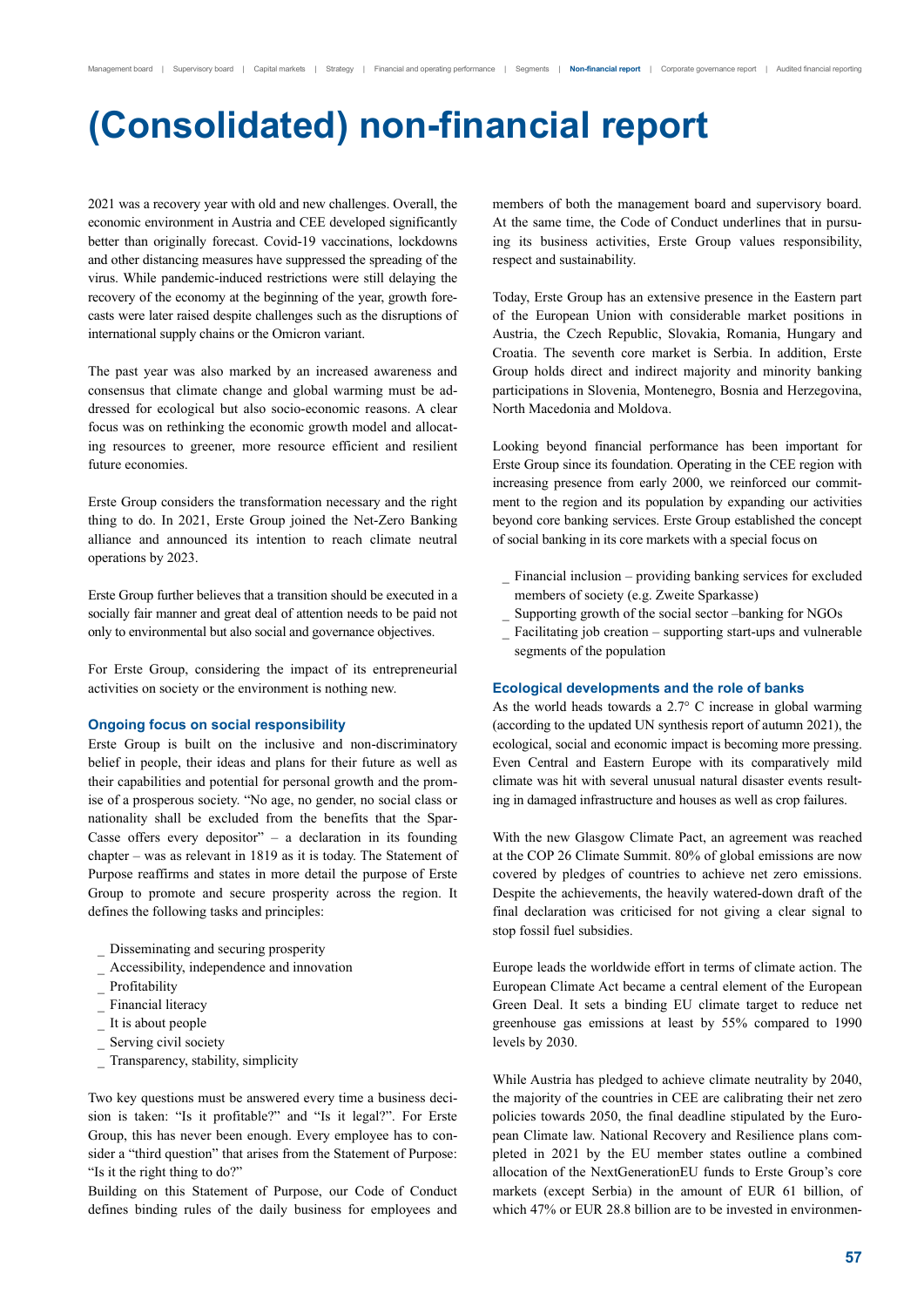tal initiatives. Most of the projects submitted focus on green mobility and transportation (EUR 9.3 billion), followed by renewable energy and energy infrastructure (EUR 4.5 billion) and building renovations (EUR 4.3 billion).

Banks will have to play an active and fundamental role in utilising these funds and in financing or co-financing projects. Together with their clients, banks will build the green economy of the region.

### **Accelerating climate action**

The exceptional economic development of the last 30 years in the Central and Eastern European region was built on investments and transitioning from an obsolete, unproductive, and inefficient economic model towards higher added value, technology driven production.

Erste Group, in its role as a leading financial institution in the region, is committed to supporting the upcoming green transition. The upcoming decade will bring a lot of opportunities for green investments, including the transition from the high carbon energy sector towards renewable energy sourcing and the low carbon energy grid, the renovation of obsolete buildings and the modernisation and expansion of the region's railway infrastructure. The CEE region will also need to invest in recycling and waste management improvements and further water collection and treatment upgrades.

### **Taking responsibility seriously**

Resolving the conflicting targets of profitability and the ecological and social impact of its business is a key element for the management of Erste Group. We believe that acting responsibly and remaining profitable is a key prerequisite for the long-term survival of any company and the creation of value for customers, investors, employees and the society at large.

In light of the accelerating level of environmental degradation and the urgency of climate change with far-reaching impact on vulnerable parts of the society in the CEE region, Erste Group reshaped its priority ESG objectives in 2021. In the years to come, Erste Group will put particular emphasis on the following United Nations Sustainable Development Goals (SDGs) (here in alphabetical order):

- \_ Affordable housing (SDG 11)
- Climate action (SGD 13)
- Clean water and sanitation (SDG 6)
- Diversity (SDG 5)
- Financial inclusion (SDG 1)
- Financial health and literacy (SDG 4)
- Recycling and waste management (SDG 12)

SDGs provide a framework embedded into wider socio-political efforts of the United Nations to ensure sustainable development at the economic, social and environmental level worldwide.

While Erste Group has a long history of initiatives related to its commitment to social responsibility – the successful step-by-step

roll out of the social banking concept is a good example – we believe it is necessary to further strengthen our environmental commitment. As a consequence Erste Group will expand its contribution to the environmental and climate objectives and aims to take a substantial role in the above-mentioned transformation process.

## **Implementation of the reporting obligation as a combined non-financial report**

To meet the statutory requirement of disclosing non-financial information, Erste Group has decided to include the (consolidated) non-financial report in its annual report, thus fulfilling its obligations under sections 243b and 267a of the Austrian Commercial Code (UGB). Erste Group has drawn up this nonfinancial report in conformity with the Global Reporting Initiative (GRI standard: core option) and follows the recommendations of the Task Force on Climate Related Financial Disclosures (TCFD). While non-financial reporting is not subject to the audit of the consolidated financial statements, this non-financial report was subject to an independent audit by Deloitte Audit Wirtschaftsprüfungs GmbH in accordance with the GRI standards: Option core and sections 234b and 267a of the Austrian Commercial Code (UGB) to achieve limited assurance. This audit report is available at the end of this non-financial report.

The reporting obligation under UGB requires covering environmental, social and employee matters, respect for human rights and measures against corruption and bribery.

The non-financial report must cover the same scope of consolidation as financial reporting. The calculation of non-financial data, such as energy consumption per employee (full-time equivalent; FTE) is based on all material Erste Group entities that have at least one employee. For the 2021 non-financial report, human resources data was captured at single-entity level. Environmental data of all premises used for banking operations was captured for all entities in the scope of consolidation.

The EU sustainable finance Taxonomy Regulation (Taxonomy (EU) 2020/852) is a classification system to determine whether an economic activity shall qualify as environmentally sustainable. For the reporting year 2021 financial market participants are required to disclose the share of their exposures to taxonomy noneligible and taxonomy-eligible economic activities in their total assets for the first two environmental objectives pursuant to the regulation, i.e. climate change mitigation and climate change adaption. Erste Group meets those requirements pursuant to Art. 8 Taxonomy (EU) 2020/852.

## **Materiality Analysis**

The starting point of non-financial reporting is a materiality analysis conforming to GRI Standards (GRI 101) to identify those non-financial material topics that have social and ecological impact relevant to both Erste Group and its stakeholders. Erste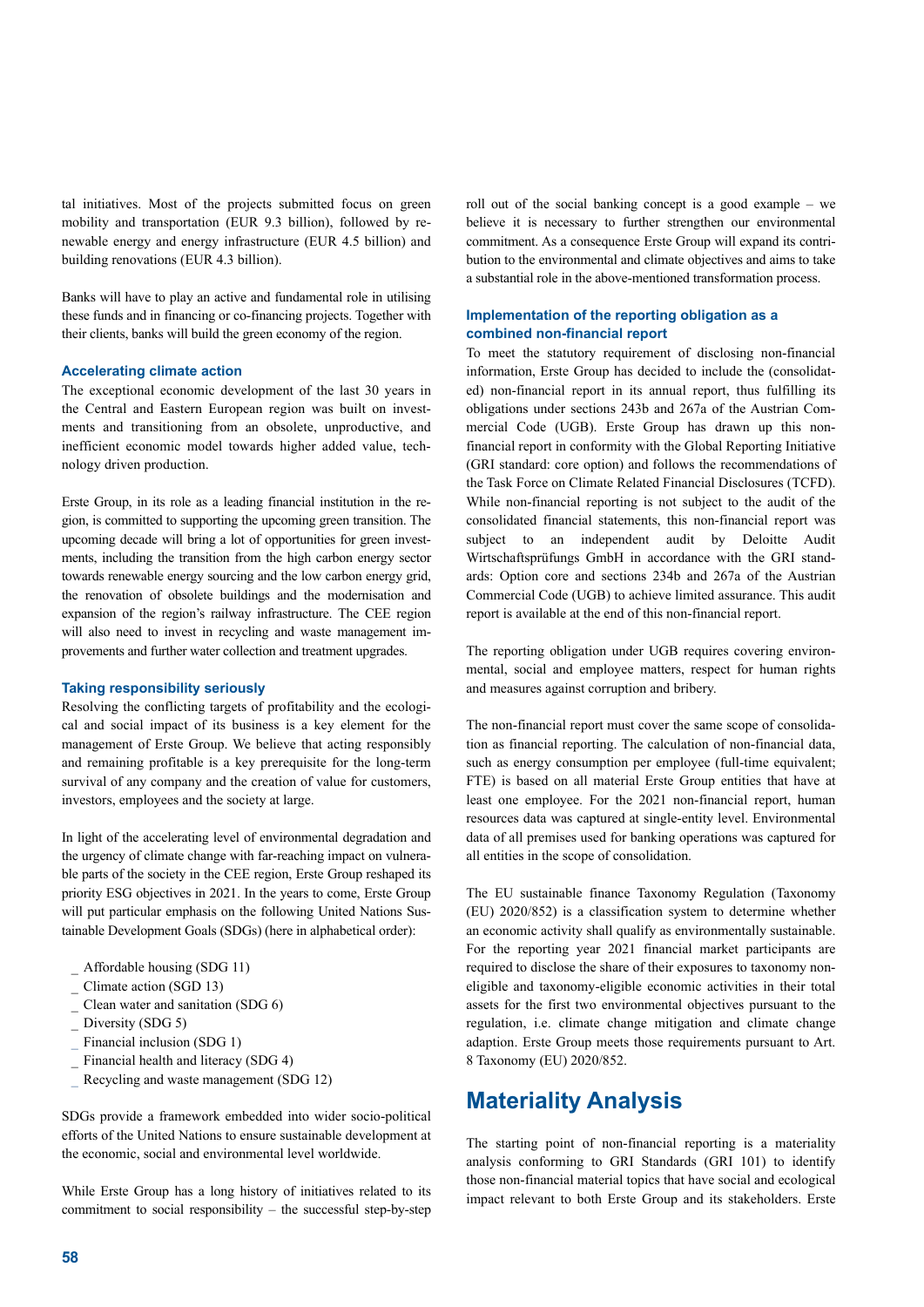Group applies the concept of double materiality as proposed by the European Commission in 2019. From a business perspective a topic is material when it has a (positive or negative) impact on the financial performance and value of the company. But the external impact of Erste Group is also considered, thus a topic is also material when it matters to the society and/or the environment.

Erste Group's first materiality analysis according to GRI was performed in 2016. The scope of relevant topics was based on externally recognised sources like GRI, the SDGs as well as internal documents and discussions with internal stakeholders. In 2021, the material topics were reviewed by both external and internal experts, and a peer research was conducted. In addition, several interviews with Erste Group's investors were held, providing valuable feedback for updating the topics.

The list of the topics has been defined specifically based on the following principles:

- Materiality for the bank's business operations
- \_ Involvement/inclusion of stakeholder groups
- Reflecting the double materiality perspective
- \_ Inclusion of sustainability in the business strategy

For the online survey in 2021, the scope of relevant stakeholders was extended to investors, NGOs and academic representatives. The material non-financial topics of particular relevance to Erste Group were identified in a workshop with in-house and external experts.

The group-wide survey in 2021 showed a higher participation rate than in 2019. Overall, 1,524 employees and 1,639 customers in Erste Group's seven core countries as well as 59 representatives of investors and NGOs, academics and members of the supervisory board responded to the survey.

The target groups surveyed confirmed the validity of the material aspects in the questionnaire. All pre-defined items asked for in the survey were highly relevant to respondents and also to the long-term economic success of Erste Group. Even the aspects ranked last by the respondents still show high relevance. This was equally confirmed by all target groups covered in the survey.

The highest scores were observed across all stakeholder groups in categories related to anti-corruption and data security while the lowest score was attributed to financial inclusion. The other categories were characterised by different assessments from employees, customers and supervisory board members. These largely correlating groups provided results consistent with previous surveys: high priority topics related to customer care and employee care, followed by sustainable finance and diversity. For these stakeholder groups less material but still relevant topics were limiting financing for high emission sectors, financial inclusion, and ecological impact of banking operations. Investors, academics and NGO representatives – the newly included stakeholder groups– had a different view and ranked sustainable finance together with the limit on financing high emission sectors among their most relevant topics and higher than customer and employee care, which were highly preferred by other stakeholder groups.

To comply with the requirements of the sections 243b and 267a of the Austrian Commercial Code (UGB), the national implementation of the Non-financial Reporting Directive 2014/95/EU and GRI 101, Erste Group conducted an impact analysis in addition to the materiality analysis in 2021. In-house experts assessed the economic, environmental and social impact of the abovementioned material topics. The result of the impact analysis corresponded to the materiality analysis. The topics with high relevance for the stakeholders show a high economic, environmental or social impact.

The following table presents the result of the materiality analysis (ranked by relevance):

|                                                      | <b>Employees</b> | <b>Customers</b> | <b>Investors</b> | <b>Academics</b><br>and NGOs | <b>Supervisory</b><br>board |
|------------------------------------------------------|------------------|------------------|------------------|------------------------------|-----------------------------|
| <b>Material topics</b>                               |                  |                  |                  |                              |                             |
| Anti-corruption measures                             |                  | 3                |                  |                              |                             |
| Data security                                        |                  |                  |                  |                              |                             |
| Customer satisfaction                                |                  |                  |                  | 6                            |                             |
| Ethical conduct of employees in banking operations   |                  | 4                | 6                | 5                            |                             |
| Employee health & work-life balance                  |                  | 5                |                  |                              | 5                           |
| Diversity and equal opportunity                      | 8                | 6                |                  |                              | 8                           |
| <b>Financial literacy</b>                            | 10               |                  | 11               |                              |                             |
| <b>Talent attraction</b>                             | 6                | 8                | 10               | 8                            | 6                           |
| Sustainability criteria in financing and investment  |                  | 9                |                  |                              | 9                           |
| Limit financing of high emission sectors             |                  | 10               |                  |                              |                             |
| Ecological impact of banking operations              | 9                | 11               | 8                | 10                           | 12                          |
| Access to banking products for the socially excluded | 12               | 12               | 12               |                              | 10                          |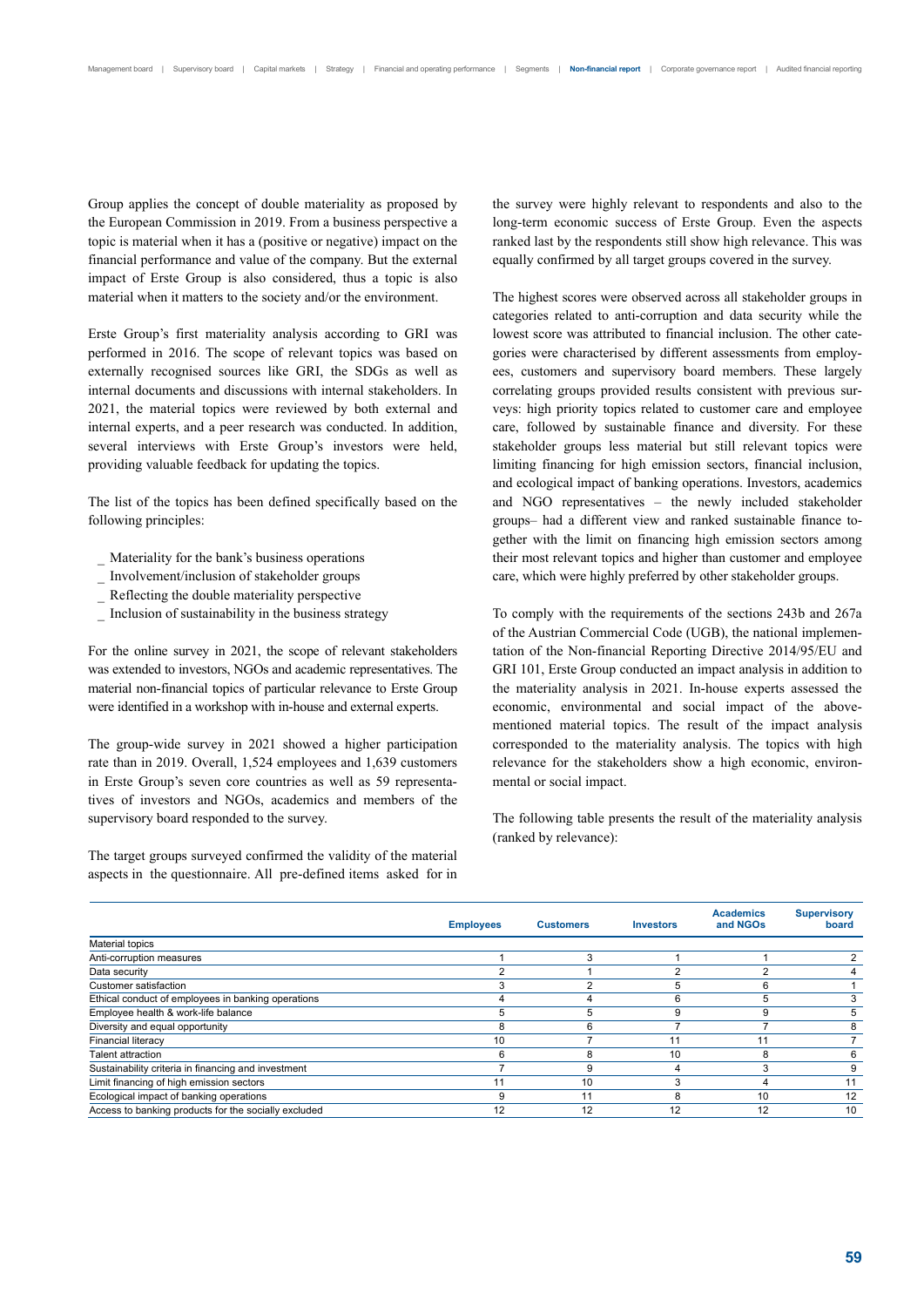### **Material topics**

To make the context of the material topics more visible, they have been categorised and linked to SDGs. Although Erste Group prioritised seven SDGs in 2021, material topics indicate that notable contributions are made to more SDGs.

### Environmental responsibility

**Sustainability criteria in investment and finance (SDG 6, 11, 12, 13).** Public interest in the indirect impact of bank products on climate, environment and the society is growing significantly. Erste Group is steadily expanding its range of sustainable finance products. Its sustainable finance focuses on critical socio-environmental topics of the CEE region, in particular affordable housing, climate change, clean water, recycling and waste management.

**Limiting financing in high emission segments (SDG 13).**  Global warming is one of the key challenges of our time. Erste Group is committed to aligning its financing policies to the  $1.5^{\circ}$  C global warming limit of the Paris Agreement.

**Ecological impact of banking operations (SDG 13).** Protecting the environment and addressing climate change are currently among the most significant global challenges. Erste Group aims to minimise its ecological footprint, specifically its consumption of energy and paper and to use natural resources responsibly.

### Social responsibility

**Ethical conduct of business by employees in their daily work (SDG 5, 8).** The values and attitudes demonstrated by employees in their work determine how Erste Group is perceived in the public. Erste Group encourages a culture of fair and mutually respectful interaction. Respecting human rights and zero tolerance for child labour and discrimination are fundamental principles of Erste Group.

**Financial literacy (SDG 4).** For Erste Group, financial literacy is a key factor in creating equal opportunities, economic prosperity and social inclusion. In most cases, a lack of financial literacy means fewer opportunities in many spheres of life.

#### **Access to banking products for socially excluded (SDG 1).**

For a variety of reasons, many people do not have access to financial services from commercial banks even today. In accordance with its founding principles, Erste Group's social banking programmes help people to help themselves and contribute to positive economic development of the excluded parts of society.

**Diversity and equal opportunity (SDG 5).** For Erste Group, diversity and equal opportunity are key elements of its human resources strategy. It therefore seeks to offer a work environment that is free of discrimination and that values the work of each and every person regardless of gender, age, disability, marital status, sexual orientation, skin colour, religious or political affiliation, ethnic background, nationality or any other aspect unrelated to their employment.

**Employee health and work-life balance (SDG 3, 5).** Erste Group is convinced that employees perform better and are more motivated when their work and private lives are well balanced and the company contributes to their good health. The focus of Erste Group is on fostering an awareness of the importance of a healthy lifestyle and promoting preventive health care as a complementary service to the public healthcare system.

**Talent attraction and retention (SDG 5, 10).** Erste Group is convinced that attracting and retaining talented staff through comprehensive learning offers and development opportunities will contribute to the success of the bank.

### Our customers

**Data security (not assigned to a specific SDG).** The security of customer data is a key prerequisite for long-term success in the banking industry and of fundamental importance to Erste Group. Erste Group therefore applies the highest standards in its IT infrastructure and provides ongoing training to its employees to offer maximum protection against the misuse or loss of customer data. The danger of cyber-attacks requires ongoing investment to maintain and improve data security.

**Customer satisfaction (SDG 8).** High levels of customer satisfaction and resulting customer loyalty safeguard the bank's longterm success. It is therefore vital to continually adapt products and services to customers' expectations and needs and to ensure high service quality.

### Governance and anti-corruption measures

**Anti-corruption measures (SDG 16).** Corruption and bribery may be a problem in many parts of the economy. Erste Group employees are required to attend a customised training programme enabling them to recognise and prevent fraud and corruption. Conflicts of interest between customers, Erste Group and its employees are governed by clear rules such as provisions on employee transactions, the gift policy and research disclaimers.

**Responsible criteria in the supply chain (SDGs 10, 13).** Against the backdrop of interrelated economic activities, companies must consider not only the ecological and social impacts of their own operations, but also those of their entire supply chain. Through its supply-chain management, Erste Group is making every effort to avoid an undesirable indirect impact on the environment and human rights.

The following materiality table provides an overview of the stakeholder groups, the material topics of the materiality analysis assigned to them, references to GRI standards and references to the sections of the non-financial report in which these topics are explained.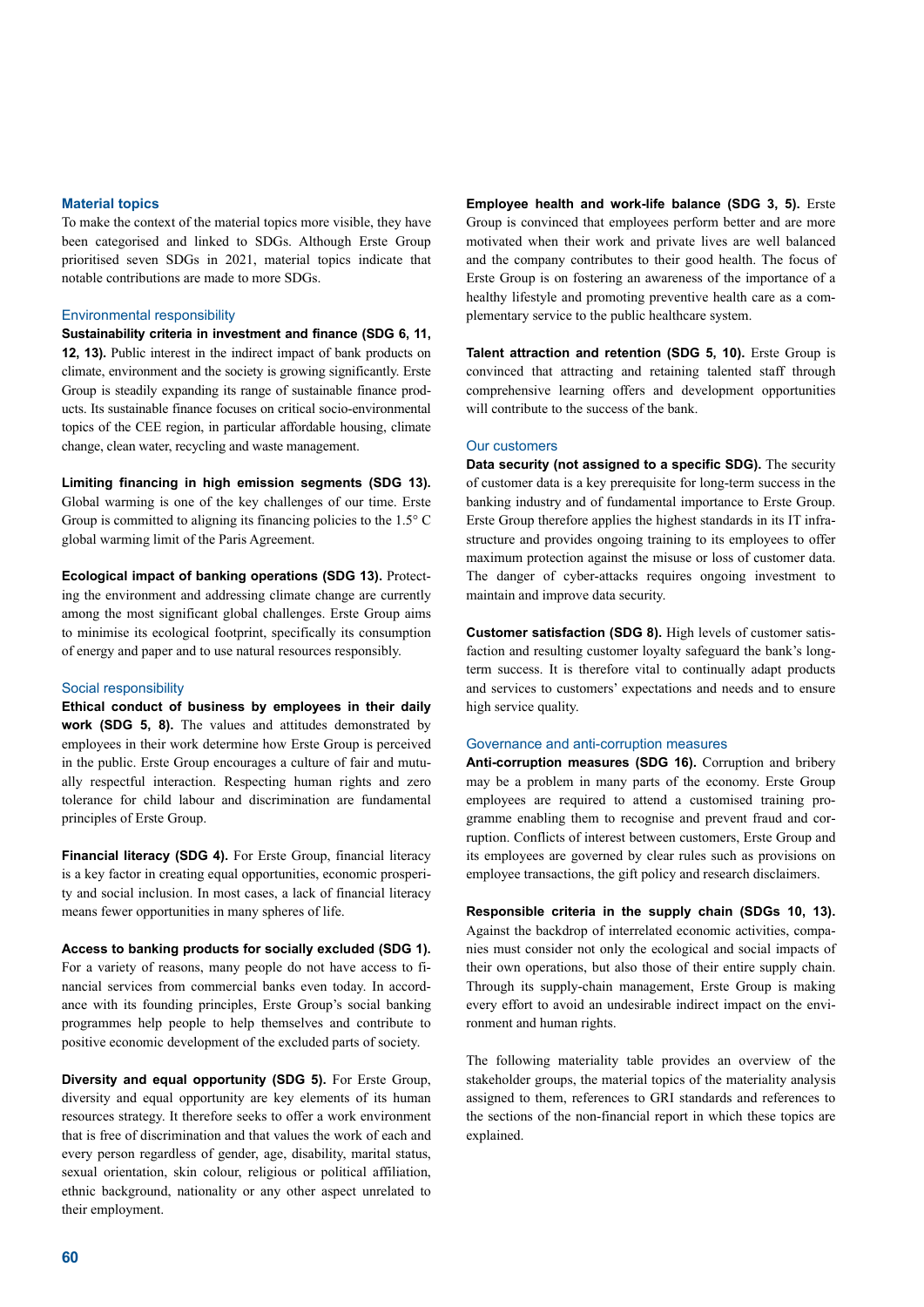| <b>Stakeholders</b>                   | <b>Topics of the</b><br>materiality analysis                          | <b>Material topics</b><br>pursuant to GRI Standard                                               | <b>SDG</b>               | Section in the<br>non-financial report                                 |  |
|---------------------------------------|-----------------------------------------------------------------------|--------------------------------------------------------------------------------------------------|--------------------------|------------------------------------------------------------------------|--|
|                                       | Customer satisfaction                                                 | Customer privacy (GRI 418-1)                                                                     | SDG <sub>8</sub>         | Our customers                                                          |  |
|                                       | Anti-corruption                                                       | Anti-corruption (GRI 205-3)<br>Substantiated complaints concerning breaches of                   | <b>SDG 16</b>            | Compliance and management of<br>conflicts of interest                  |  |
|                                       | Highest data security                                                 | customer privacy and losses of customer data<br>(GRI 418-1)                                      |                          | Our customers                                                          |  |
|                                       | Ethical conduct of employees in<br>banking operations                 | Not assigned to any GRI indicator                                                                | SDG 5,8                  | <b>ESG Strategic Framework</b>                                         |  |
| Customers                             | Access to banking products<br>(Social Banking)                        | Initiatives to improve access to financial services for<br>disadvantaged people (FS 14 of GRI 4) | SDG <sub>1</sub>         | Sustainable finance<br>(Social Banking)                                |  |
|                                       | Diversity and equal opportunity                                       | Employment (GRI 401-1, 401-3)                                                                    | SDG <sub>5</sub>         |                                                                        |  |
|                                       | Employee health & work-life<br>balance                                | Training and education (GRI 404-1)                                                               | SDG 3, 5                 |                                                                        |  |
|                                       |                                                                       |                                                                                                  |                          |                                                                        |  |
|                                       |                                                                       | Diversity and equal opportunity (GRI 401-3, 405-1)                                               | SDG 5, 10                |                                                                        |  |
|                                       | Respect for human rights                                              | Non-discrimination (GRI 406-1)                                                                   | SDG 5, 10                |                                                                        |  |
| Employees                             | Talent attraction and retention                                       | Training and education (GRI 404-1)                                                               | SDG 5,10                 | Employees                                                              |  |
|                                       | Customer satisfaction                                                 | Customer privacy (GRI 418-1)                                                                     | SDG <sub>8</sub>         | Our customers                                                          |  |
|                                       | Anti-corruption                                                       | Anti-corruption (GRI 205-3)                                                                      | <b>SDG 16</b>            | Compliance and management of<br>conflicts of interest                  |  |
|                                       | Ethical conduct of employees                                          |                                                                                                  |                          |                                                                        |  |
|                                       | in banking operations                                                 | Not assigned to any GRI indicator                                                                | SDG 5,8                  | <b>ESG Strategic Framework</b>                                         |  |
|                                       | Diversity and equal opportunity                                       | Employment (GRI 401-1, 401-3)                                                                    | SDG <sub>5</sub>         | Employees                                                              |  |
|                                       |                                                                       |                                                                                                  |                          | Outside the non-financial report:                                      |  |
|                                       |                                                                       | Diversity and equal opportunity (GRI 401-3, 405-1)                                               | SDG 5, 10                | corporate governance report                                            |  |
| Governance bodies                     |                                                                       | Non-discrimination (GRI 406-1)                                                                   | SDG 5, 10                |                                                                        |  |
| (members of the<br>supervisory board) |                                                                       | Economic performance (GRI 201-1)                                                                 |                          | Outside the non-financial report:<br>consolidated financial statements |  |
|                                       | <b>Financial literacy</b>                                             | Initiatives to improve access to financial services for                                          | SDG4                     | Commitment to society<br>(Financial literacy)                          |  |
|                                       | Social commitment                                                     | disadvantaged people (FS 14 of GRI 4)                                                            | SDG 4, 5,10              | Commitment to society                                                  |  |
|                                       |                                                                       | Anti-corruption (GRI 205-3)                                                                      | <b>SDG 16</b>            | Compliance and management of<br>conflicts of interest                  |  |
|                                       |                                                                       | Socio-economic compliance (GRI 419-1)                                                            | <b>SDG 16</b>            | <b>GRI Index</b>                                                       |  |
| Society                               |                                                                       | Economic performance (GRI 201-1)                                                                 |                          | Outside the non-financial report:<br>consolidated financial statements |  |
|                                       |                                                                       | Economic performance (GRI 201-1)                                                                 |                          | Outside the non-financial report:<br>consolidated financial statements |  |
|                                       |                                                                       | Substantiated complaints concerning breaches of                                                  |                          |                                                                        |  |
|                                       |                                                                       | customer privacy and losses of customer data                                                     |                          |                                                                        |  |
|                                       | Highest data security                                                 | (GRI 418-1)                                                                                      |                          | Our customers                                                          |  |
|                                       | Anti-corruption                                                       | Anti-corruption (GRI 205-3)                                                                      | <b>SDG 16</b>            | Compliance and management of<br>conflicts of interest                  |  |
|                                       | Limiting financing in high emission                                   | Other indirect GHG-emissions (Sope 3)                                                            |                          | <b>ESG Strategic Framework and</b>                                     |  |
| Investors                             | sectors                                                               | (GRI 305-3)                                                                                      | <b>SDG 13</b>            | Risk Management                                                        |  |
|                                       | Anti-corruption                                                       | Anti-corruption (GRI 205-3)                                                                      | <b>SDG 16</b>            | Compliance and management of<br>conflicts of interest                  |  |
|                                       |                                                                       | Substantiated complaints concerning breaches of<br>customer privacy and losses of customer data  |                          |                                                                        |  |
|                                       | Highest data security                                                 | (GRI 418-1)                                                                                      |                          | Our customers                                                          |  |
|                                       | Limiting financing in high emission<br>sectors                        | Other indirect GHG-emissions (Sope 3)<br>(GRI 305-3)                                             | <b>SDG 13</b>            | <b>ESG Strategic Framework and</b><br>Risk Management                  |  |
| Academics/NGOs                        | Sustainability criteria in finance and<br>investment                  |                                                                                                  | <b>SDG</b><br>6,11,12,13 | <b>ESG Strategic Framework and</b><br><b>Risk Management</b>           |  |
|                                       |                                                                       | Materials (GRI 301-1, 301-2)                                                                     |                          | <b>ESG Strategic Framework</b><br>(environmental footprint)            |  |
|                                       | Sustainability criteria in the supply                                 | Energy (GRI 302-1, 302-4)                                                                        |                          | Suppliers and supply chain                                             |  |
|                                       | chain & ecological impact of                                          |                                                                                                  |                          | <b>ESG Strategic Framework</b>                                         |  |
| Environment                           | banking operations                                                    | Emissions (GRI 305-1, 305-2)                                                                     | <b>SDG 13</b>            | (environmental footprint)                                              |  |
|                                       | Sustainability criteria in the supply<br>chain & ecological impact of |                                                                                                  |                          |                                                                        |  |
|                                       | banking operations                                                    | Supplier environmental assessment (GRI 308-1)                                                    |                          |                                                                        |  |
| Suppliers                             | Respect for human rights                                              | Supplier social assessment (GRI 414-1, 403-7)                                                    | SDG 10, 13               | Suppliers and supply chain                                             |  |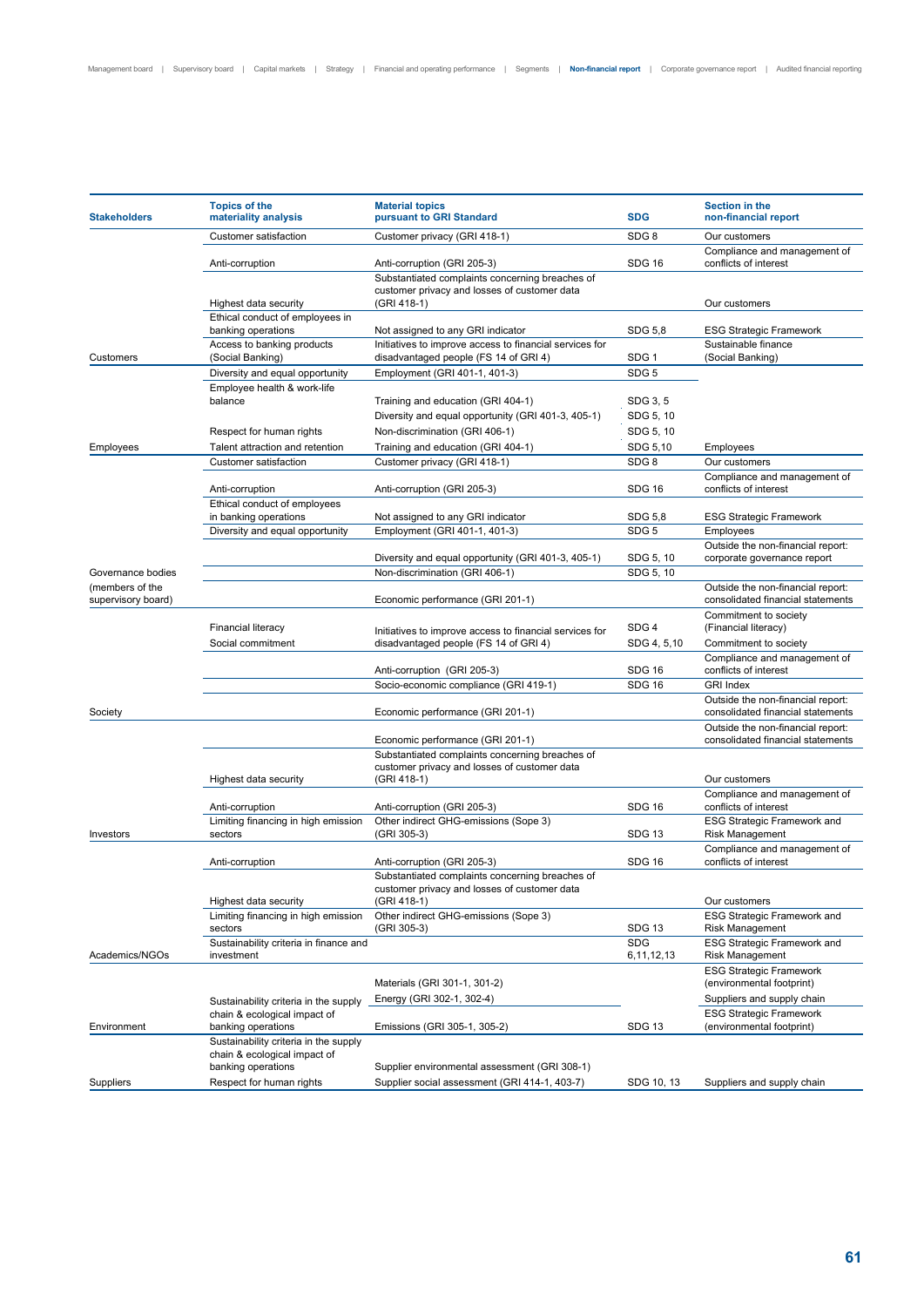## **ESG strategic framework**

Erste Group is convinced that considering socio-environmental responsibility, climate change prevention and strong governance aspects in doing business not only support its purpose to disseminate prosperity but also secures the financial resilience of the bank.

Based on Erste Group's legacy of strong focus on social responsibility and its ambition to be the leading financial institution driving the green transition in Central and Eastern Europe, Erste Group implemented its ESG strategic framework in 2021.

It is based on four impact pillars:

**Sustainable finance.** Erste Group is committed to considering social and environmental aspects in finance, banking and client advisory services in its retail and corporate business. Erste Group aims to reach a share of 25% green investments in its corporate portfolio in five years. It is also committed to increasing the green wholesale funding rates in all its core markets, thus strengthening CEE debt capital markets and defending its leading position in ethical and environmental funds in the CEE region. As Erste Group is convinced that the main challenge will be the transition from today's high emitting sectors, it intends to further develop expertise and support the decarbonisation efforts in the markets it operates in. Erste Group introduces best practise ESG risk management processes.

**Working together for a sustainable future.** Erste Group believes there is a need to not only raise awareness for green transition and its potentially related impact on society but also to develop new sustainable market standards. Consequently, Erste Group is committed to actively participating in and supporting public initiatives in this field and pursuing collaborations with business partners and NGOs.

In 2021, Erste Group joined several climate related programmes as an active member. As the first financial institution in Europe, Erste Group supported the European Commission's Green Consumption Pledge initiative and is committed to increasing the number and sales of eco-labelled funds, strengthening sustainable reporting and increasing the promotion of sustainable finance to its clients. In addition, Erste Group joined three initiatives of the United Nations Environmental Programme for Financial Institutions (UNEP FI). It became a signatory of the Principles for Responsible Banking, was the first Austian bank to join the Net Zero Banking Alliance and was a founding member of the Financial Health and Inclusion initiative.

**Good corporate citizenship and operations.** Erste Group is committed to reaching climate neutrality by 2023. After having reduced Scope 1 and Scope 2 emissions by 25% since 2016, Erste Group intends to reduce them by a further 25% by obtaining at

least 90% of its electricity from green sources and by implementing further efficiency measures.

**Our employees.** Erste Group puts emphasis on raising awareness of the importance of a sustainable lifestyle and motivating all its employees to actively support efforts to reach climate neutrality. In addition, Erste Group plans to offer a climate literacy programme to its staff incorporating input from academics of the Vienna University of Economics and Business, environmental experts of the Austrian World Wide Fund for Nature, and climate simulation workshops. The climate literacy programme will familiarise Erste Group's employees with key environmental topics, sustainable finance and expected changes related to the green transition.

### **ESG responsibilities**

Taking into account ESG topics is an integral part of Erste Group's way of doing business. Consequently, this resulted in an integrated organisational model. ESG functions and responsibilities are embedded in its respective corporate and retail business as well as its risk and finance units. An exception to this rule is the Group ESG Office that was set up as an independent unit in the strategy division, reporting to the CEO. It drives the ESG strategy, targets and priorities.

Erste Group considers it essential to align group-wide decision making processes and aims to synchronise initiatives, principles and planned actions across functions and countries taking into account relevant ESG aspects.

Considering the increased importance of managing climaterelated risks led to changes in the ESG governance. The Group Sustainability Board received a stronger mandate, an ESG Core Team was established to facilitate the implementation of initiatives across all core markets and a Sustainable Finance Committee was set up to steer green investments.

Erste Group's ESG governance framework includes the following elements:

The **supervisory board** oversees the sustainability strategy, the ESG framework and its implementation. Its members are regularly informed about ESG matters. The (consolidated) non-financial report has to be reviewed and accepted taking into account the external audit report.

The **management board** defines the sustainability strategy and is responsible for the ESG framework, priorities and targets. Furthermore, it ensures the implementation of the sustainability strategy with adequate resource allocation and controls and is regularly informed of status and achievements. These tasks are implemented via the Group Sustainability Board.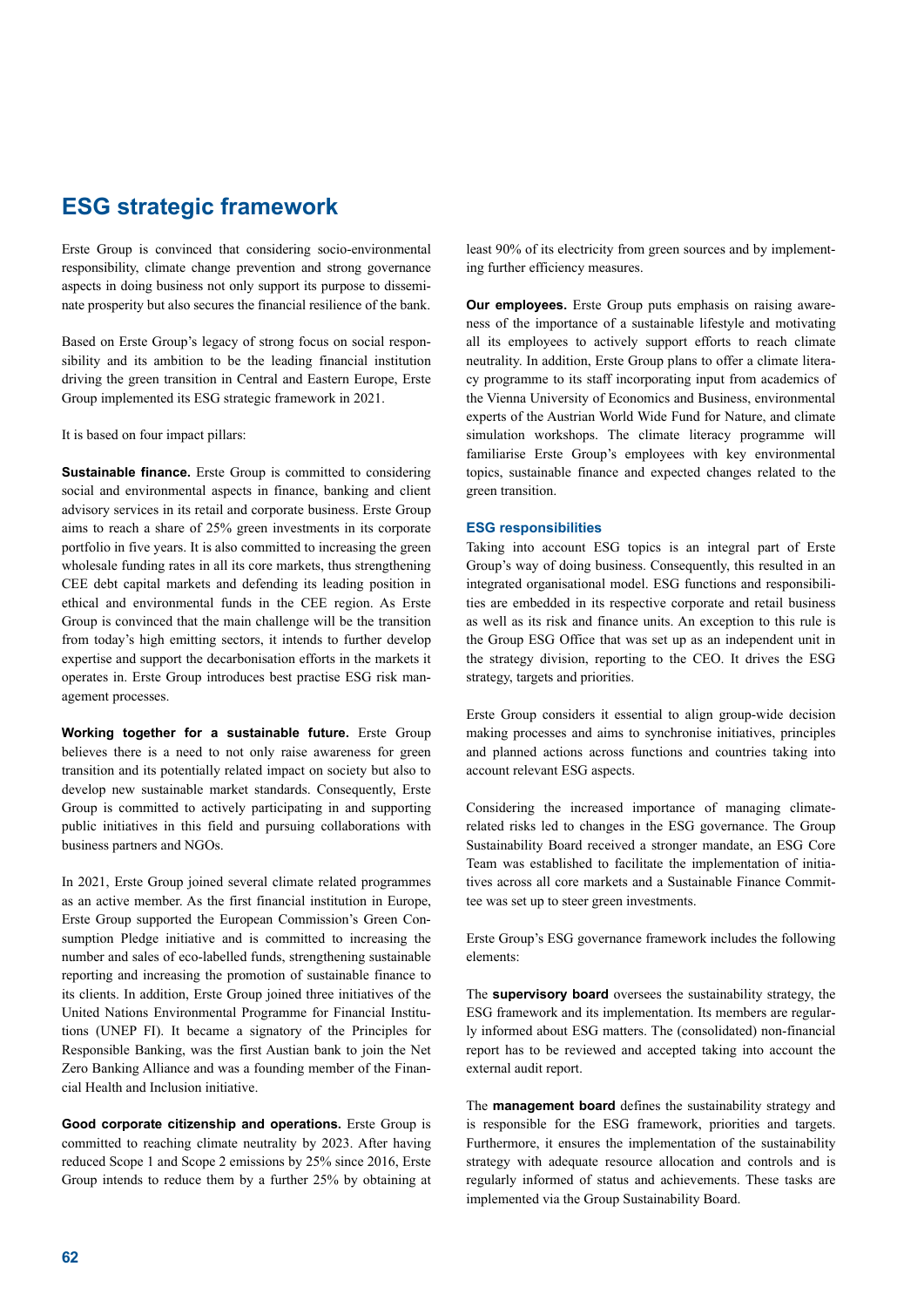For additional information on the activities of the supervisory and management board, please refer to the (consolidated) corporate governance report.

The **Group Sustainability Board** consists of the management board members of Erste Group Bank AG and the CEOs of the local banks. It takes decisions on strategy, priorities, governance and key performance indicators and monitors the implementation progress.

The **ESG core team** is set up as a collaboration platform to develop objectives, targets and corresponding initiatives through senior managers of various areas – business, finance, risk and other support functions. It ensures agreements on initiatives, timelines and other implementation matters. It is organised by the Group ESG Office and holds bi-weekly meetings.

The main objective of the **Group Sustainable Finance Committee** is to ensure coordinated development of ESG principles in steering instruments like portfolio limits, pricing and the ESG Factor Heatmap. It consists of senior managers of Erste Group and is responsible for Erste Group's sustainable finance framework, group-wide sustainable asset eligibility rules, asset allocation and reporting obligations. The ultimate decisions on risk or other methodology topics are delegated to the functional decision-making bodies within the risk management or financial management framework. The committee is organised by the Group ESG Office, its meetings are convened on demand. In 2021, four meetings were held.

The **Group ESG Office** promotes Erste Group's sustainability strategy and acts as the main advisor to the management board on the ESG strategy, targets and priorities. It provides key ESG policies, ensures inhouse expertise on climate, environmental, social and governance objectives, defines ESG governance framework, financing rules and selectively intervenes on single transactions. In addition, it ensures transparency on Erste Group's sustainability impact.

**Local ESG Offices** develop local sustainability strategies aligned with the group-wide strategy, support the respective local management boards and are tasked with facilitating, organising, and ensuring the information flow on the implementation of initiatives within the local organisation.

**Group business divisions** are in charge of the business strategy, objectives, targets and developing initiatives and action plans. In addition, they are responsible for defining green/social eligibility rules and ensure their integration into products as well as ESG risk management processes. Group business functions ensure the alignment with local business divisions.

**Group risk management** functions ensure that ESG aspects are covered in the risk management framework and risk appetite assessment and are properly taken into account in risk control and operative risk management tools and processes.

## **CLIMATE AND OTHER ESG RISKS MANAGEMENT FRAMEWORK**

Climate-related and other ESG risks are an integral part of Erste Group's risk management framework. They are connected to potential losses through additional costs, liabilities, or damages suffered because of climate, environmental, social or governance related adverse events. ESG risks are integrated into the risk taxonomy of Erste Group as transversal and covered by major risk categories in credit, market, liquidity and operational risks. Erste Group's ESG risk definition thus covers a broad range of risk drivers linked to environmental, social and governance factors and also recognises their double materiality. The ESG Risk Definition Policy is available on the website (https://www.erstegroup.com/en/about-us/sustainability-esg).

Erste Group's ESG due diligence process is built along the three lines of defence. Business lines and relationship managers are in charge of identifying, verifying and mitigating potential ESG risks in client relationships, financing transactions or financed assets. Risk management functions, the second line of defence, validate and assess the nature and severity of the ESG risk exposure and provide a risk opinion and an independent recommendation for further mitigation measures or even exercise their veto rights. The third line of defence lies with internal audit.

The Group ESG Office supports this process with its expertise and may exercise its veto rights within the Holding Credit Committee to ensure the alignment of the portfolio and Erste Group's banking practices with the ESG Framework and socio-environmental objectives of the Group. In addition, the Group ESG office is a voting member in the Risk Operational Conduct Committee.

Erste Group's ESG risk management concept is built along risk identification and assessment and is embedded into its Risk Appetite Statement Framework. The ESG risk management concept affects the bank's entire product offering comprising amongst others lending, advisory, investment and asset management services, wholesale funding and even supplier management practices.

Erste Group's Code of Conduct provides a reference point for our actions and behaviour and a set of rules governing our daily business activities. Erste Group expects suppliers to meet standards laid down in Erste Group's Ethical and Environmental Code of Conduct for Suppliers of Goods and Services.

### **Identifying climate and other ESG risks**

Erste Group's risk identification and assessment process is based on an industry sector differentiated approach as the relevance of individual risk drivers may differ depending on the nature of the respective economic activity.

The **loan origination and monitoring process** for large corporate and commercial real estate transactions includes an ESG scorecard-based screening. Critical data on climate risk, exposure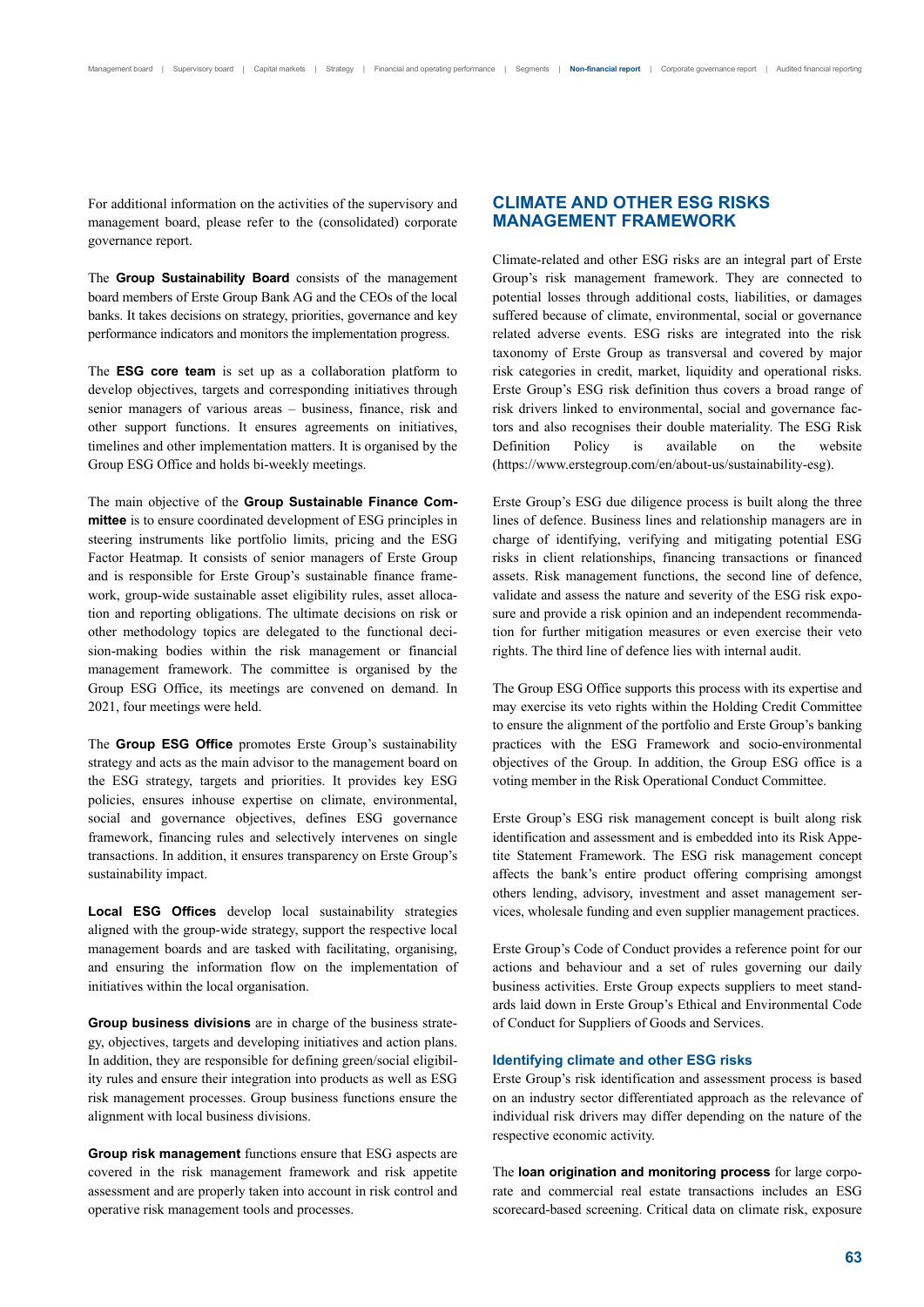to environmental degradation and animal welfare is collected and assessed as are social risk factors like exposure to human rights violations, child labour and forced labour, violation of employee rights or improper customer services and marketing. For segments with lower exposures and more diversified risk, the main instrument used is the ESG Factor Heatmap. It combines the relevance of climate, environmental and social risk factors with a granular industry segmentation of the portfolio. In critical segments, amber or red alerts trigger deep-dive investigations and a reconsideration of industry strategies. Erste Group Credit Collateral Management Policy takes into account ESG factors. To improve the process an extensive ESG data collection has been started.

The **Group Responsible Financing Policy defines harmful socio-environmental activities** that are excluded from financing and banking services. The main focus of the policy is on climate protection through the alignment of Erste Group's energy financing in line with the Paris Agreement, global warming limitation, the prevention of extensive environmental degradation and measures to preserve biodiversity through restraining from artic oil and gas financing and unconventional mining practices but also with very selective participation in hydropower projects. In addition, the policy aims to limit the impact of socially harmful activities e.g. of the weapons and defence industry. In 2021, Erste Group made significant progress by further tightening its coal policy and setting a goal to exit coal financing by 2030. Taking into account that coal still plays an important role in the energy security of the CEE region, the policy allows for a two-year period for customers to prepare credible coal phase-out plans.

Erste Group is going to make another important step forward by introducing a financing policy for the gaming and gambling industry in early 2022. Following the increasing urgency to limit global warming and biodiversity loss Erste Group will further extend its Responsible Finance Policy by measures regarding carbon intensive sectors and industries with high impact on water, soil and air pollution in 2022.

In its **wholesale funding and structuring activities,** Erste Group applies strict rules of asset selection and eligibility with conformity to the EU Taxonomy and is fully aligned to its loan origination standards including the Group Responsible Financing policy. In 2021, Erste Group implemented Sustainable Finance Framework guidelines. Together with the independent second party opinion it is available on our website.

**In asset management** Erste Group applies a proprietary ESG rating to select best-in-class investees and focuses solely on the top 40% of the best ESG performing investee titles. In addition, it applies exclusion criteria for climate, environmental or socially harmful activities. Erste Asset Management's investment policies and the ESG Handbook for Asset Management are available on its website under sustainability (http:www.erste-am.at).

For **ESG risk screening** Erste Group uses internal and external data. Proprietary client information is sourced through ESG scorecards and combined with relevant external data typically from reputable data providers like S&P, Sustainalytics, ISS ESG or Bloomberg.

**ESG risk screening in the supply chain** is part of Erste Group's supplier selection process. Specific social and environmental information is requested in a supplier audit questionnaire and checks are done using a sustainability scorecard.

### **Management of climate and other ESG risks**

Erste Group is **committed to achieving portfolio net-zero emissions by 2050** in line with the goal of the Paris Climate Agreement to limit global warming to a maximum of 1.5°C.

Erste Group opted for a carbon accounting methodology aligned with the PCAF (Partnership for Carbon Accounting Financials) standards. This also ensures compliance with the Greenhouse Gas Protocol Corporate Accounting and Reporting Standard. In 2021, Erste Group implemented the methodology for customer loan portfolios across all markets and reached approximately 78% portfolio coverage. In line with the scope of the PCAF standards corporate loans, commercial real estate financing, project finance and mortgages were included. Erste Group will adapt carbon footprint calculations for the remaining segments – unsecured retail loans and financial institutions and sovereigns – as soon as the PCAF standards provide methodological guidance.

Erste Group's goal is to set interim targets for reducing its Scope 3 emissions. In 2021, Erste Group started to build forward looking decarbonisation models for three priority segments – energy, commercial real estate and mortgages – which in total amount to nearly 50% of Erste Group's quantified portfolio carbon footprint. In 2022, the aim is to provide decarbonisation targets for at least 70% of the quantified emissions by addressing further high emission segments. In its forward-looking models Erste Group follows the target setting methodology and embedded scenarios of PACTA (Paris Agreement Capital Transition Assessment) and SBTi (Science Based Targets Initiative). Target setting impacts business planning, and Erste Group will share the knowledge it gained with its customers and support them in their green transition efforts.

In 2021, Erste Group became a signatory member of PCAF and a core member of the PCAF project on 'financing to net-zero buildings' with the aim of developing a methodology and provide an emission factor database for the measurement and modelling of the carbon footprint of real estate portfolios. As signatory member of the Net Zero Banking Alliance, Erste Group is committed to transitioning its operational and financed emissions to net-zero by 2050 and to setting interim targets initially focusing on those portfolios where the biggest impact can be achieved. Within the Net Zero Banking Alliance, Erste Group participates in the formation of standards for the net zero target setting and complementary disclosure standards.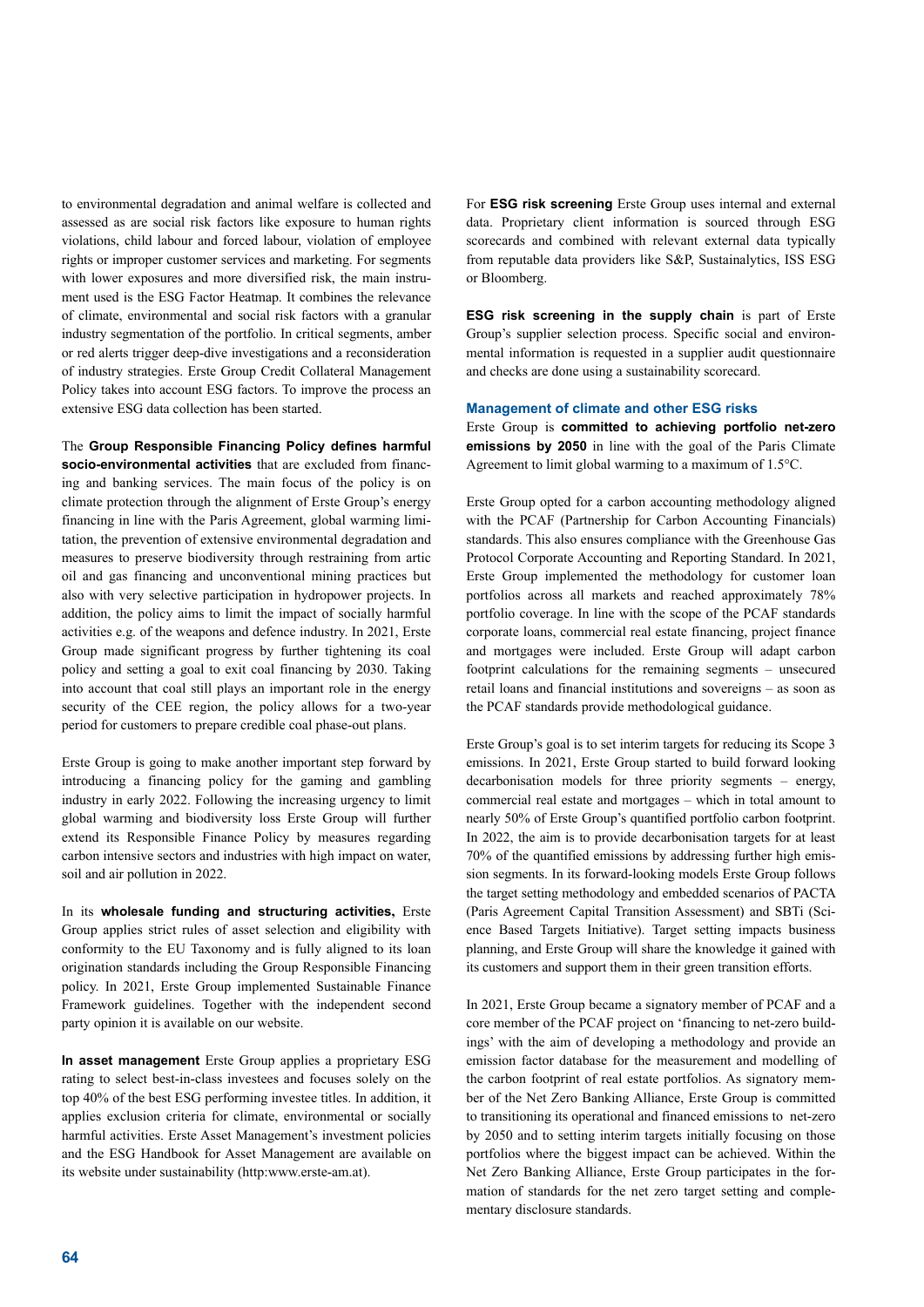The **business environment assessment** focusing in particular on climate change and socio-environmental challenges of the CEE region was completed in 2021. It is a basis for the long-term strategic considerations of the financial resilience of Erste Group's business model in relation to risks related to sustainability matters. Climate change is considered the most significant long-term challenge across all the core markets but with different starting points to address. The European climate law, EU Green Deal and 'Fit for 55' outline upcoming changes in EU strategy and legislation. The CEE countries will have to align to these European objectives and absorb the impact on their economies and reshape investment and consumption expectations. Erste Group's understanding of the climate related challenges, legislative and economic impact are documented in the internal Climate Change Houseview. Other social and environmental issues were analysed with the support of the Austrian World Wide Fund for Nature including the loss of biodiversity and environmental degradation like water, soil and air pollution. Furthermore, housing status, health care, financial inclusion and education were assessed.

This status analysis provided the basis for Erste Group's long-term ESG strategy, objectives and framework. Furthermore, the identified environmental and social challenges are taken into account in the ESG Heatmap and Group Responsible Finance Policy.

The analysis also identified opportunities related to the total investment need of EUR 470 billion for Erste Group's core countries to tackle climate change and the most pressing clean water and waste management challenges by 2030. A substantial part of these needs will be provided for by the EU or local public funds as shown in the National Recovery and Resilience Plans or the National Energy and Climate Plans. Public funds, however, will have to be supported by private sector funding expected to be approximately EUR 30 billion per annum by 2030.

In 2022, the first **climate stress test** will be conducted according to the specifications and methodology of the European Central Bank and subsequently integrated into Erste Group's stress testing framework. In 2021, intensive preparatory work was carried out for this purpose to translate climate scenarios and industry-specific macro models into concrete effects on the respective customer groups. The results of these stress and scenario analyses will help strengthen Erste Group's knowledge of climate risks and will subsequently be aligned with other activities (e.g. risk materiality analysis, decarbonisation target setting).

ESG Risks are embedded as **Risk Management Principles** in both **Erste Group's Risk Appetite Statement and its Risk Strategy**. Climate and environmental-related risks are also integrated into the Risk Materiality Assessment of Erste Group. The materiality of climate and other environmental risks is assessed within existing main risk types (credit, market, liquidity, operational and strategic risk) by means of qualitative and quantitative indicators. Such indicators are for instance related to greenhouse gas emissions of loan portfolios, energy efficiency or exposures in sectors with potential to environmental degradation. Erste Group has limited exposure to high emission segments and benefits from a granular geographical and industrial portfolio composition. Climate and environmental-related risks are assessed as medium risk and therefore classified as material. In 2022, Erste Group will extend its Risk Materiality Assessment by adding social and governance risk drivers.

## **Climate Change Metrics and Targets**

While measuring and reporting Erste Group's direct impact on the environment advanced over the years, assessing the indirect impact of the bank's business activities was hindered by the still limited availability of client reported emissions in the CEE region. Missing or incomplete data on financed emissions obstructed Erste Group's ability to manage ESG risks and to identify opportunities.

### **Financed emissions**

Focusing the efforts on selected portfolios in line with the PCAF standard, Erste Group achieved coverage of EUR 140.2 billion with calculated financed emissions equalling 78% of total loans to customers of EUR 180.3 billion (i.e. total credit exposure excluding off balance sheet positions, central banks, governments and credit institutions) in 2021. The difference of EUR 40.1 billion is mainly related to consumer loans for which PCAF does not provide a specific calculation methodology yet. Total financed emissions (Scope 1 and Scope 2, for selected industries upstream Scope 3) of the quantified portfolios amounted to 11.1 million tCO2e and the financed emissions intensity stood at 79 gCO2e/EUR. The level of financed emissions benefits from a favourable regional distribution of the loan book and a favourable balance between the low financed emissions intensity of real estate and the marginal share of high emissions intense heavy industry and energy sectors. The internal segmentation sectors were used to calculate and disclose financed emissions and to ensure consistency with all internal processes used for decision making. Internal segmentation takes a different view than the external industry one, which is disclosed in the financial statements.

**Business loans** in the amount of EUR 60.8 billion are a major source of financed emissions, both in absolute terms with 7.3 million  $t CO<sub>2</sub>e$  as well as by the financed emissions intensity of 119  $gCO<sub>2</sub>e/EUR$ . Loans to corporate customers include financing to the whole spectrum of non-financial companies, from large international and national corporates, small and mid-sized enterprises to micro entrepreneurs. For real estate related exposures included in the business loan module (NACE L68), the same financed emission intensity values were applied as for the commercial real estate module, which proved to be more conservative than the PCAF database emission coefficients. These exposures were classified as business loans as the financing was provided through general corporate lines and not a dedicated commercial real estate financing.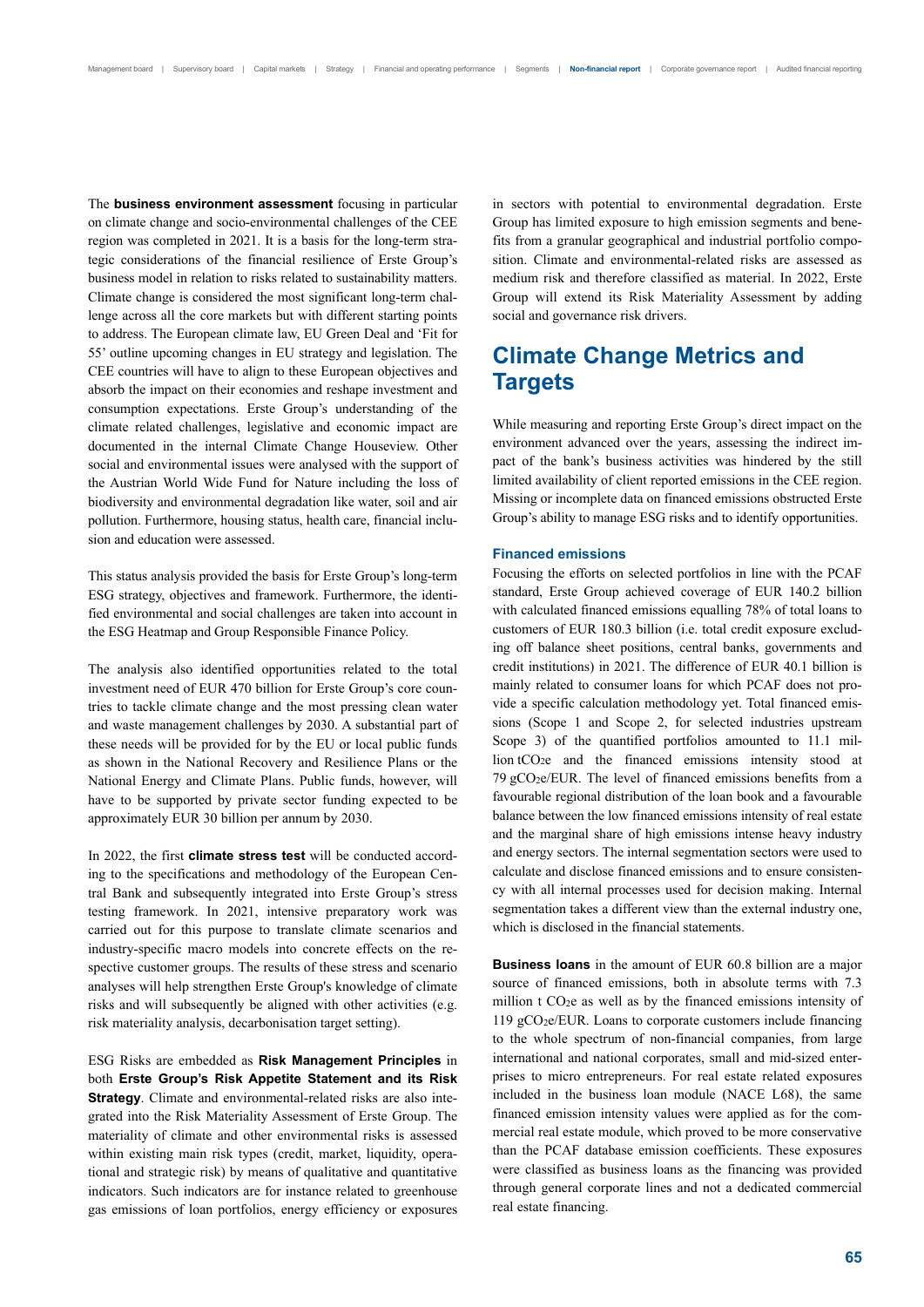In 2021, Erste Group implemented standardised data collection through an ESG questionnaire for its large corporate clients. 158 of the addressed clients were able to report Scope 1 and Scope 2 emissions, 100 reported also Scope 3 emissions. Using the client reported emissions Erste Group achieved coverage of EUR 2.8 billion and  $0.8$  million tonnes of  $CO<sub>2</sub>e$  at a high data quality score of 2 (explanation is presented at the end of this section). The calculations included upstream Scope 3 emissions for clients in the oil & gas and the mining sector.

The **project finance** portfolio had a moderate credit exposure of EUR 2.0 billion and 0.4 million  $tCO<sub>2</sub>e$  financed emissions or an emissions intensity of 203 gCO2e/EUR. Energy projects in the amount of EUR 1.3 billion accounted for the largest share of the project finance portfolio followed by natural resources and commodities projects of EUR 0.2 billion.

**Commercial real estate** accounted for a credit exposure of EUR 24.0 billion with emissions of 0.9 million tCO<sub>2</sub>e and a financed emissions intensity of 38  $gCO<sub>2</sub>e/EUR$ . Although buildings are among the highest contributors of absolute emissions in Erste Group's markets, they have a low financed emissions intensity. The calculation of Scope 1 and Scope 2 emissions was generally based on an estimated energy consumption using Efficiency Performance Certificates (EPC), the financed floor area and a typical mix of energy sources. In case of missing EPCs – an exposure of EUR 2.8 billion – data referring to the year of construction and location was used to estimate the energy performance levels. For an exposure of EUR 19.8 billion neither EPCs nor the year of construction were available, hence, respective national average energy performance levels were applied. The estimates will improve in quality over time not only due to additional data collection but mostly due the availability of reported emissions or EPC labels for the financed assets.

**Retail mortgages** with an exposure of EUR 53.3 billion were the second largest contributor of absolute emissions with 2.5 million tCO2e, but had a low financed emissions intensity of 46 gCO2e/EUR. Erste Group's mortgage portfolio may be split into two main types of residential real estate. Flats account for 353 thousand units and EUR 23.1 billion loan volume, family houses

for 337 thousand units and EUR 29.0 billion loan volume. The two types of financed assets show different parameters, the lower efficiency family houses with a higher average floor area of 117  $m<sup>2</sup>$  have a higher emissions intensity of 59 kg CO<sub>2</sub>e/m<sup>2</sup> compared to flats with a typical floor area of  $75 \text{ m}^2$  and an emission intensity of 48 kg  $CO<sub>2</sub>e/m<sup>2</sup>$ . For the Scope 1 and Scope 2 estimates for mortgages the same methodological principles as for commercial real estates were applied – either client reported EPC labels or estimates of EPC labels using property-related information or national average energy performance values. If the intensity based on the national energy performance values was lower than the intensity of the EPC or the property-related approach, the more conservative emission intensity was applied. Reported EPC labels were available for EUR 12.4 billion of the mortgage portfolio and EUR 41.0 billion was covered with estimated EPC labels.

The sector with the highest financed emissions intensity of 575 gCO2/EUR is energy with an exposure of EUR 4.6 billion. Energy has a sizeable share of renewable energy financing of EUR 1.1 billion (24%), and of energy transmission and distribution of EUR 0.4 billion (8%). Erste Group is not only committed to supporting the client transition from coal based energy production to low carbon or renewable energy sources but considers it equally important to finance the necessary investments to a low carbon electricity grid upgrade.

Within the calculation we implemented a categorisation based on the revenue related emission intensity to identify the high and critical emission clients and segments. Everything above 1,000 gCO2e per EUR revenue has been classified as "high emission category" and cases above 6,000 gCO2e as "critical emission category". Altogether, high and critical emission categories make up EUR 2.5 billion in exposure, or 1.4% of the total loans to customers portfolio.

We implemented a data quality score according to the PCAF methodology. 13% of our calculated portfolio has higher data quality scores of 1 to 3. Data quality scores of 1 to 3 represent assets for which reported emissions were available directly (e.g. from clients) or where emissions could be sufficiently inferred via physical data (e.g. EPC labels from buildings).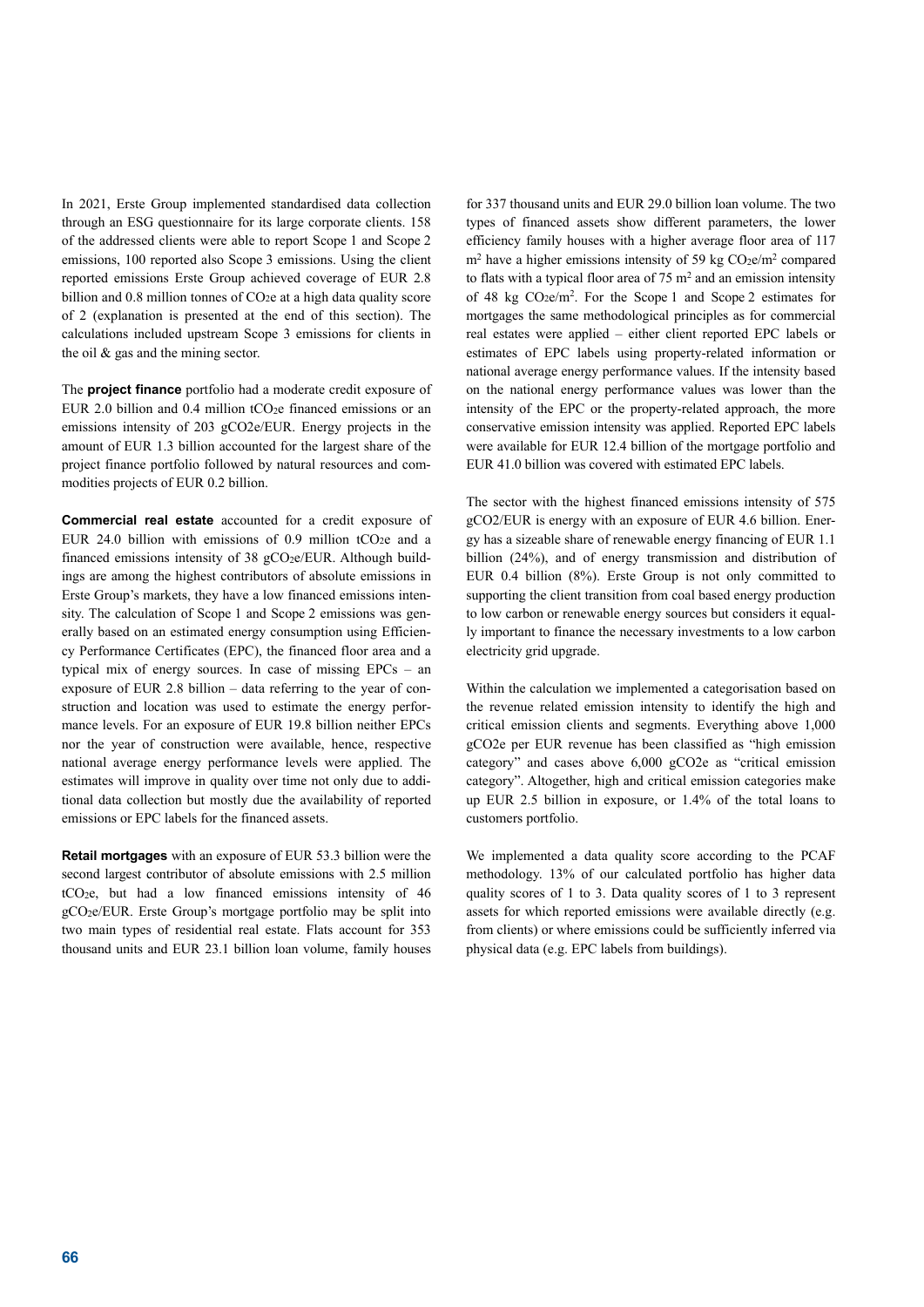## **Financed emissions as of 31 December 2021**

### **Exposure covered by financed emissions calculation**

|                                                 | <b>Exposure covered by</b><br>financed emissions |             |                           |  |  |  |  |  |  |
|-------------------------------------------------|--------------------------------------------------|-------------|---------------------------|--|--|--|--|--|--|
| in EUR billion                                  | <b>Credit exposure</b>                           | calculation | <b>Excluded exposures</b> |  |  |  |  |  |  |
| Off-balance sheet exposures and derivatives HfT | 55.8                                             |             | 55.8                      |  |  |  |  |  |  |
| Central banks                                   | 16.5                                             |             | 16.5                      |  |  |  |  |  |  |
| Central governments                             | 47.3                                             |             | 47.3                      |  |  |  |  |  |  |
| Credit institutions                             | 12.5                                             |             | 12.5                      |  |  |  |  |  |  |
| Other financial corporations                    | 6.0                                              | 4.3         | 1.7                       |  |  |  |  |  |  |
| Non-financial corporations                      | 84.0                                             | 78.4        | 5.6                       |  |  |  |  |  |  |
| Households                                      | 90.3                                             | 57.5        | 32.8                      |  |  |  |  |  |  |
| <b>Total</b>                                    | 312.4                                            | 140.2       | 172.2                     |  |  |  |  |  |  |

## **Financed emissions by type of loan**

|                        | Loans to customers (LtC)<br>in EUR billion | <b>Financed emissions</b><br>in million tonnes CO <sub>2</sub> e | <b>Carbon intensity</b><br>in g CO <sub>2</sub> e/ EUR LtC |
|------------------------|--------------------------------------------|------------------------------------------------------------------|------------------------------------------------------------|
| <b>Business loans</b>  | 60.8                                       | 7.3                                                              | 119                                                        |
| Project finance        | 2.0                                        | 0.4                                                              | 203                                                        |
| Mortgages              | 53.3                                       | 2.5                                                              | 46                                                         |
| Commercial real estate | 24.0                                       | 0.9                                                              | 38                                                         |
| <b>Total</b>           | 140.2                                      | 11.1                                                             | 79                                                         |

## **Financed emissions by industry**

|                                     | in EUR billion | in million tonnes CO <sub>2</sub> e | in g CO <sub>2</sub> e / EUR LtC |
|-------------------------------------|----------------|-------------------------------------|----------------------------------|
| Natural resources & commodities     | 7.1            | 2.4                                 | 335                              |
| Energy                              | 4.6            | 2.7                                 | 575                              |
| Construction and building materials | 5.3            | 0.6                                 | 109                              |
| Automotive                          | 4.0            | 0.1                                 | 32                               |
| Cyclical consumer products          | 4.1            | 0.3                                 | 65                               |
| Non-cyclical consumer products      | 5.0            | 0.4                                 | 77                               |
| Machinery                           | 2.5            | 0.1                                 | 45                               |
| Transportation                      | 3.0            | 0.2                                 | 55                               |
| <b>TMT</b>                          | 2.8            | 0.1                                 | 40                               |
| Healthcare & services               | 5.0            | 0.2                                 | 43                               |
| Hotels & leisure industry           | 6.4            | 0.2                                 | 35                               |
| Real estate                         | 32.1           | 1.2                                 | 38                               |
| Public sector                       | 0.3            | 0.0                                 | 3                                |
| <b>Financial institutions</b>       | 2.6            | 0.0                                 | 16                               |
| Private households                  | 55.1           | 2.6                                 | 46                               |
| Other                               | 0.1            | 0.0                                 | 110                              |
| <b>Total</b>                        | 140.2          | 11.1                                | 79                               |

### **Financed emissions in high and critical emission intensity sectors**

|                                    | in EUR bn | in % of total LtC |
|------------------------------------|-----------|-------------------|
| High emission intensity sector     | ن ک       | . .3%             |
| Critical emission intensity sector | v.z       | 0.1%              |
| <b>Total</b>                       |           | $.4\%$            |

High emission intensity sectors emit between 1-6 kg CO<sub>2</sub>e per EUR revenue, critical emission intensity sector emit >6kg CO<sub>2</sub>e per EUR revenue.

## **Financed emissions by data quality score**

|              | in EUR billion | in % |
|--------------|----------------|------|
| $1$ to $3$   | 175<br>.       | 13%  |
| 4 or worse   | 122.7          | 87%  |
| <b>Total</b> | 140.2          | 100% |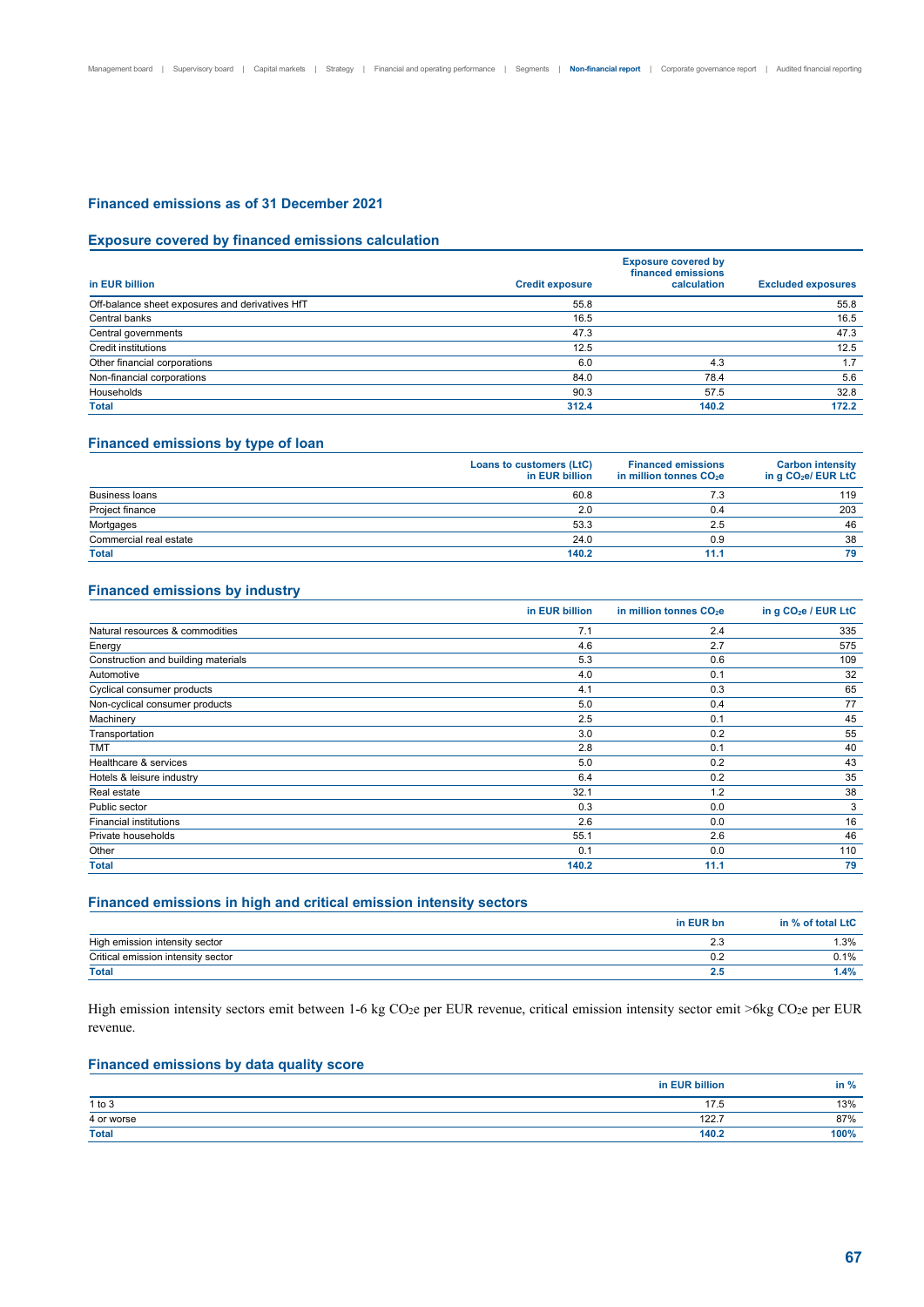## **ENVIRONMENTAL FOOTPRINT**

Business operations of financial institutions typically only have limited direct impact on climate change compared to the indirect environmental impact through the loan portfolios. Nevertheless, Erste Group's ambition has been for quite a while to reduce its direct ecological footprint. By setting a climate neutrality target to be reached by 2023, Erste Group confirmed its intention to implement climate mitigation measures across its markets.

Erste Group plans to achieve climate neutrality by reducing its own greenhouse gas emissions wherever possible and compensate all remaining unavoidable emissions by supporting climate protection measures. The most significant reduction potential lies in switching the bank's electricity consumption to low carbon electricity sources, in increasing energy efficiency of the bank's premises and in raising the share of environmentally friendly cars in the carpool.

**Emissions of Erste Group's operations** have decreased by 25% since 2016. From 2020 to 2021 Erste Group achieved a further reduction of its Scope 1 and 2 emissions by  $23\%$  from  $57,492$  tCO<sub>2</sub>e to  $44,414$  tCO<sub>2</sub>e. This reduction was largely driven by switching to green or low emission electricity in Hungary and Romania.

At 48%, **electricity consumption** constitutes the most important form of energy for Erste Group. The bank currently already covers 66% of its electricity need with low carbon energy sources, the renewed target is a 90% low carbon electricity sourcing by 2023.

**Energy efficiency** is a key long-term factor to minimise Erste Group's emissions. In addition to the focus on electricity sourcing the bank aims to invest further into energy efficiency measures of its premises especially in heating consumption per m<sup>2</sup>. In 2021, significant improvement has been made in electricity consumption efficiency by reducing the kWh of electricity used per m2 by 10% compared to 2020. Overall Erste Group reduced its total energy consumption by 9% from 2020 to 2021.

Raising the share of environmentally friendly cars in the car fleet was one of five environmental targets set for 2021. Over the last years all countries increased the number of hybrid or e-cars in their car fleet. In the last 12 months this number increased from 98 to 182, resulting in a group-wide share of e-/hybrid cars in the total carpool of 7%. The largest share of 17% can be reported for Austria.

In all of Erste Group's subsidiaries significant steps towards emission reduction have already been taken and more are planned for the years to come to meet Erste Group's climate neutrality target.

In **Austria,** the starting position is favourable as a wide variety of efficiency measures were already successfully initiated in the past.

The high energy efficiency standards of Erste Campus in Vienna result in very low emissions of 1.2 kg  $CO<sub>2</sub>e/m<sup>2</sup>$ . Across Austria, electricity consumption was reduced by 10 GWh due to the outsourcing of some of our data centres. With the planned extension of our environmental data collection to include operational Scope 3 emissions in 2022, we will also report the consumption and emissions from these outsourced data centres. Another notable operational improvement in Austria is the share of recycled paper used which increased from 34% to 52% in 2021.

In **Romania**, the most effective way to cut CO<sub>2</sub>e emissions was the switch to electricity from renewable sources. **Banca Comercială Română** increased its share of electricity from renewable sources to 16 % and aims to increase this share even more in 2022. In 2021, 100% of the electricity used in both headquarters buildings in Bucharest came from renewable sources. Both premises hold a LEED Platinum (Leadership in Energy and Environmental Design) certification. In addition, Banca Comercială Română upgraded old heating and air conditioning systems and installed new sensors for lighting logos on premises used. In 2022, the focus will be on the car fleet strategy and electrification.

In the **Czech Republic,** 78% of the electricity consumed is already from renewable sources. Wherever viable at the headquarters or branches, the bank focuses on natural daylight, LED lighting, light sensors and other energy saving technologies. Furthermore, district heating is preferred to the use of natural gas. The carpool of Česká spořitelna consists almost exclusively of low-emission cars, and the number of electric cars and plug-in hybrids is gradually increased as well as the charging infrastructure at the headquarters.

In the **Slovak Republic**, Slovenská sporiteľňa celebrated its tenyear anniversary of systematic environmentally friendly activities. Almost 30% of them were focused on energy saving. The results are already visible, Scope 1 and 2 emissions were reduced by 10% last year. Measures to improve energy efficiency continued in 2021 as well. Slovenská sporiteľňa plans to plant 300,000 trees across the country in the coming years. In the past, the bank already planted forest in the High Tatras after devastating windstorms hit the country in 2004 and it recently helped to revitalise forests in the Eastern part of Slovakia.

#### **Environmental data**

Erste Group uses a software programme from CRedit360 (cr360) to collect environmental data on a group-wide basis. The energy consumption of approximately 2,500 business locations is individually recorded and evaluated. For the conversion to greenhouse gas equivalents  $(CO<sub>2</sub>e)$ , cr360 uses emission factors from DEFRA (UK Department for Environment, Food & Rural Affairs) and the IEA (International Energy Agency).

In 2021, the reporting scope of environmental data covers the whole consolidation scope of Erste Group entities following the financial control approach.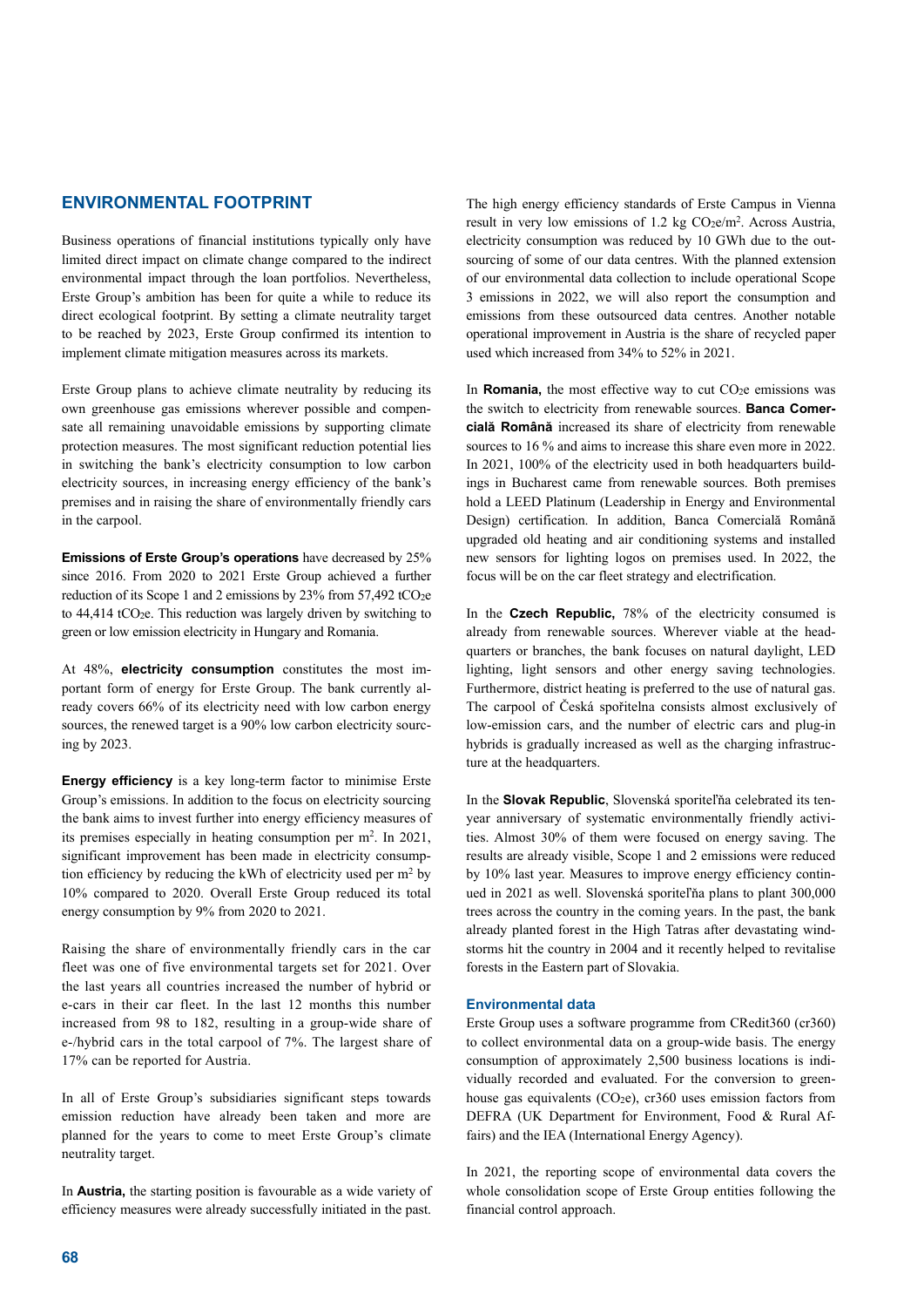Total figures for Erste Group shown in the following tables also include data of direct and indirect holdings of Erste Group outside its core markets. A separate presentation of Holding data is not provided, as a meaningful segregation of environmental indicators is not possible due to the shared use of the location (Erste Campus in Vienna) with other entities. The environmental indicators for 2021 refer to 44,424 full-time equivalents (FTEs), equalling 100% of all FTEs in Erste Group that relate to banking operations.

### **Environmental targets in 2019-2021**

|                                                    | <b>Measure</b>         | A٦   | CZ  | SK   | <b>RO</b> | HU   | НR   | <b>RS</b> |
|----------------------------------------------------|------------------------|------|-----|------|-----------|------|------|-----------|
| Average electricity consumption per m <sup>2</sup> | kWh/m <sup>2</sup>     | 104  | 103 | 85   | 79        | 125  | 163  | 106       |
| Average heating energy usage per m <sup>2</sup>    | kWh/m <sup>2</sup>     | 60   | 95  | 81   | 85        | 60   | 60   | 77        |
| Share of hybrid/E-cars in carpool                  | %                      | 5%   | 3%  | 1%   | 0%        | 10%  | 1%   | 3%        |
| Copy paper consumption per employee                | ka/FTE                 | 34   | 23  | 25   | 59        | 30   | 33   | 46        |
| Share of recycled copy paper                       | $\%$                   | 90%  | 95% | 100% | 95%       | 100% | 95%  | 100%      |
| Scope 1 and 2 per employee                         | tCO <sub>2</sub> e/FTE | 0.53 | 1.4 | 1.5  | 2.55      | 1.2  | 0.75 | 1.95      |

### **Achievement of environmental targets 2021**

|                                                    | <b>Measure</b>         | A <sub>T</sub> | CZ   | <b>SK</b> | RO   | HU   | <b>HR</b> | <b>RS</b> |
|----------------------------------------------------|------------------------|----------------|------|-----------|------|------|-----------|-----------|
| Average electricity consumption per m <sup>2</sup> | kWh/m <sup>2</sup>     | 84             | 97   | 87        | 63   | 110  | 193       | 96        |
| Average heating energy usage per m <sup>2</sup>    | kWh/m <sup>2</sup>     | 75             | 101  | 98        | 87   | 82   | 74        | 83        |
| Share of hybrid/E-cars in carpool                  | %                      | 17%            | 1%   | 3%        | 10%  | 2%   | 3%        | 2%        |
| Copy paper consumption per employee                | kg/FTE                 | 27             | 13   | 16        | 37   | 23   | 24        | 51        |
| Share of recycled copy paper                       | %                      | 52%            | 98%  | 100%      | 99%  | 99%  | 100%      | 100%      |
| Scope 1 and 2 per employee                         | tCO <sub>2</sub> e/FTE | 0.56           | 0.96 | 1.51      | 1.82 | 0.58 | 0.68      | 0.83      |

### **Environmental data**

| 2021                                                          |                        | <b>Measure Erste Group</b> | AT      | CZ      | <b>SK</b> | <b>RO</b> | HU     | <b>HR</b>    | <b>RS</b>    |
|---------------------------------------------------------------|------------------------|----------------------------|---------|---------|-----------|-----------|--------|--------------|--------------|
| <b>Full-time equivalents (FTE)</b>                            | <b>Number</b>          | 44,424                     | 16,023  | 9,861   | 3,680     | 5,381     | 3,298  | 3,023        | 1,199        |
| Net floor area                                                | m <sup>2</sup>         | 1,634,277                  | 667,680 | 293,720 | 136,965   | 331,239   | 71,756 | 64,737       | 23,540       |
| <b>Total energy consumption</b>                               | <b>MWh</b>             | 308,036                    | 111,871 | 63,480  | 26,710    | 55,121    | 16,056 | 19,144       | 4,930        |
| Electricity total consumption (with ATM and                   |                        |                            |         |         |           |           |        |              |              |
| own electricity production)                                   | <b>MWh</b>             | 147,521                    | 55,974  | 28,486  | 11,961    | 20,884    | 7,863  | 12,470       | 2,251        |
| Heating, warm water and district cooling<br>total consumption | <b>MWh</b>             | 136,760                    | 50,090  | 29,772  | 13,445    | 28,928    | 5,893  | 4,792        | 1,946        |
| Total diesel consumption for electricity                      |                        |                            |         |         |           |           |        |              |              |
| generation                                                    | <b>MWh</b>             | 243                        | 143     | 71      | 18        |           | 5      | $\mathbf{0}$ | $\mathbf{0}$ |
| Carpool consumption total (converted to kWh)                  | <b>MWh</b>             | 23,512                     | 5,664   | 5,151   | 1,286     | 5,307     | 2,295  | 1,882        | 733          |
| Share of hybrid/e-cars in carpool                             | %                      | 6.9%                       | 17.4%   | 1.4%    | 2.9%      | 9.6%      | 2.0%   | 2.8%         | 2.5%         |
| Share of green electricity                                    | %                      | 65.5%                      | 93.9%   | 78.1%   | 0%        | 16.0%     | 88.2%  | 85.3%        | 71.0%        |
| Average electricity consumption per m <sup>2</sup>            | kWh/m <sup>2</sup>     | 90.3                       | 83.8    | 97.0    | 87.3      | 63.0      | 109.6  | 192.6        | 95.6         |
| Average heating energy usage per m <sup>2</sup>               | kWh/m <sup>2</sup>     | 83.7                       | 75.0    | 101.4   | 98.2      | 87.3      | 82.1   | 74.0         | 82.7         |
| Total paper usage                                             |                        | 1,114                      | 431     | 132     | 60        | 201       | 76     | 73           | 61           |
| Paper consumption per employee                                | kg/FTE                 | 25.1                       | 26.9    | 13.4    | 16.4      | 37.3      | 23.0   | 24.2         | 50.8         |
| Share of recycled copy paper                                  | %                      | 74.8%                      | 52.3%   | 98.1%   | 100%      | 98.7%     | 99.5%  | 99.8%        | 99.7%        |
| Scope 1 and 2 emissions                                       | tCO <sub>2</sub> e     | 44,414                     | 9,083   | 9,488   | 5,560     | 9,991     | 1,912  | 2,054        | 989          |
| Scope 1 emissions                                             | tCO <sub>2</sub> e     | 21,530                     | 6,082   | 2,199   | 3,040     | 6,881     | 1,071  | 1,399        | 273          |
| Scope 2 emissions                                             | tCO <sub>2</sub> e     | 22,884                     | 3,001   | 7,289   | 2,520     | 3,110     | 841    | 655          | 716          |
| Scope 1 and 2 per employee                                    | tCO <sub>2</sub> e/FTE | 1.00                       | 0.57    | 0.96    | 1.51      | 1.86      | 0.58   | 0.68         | 0.83         |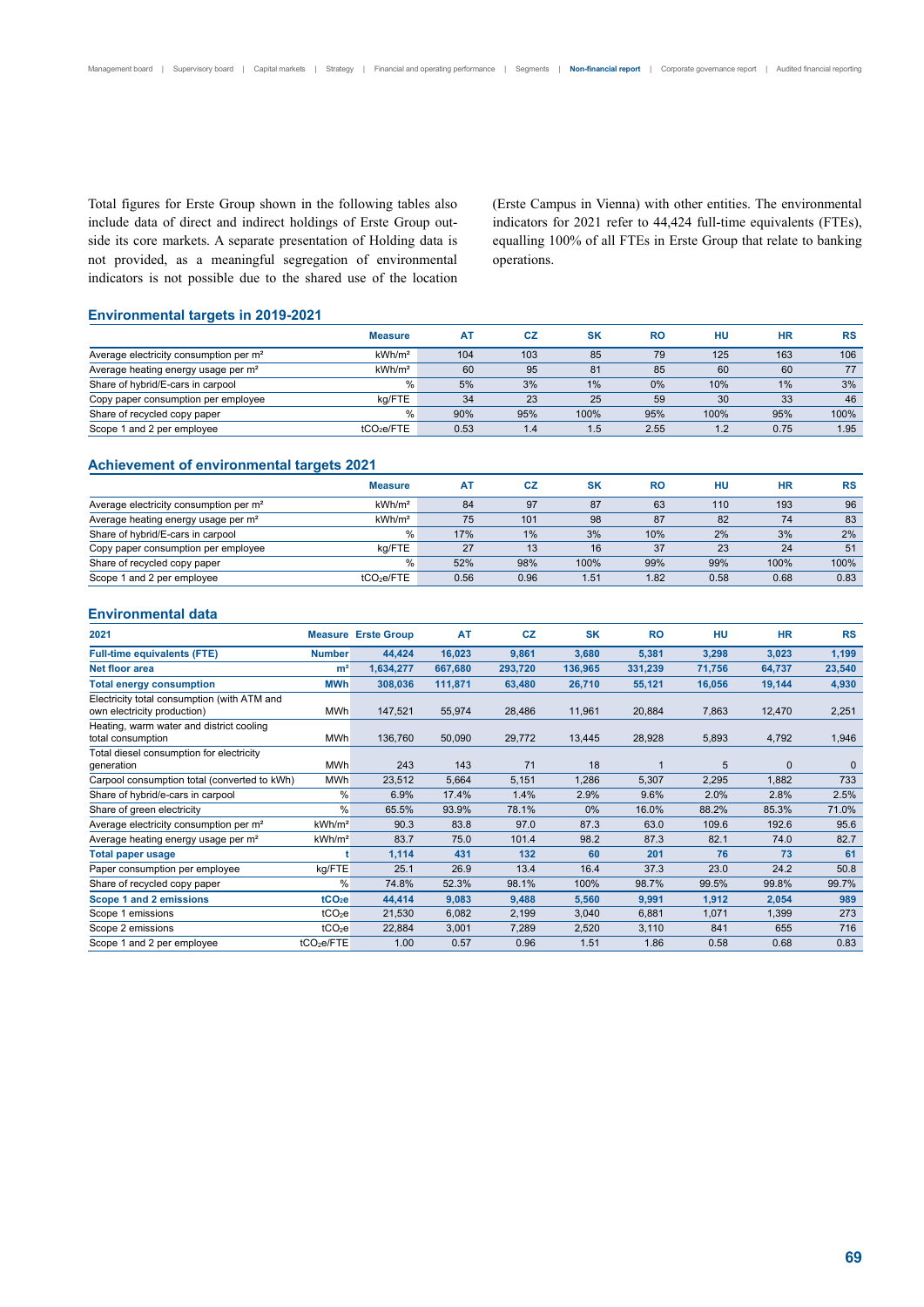| 2020                                               |                        | <b>Measure Erste Group</b> | <b>AT</b> | <b>CZ</b> | <b>SK</b> | <b>RO</b> | HU     | <b>HR</b> | <b>RS</b> |
|----------------------------------------------------|------------------------|----------------------------|-----------|-----------|-----------|-----------|--------|-----------|-----------|
| <b>Full-time equivalents (FTE)</b>                 | <b>Number</b>          | 45,435                     | 16,635    | 9,933     | 3,821     | 5,803     | 3,286  | 3,067     | 1,199     |
| Net floor area                                     | m <sup>2</sup>         | 1,654,020                  | 663,089   | 301,533   | 143,199   | 356,830   | 61,617 | 67,709    | 23,093    |
| <b>Total energy consumption</b>                    | <b>MWh</b>             | 339,588                    | 121,495   | 69,317    | 26,478    | 72,270    | 16,945 | 18,628    | 4,867     |
| Electricity total consumption (with ATM and        |                        |                            |           |           |           |           |        |           |           |
| own electricity production)                        | <b>MWh</b>             | 165,356                    | 65,953    | 32,145    | 12,328    | 25,457    | 8,232  | 12,353    | 2,283     |
| Heating, warm water and district cooling           |                        |                            |           |           |           |           |        |           |           |
| total consumption                                  | <b>MWh</b>             | 137,449                    | 47,015    | 31,875    | 12,502    | 31,244    | 6,433  | 4,598     | 1,895     |
| Total diesel consumption for electricity           |                        |                            |           |           |           |           |        |           |           |
| generation                                         | <b>MWh</b>             | 254                        | 177       | 47        | 20        | 5         | 3      | $\Omega$  | $\Omega$  |
| Carpool consumption total (converted to kWh)       | MWh                    | 36,528                     | 8,350     | 5,251     | 1,628     | 15,564    | 2,277  | 1,677     | 690       |
| Share of hybrid/e-cars in carpool                  | $\%$                   | 3.2%                       | 9.1%      | 0.4%      | 1.1%      | 3.8%      | 1.0%   | 0%        | $0\%$     |
| Share of green electricity                         | $\%$                   | 60.0%                      | 89.9%     | 75.2%     | 0%        | 0%        | 29.2%  | 84.9%     | 93.0%     |
| Average electricity consumption per m <sup>2</sup> | kWh/m <sup>2</sup>     | 100.0                      | 99.5      | 106.6     | 86.1      | 71.3      | 133.6  | 182.4     | 98.9      |
| Average heating energy usage per m <sup>2</sup>    | kWh/m <sup>2</sup>     | 83.1                       | 70.9      | 105.7     | 87.3      | 87.6      | 104.4  | 67.9      | 82.1      |
| <b>Total paper - usage</b>                         |                        | 1,295                      | 502       | 158       | 72        | 311       | 84     | 76        | 22        |
| Paper consumption per employee                     | kg/FTE                 | 28.5                       | 30.2      | 15.9      | 18.8      | 53.6      | 25.5   | 24.7      | 18.4      |
| Share of recycled copy paper                       | %                      | 68.9%                      | 33.6%     | 97.9%     | 98.9%     | 99.1%     | 99.7%  | 100%      | 99.5%     |
| Scope 1 and 2 emissions                            | tCO <sub>2</sub> e     | 57,492                     | 9,968     | 10,976    | 6,144     | 18,693    | 4,659  | 1,800     | 648       |
| Scope 1 emissions                                  | tCO <sub>2</sub> e     | 24,929                     | 6,785     | 2,160     | 2,931     | 9,636     | 1,603  | 1,221     | 212       |
| Scope 2 emissions                                  | tCO <sub>2</sub> e     | 32,562                     | 3,183     | 8,816     | 3,214     | 9,057     | 3,056  | 579       | 436       |
| Scope 1 and 2 per employee                         | tCO <sub>2</sub> e/FTE | 1.27                       | 0.60      | 1.10      | 1.61      | 3.22      | 1.42   | 0.59      | 0.54      |

FTE: full-time equivalent, defined as an employee times his/her employment factor.

The CO<sub>2</sub> equivalents (CO<sub>2</sub>e) are the sum of all greenhouse gas emissions, i.e. carbon dioxide, methane and nitrogen oxide

Green electricity is defined as electricity from low-carbon sources.

## **Sustainable Finance**

In 2021, under the framework of the European Green Deal, the European Commission announced a renewed sustainable finance strategy. It builds on previous initiatives such as the 2018 action plan on financing sustainable growth and the reports of the Technical Expert Group on sustainable finance. The new strategy proposes action in several areas. First, it will consider extending the EU Taxonomy framework and sustainable finance standards and labels to recognise transition efforts. It stresses the importance of financial inclusion and supports SMEs, individuals, and the real economy on the path to sustainability. This should be achieved by providing the right tools and incentives to access transition finance, and by exploring the opportunities of digital technologies to offer sustainable finance possibilities. It also highlights the necessity for the financial system to become more resilient to the risks posed by climate change and environmental degradation – and the steps needed to achieve this. Finally, the strategy presents the European Commission's approach, including work on global convergence on standard setting, such as taxonomy and disclosures.

Erste Group has a strong track record of promoting prosperity through its inclusive banking concept. As early as in 2001, Erste Group became a pioneer of the region and started to offer ethically and environmentally responsible investment products. These days the bank's work in sustainable finance is much broader, covering debt capital market instruments, corporate advisory and structuring services, and Erste Group serves its institutional, corporate as well as retail customers with best of class sustainable investment opportunities.

Erste Group's sustainable finance efforts are guided by its Group Sustainable Finance Framework outlining the asset eligibility and selection rules, governance framework as well as the asset allocation and reporting obligations over the issued green/social/ sustainability bonds.

### **EU Taxonomy related disclosures**

The EU Taxonomy Regulation is a classification system to determine whether an economic activity qualifies as environmentally sustainable. The Taxonomy expects that economic activities contribute to one or more of the six environmental objectives (climate change mitigation, climate change adaptation, sustainable use of water and marine resources, transition to a circular economy, pollution prevention and control, and protection and restoration of biodiversity and ecosystems) and do not harm any of the other environmental objectives. The Taxonomy also requires that sustainable activities respect minimum social safeguards.

According to Art. 8 Taxonomy (EU) 2020/852 in connection with Delegated Act (EU) 2021/2178, Art. 10 section 3, financial market participants are required to disclose information on the first two environmental objectives for the reporting year 2021: the share of their exposures to non-taxonomy eligible and taxonomyeligible economic activities of their total assets, information on the portion of exposures not covered by the Non-Financial Reporting-Directive (NFRD) and the share of the trading portfolio and on-demand interbank loans.

Taxonomy-eligible economic activities are defined in the Delegated Acts of the Taxonomy.

To comply with these new regulatory requirements, Erste Group initiated a portfolio screening. The following table presents quan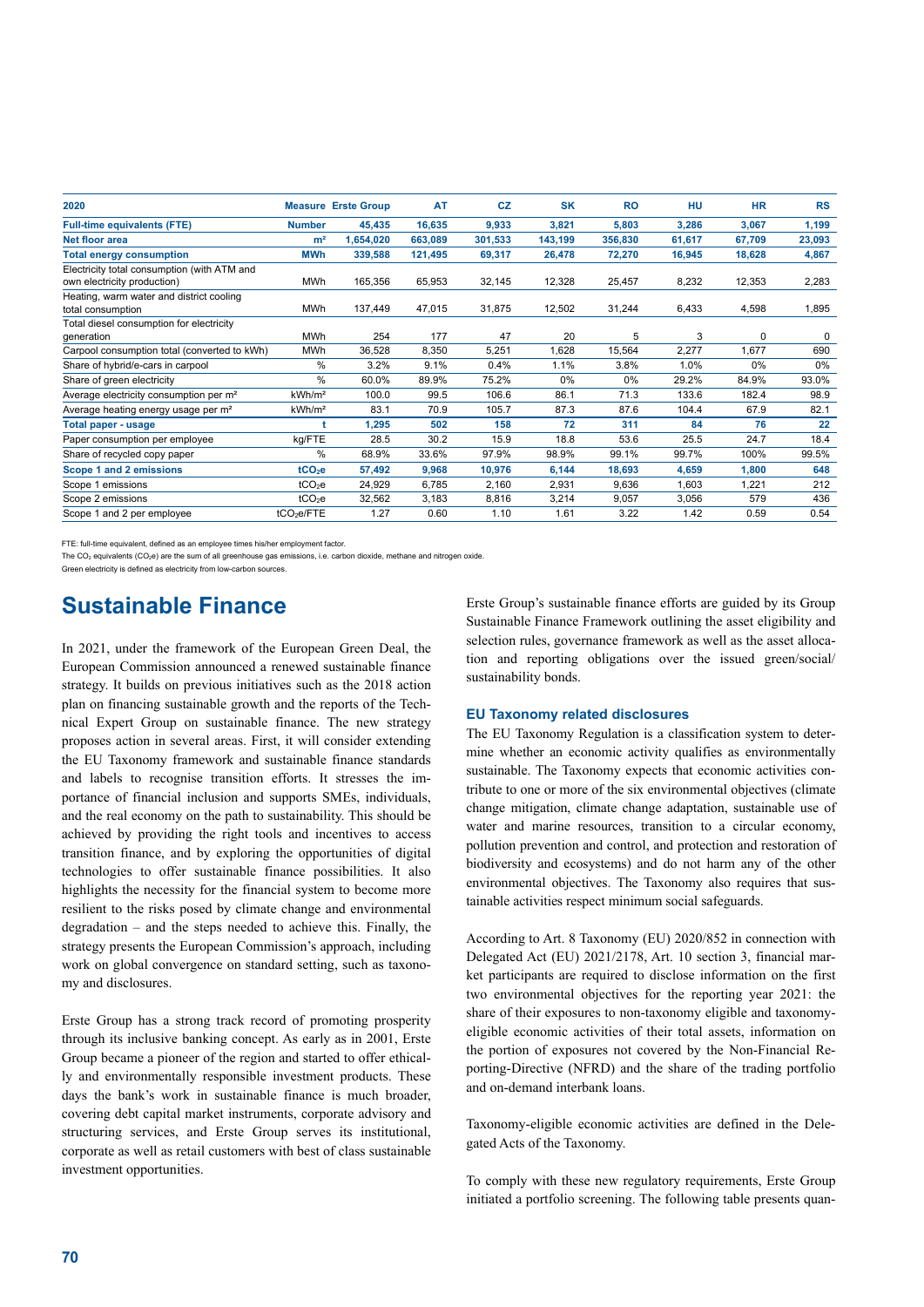titative results in terms of the bank's taxonomy-related disclosure requirements (items 1-6 of the subsequent table) as well as an estimated Green Asset Ratio (item 7).

The Green Asset Ratio (GAR) is the share of assets that are aligned with the Taxonomy. It is based on the exposures and balance sheet according to the scope of prudential consolidation in accordance with Regulation (EU) No 575/2013. The following exposures are excluded: exposures to central governments, central banks and supranational issuers and the proportion of derivatives. The source of the data was Erste Group's consolidated financial statements.

|  |  |  |  |  | The Green Asset Ratio (GAR) is the share of assets that are |  |
|--|--|--|--|--|-------------------------------------------------------------|--|
|  |  |  |  |  | aligned with the Taxonomy. It is based on the exposures and |  |

|   | <b>Taxonomy related disclosures</b>                                                    |       |
|---|----------------------------------------------------------------------------------------|-------|
|   | Central governments, central banks, supranational issuers and derivates / Total assets | 32.3% |
|   | SMEs and NFCs not subject to NFRD disclosure obligations / Total assets                | 12.9% |
|   | Trading portfolio / Total assets                                                       | 2.2%  |
| 4 | On-demand interbank loans / Total assets                                               | 0.3%  |
|   | Taxonomy-eligible activities / Total GAR assets                                        | 51.2% |
| 6 | Non-eligible Taxonomy activities / Total GAR assets                                    | 26.7% |
|   | Estimated green assets / Total GAR assets                                              | 6.0%  |

For items 1-4, the denominator, total assets, is defined as onbalance sheet exposures covering the following accounting categories of financial assets, including loans and advances, debt securities, equity holdings and repossessed collaterals: (a) financial assets at amortised cost, (b) financial assets at fair value through other comprehensive income, (c) investments in subsidiaries, (d) joint ventures and associates, (e) financial assets designated at fair value through profit or loss and non-trading financial assets mandatorily at fair value through profit or loss, (f) real estate collaterals obtained by credit institutions by taking possession in exchange for the cancellation of debts.

For items 5-7, the denominator, total Green Asset Ratio assets, has the same scope as the total assets for items 1-4 excluding exposures to sovereigns, central banks, and trading book. The nominators have an even more narrow scope including only financial corporations, non-financial corporates subject to NFRD disclosure obligations, households, and local governments.

Due to data availability limitations the following assumptions had to be made: non-financial corporates with NFRD disclosure obligations were assumed to be large corporate customers of Erste Group. SME customers were assumed not to have NFRD reporting obligations.

The identification of taxonomy-eligible activities (5) and noneligible activities (6) is based either on NACE codes (the statistical classification of companies according to their economic activities in the European Community) or, for retail clients who do not have NACE codes, on the transaction level (known use of proceeds). Taxonomy-eligible NACE codes are defined in accordance with the EU Taxonomy Compass published by the European Commission. Residential real estate or housing renovation loans and e-car loans were explicitly defined as taxonomy-eligible products in the case of retail clients, but eligible exposures can be identified only in the case of housing loans.

Item 7 represents an estimate of the Green Asset Ratio aligned with the EU-wide pilot exercise on climate risk by the European Banking Authority (EBA) in May 2021. The housing loan portfolio for retail clients was assumed to be subject to the same Taxonomy alignment as the real estate sector as in the reference exercise of EBA. Only specialised lending exposures, housing loan exposures, and exposure to large corporates were taken into account in our estimate.

Taxonomy-aligned economic activity means an economic activity that is described in the Delegated Acts of the Taxonomy and thus meets all of the technical screening criteria laid down in those Delegated Acts.

The number of taxonomy-eligible and taxonomy-aligned activities is expected to increase in the future due to the ongoing green transition of existing and new customers and improving disclosure standards. In addition, the scope of the Taxonomy will be extended by the remaining four environmental objectives.

In 2021, Erste Group Bank AG made investments in green and social bonds on its own trading account to an extent of 20% of the total bond. As market standards for green and social bonds had no direct linkage to the Taxonomy in 2021, no alignment check was possible.

For the time being, there is no common market standard on how to interpret the Taxonomy.

### **Corporate sustainable financing**

Erste Group believes that sustainable finance benefits from public and entrepreneurial awareness, commitment and specific knowledge. Erste Group set up a dedicated team – Sustainable Finance Corporates – for corporate clients across its core markets. Typically, the process starts with an industry- and client-specific assessment of ESG issues and leads to the identification of sustainable finance instruments that match the clients' sustainability and funding strategy.

In 2021, Erste Group granted and participated in EUR 1 billion of sustainable loans that had an environmentally or socially beneficial impact.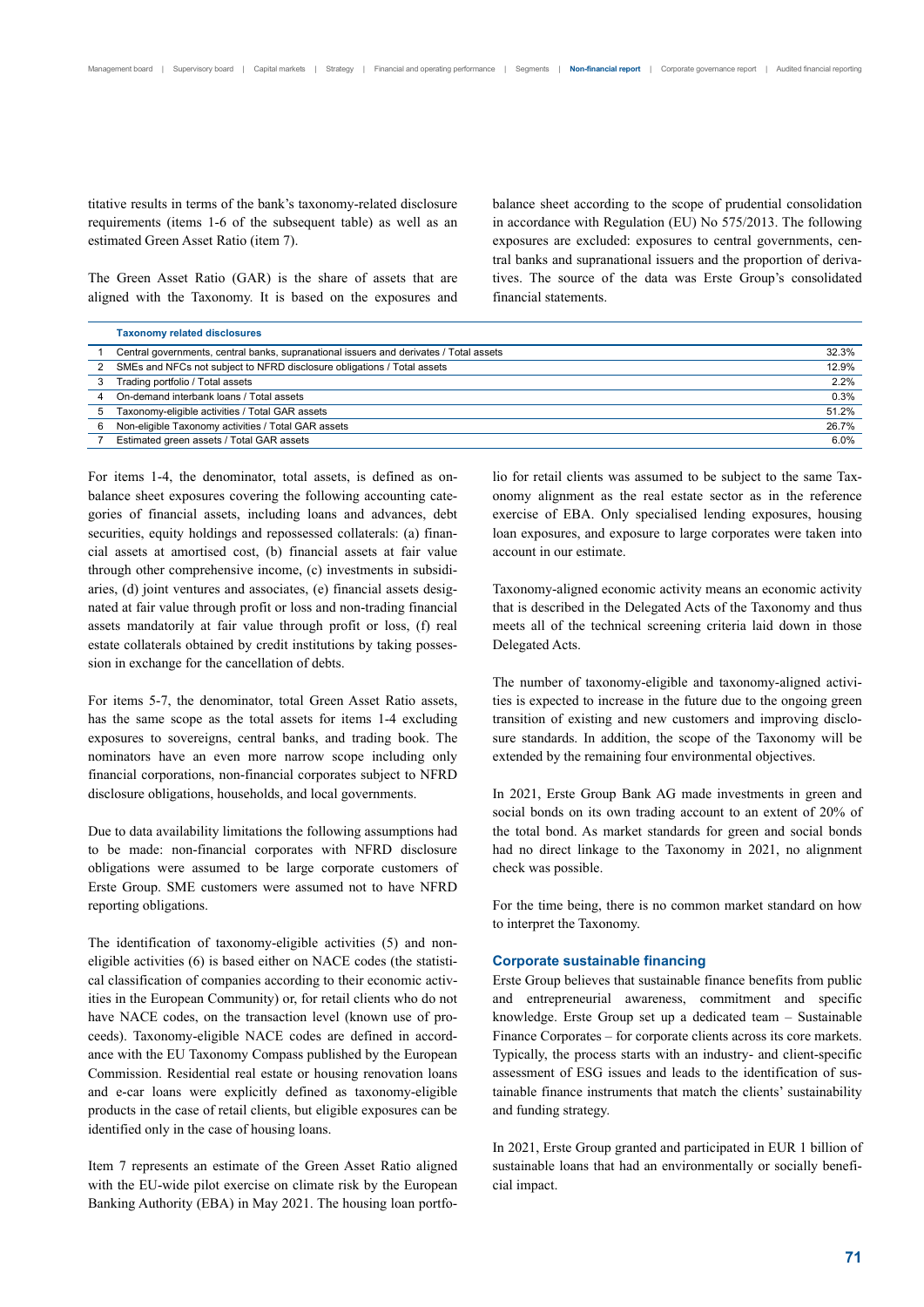Erste Group sees major opportunities in the CEE region arising from the energy sector transformation towards low-carbon grids. In general, life-cycle costs of renewable energy have become comparable with market levels, making them increasingly affordable. In some countries the transition will also require modernisation of the transmission infrastructure and further legislative changes though. In 2021, Erste Group participated in or arranged transactions predominantly in Austria, Hungary and Romania with wind and solar renewable energy technologies being the prime focus. Across Erste Group's markets in CEE, a shift towards market proximity in terms of renewable energy projects with commercial power purchase agreements and contract for difference schemes was a most notable development in 2021 that will continue in the years to come.

### **Erste Group´s long-term funding approach and its Sustainable Finance Framework**

The idea of embedding sustainable characteristics into capital market instruments has experienced an enormous push over the last years. What started with the Action Plan on Sustainable Finance by the European Commission in March 2018 has emerged as one of the most important topics in European capital markets. Guidelines and rules targeting a carbon-free economy are increasing in numbers and becoming stricter and stricter.

Erste Group finalised and published its own Sustainable Finance Framework in April 2021. This framework enables Erste Group entities to issue sustainable finance instruments to finance new and/or refinance existing loans to their clients and projects with environmental and/or social benefits. Erste Group's sustainable finance framework is in line with the International Capital Market Association (ICMA) Green Bond Principles 2018, the ICMA Social Bond Principles 2020 and the ICMA Sustainability Bond Guidelines 2018. The Sustainable Finance Framework was reviewed by ISS ESG who issued a second party opinion.

In May 2021, Erste Group Bank AG successfully issued its inaugural sustainability senior preferred bond in benchmark size (EUR 500 million). In addition, a EUR 10 million sustainability bond was issued using the blockchain-based issuing platform Dealfabrix of Erste Group. Local banks followed with more inaugural transactions: Slovenská sporiteľňa placed a EUR 100 million green senior preferred bond in June 2021. In September 2021, Česká spořitelna issued a EUR 500 million green senior non-preferred bond and in October 2021, Banca Comercială Română issued its green senior preferred bond of RON 500 million. In December 2021, the mortgage bank of Erste Bank Hungary issued a green covered bond of HUF 10 billion (approx. EUR 28 million).

### **Debt capital markets business**

On the Financial Institutions and Sovereign/ Supra/ Agency Debt Capital Markets side, social bonds caught up with green bonds in 2021, and issuance volumes of both increased compared to the prior year. In 2021, Erste Group acted as bookrunner in a large number of such bonds. For financial institutions, these issues range from covered bonds to capital instruments and there is further potential in CEE. Erste Group arranged a total volume of EUR 4.5 billion and USD 500 million of green/social/sustainable bond transactions in 2021.

The sustainable corporate debt market is no longer dominated by green bonds of utility companies but is already well-diversified and offers a broader variety of instruments from issuers across various industries. Transactions include green bonds in the real estate segment, ESG rating-linked Schuldscheindarlehen for the packaging industry and a combination of KPI-linked and green structure in the utility segment. Erste Group was again very active in the sustainable finance market and arranged transactions at a combined volume of more than EUR 2 billion for corporate issues in 2021.

### **Erste Group Sustainable Retail Investment Framework**

In March 2021, Erste Group implemented a sustainability framework for retail products. The sustainability rules of this framework apply to all structured investment products issued by Erste Group Bank AG for the MiFID target market retail. Furthermore, all structured products issued by third-parties that are actively sold to retail clients by Erste Group should comply with the sustainability rules. The sustainability of structured investment products must be analysed from two sides: first from the perspective of the issuer and second from the perspective of the underlying security or reference index. A structured product must fulfil the relevant ESG criteria on both levels to be classified as a sustainable product.

Erste Group seeks to go beyond products that merely follow ethical minimum product standards by offering dedicated sustainable structured products. Sustainable ESG products follow a predefined ESG-rating methodology and respect ESG exclusion criteria (e.g. nuclear power, child labour) to avoid social, environmental and financial risks.

## **ASSET MANAGEMENT**

Erste Asset Management (Erste AM) is the asset manager of Erste Group. Erste AM has been a PRI signatory (Principles of Responsible Investment) since 2009 and all Erste AM entities are committed to the principles of responsible investment. For years, Erste AM has been offering investors an extensive range of sustainable funds enabling them to consider ecological, social and ethical aspects in their investment decisions. Actively managed mutual funds and asset management portfolios are not allowed to invest in companies involved in banned weapons such as land mines, nuclear weapons or cluster bombs and are likewise banned from investing in companies earning more than 5% of total revenues from coal mining, coal trading, production of coal-based fuels or coal-fired power generation. Furthermore, mutual funds are not allowed to engage in food speculation. The applicable guidelines including further restrictions are available on the website of Erste AM under sustainability (http://www.erste-am.at).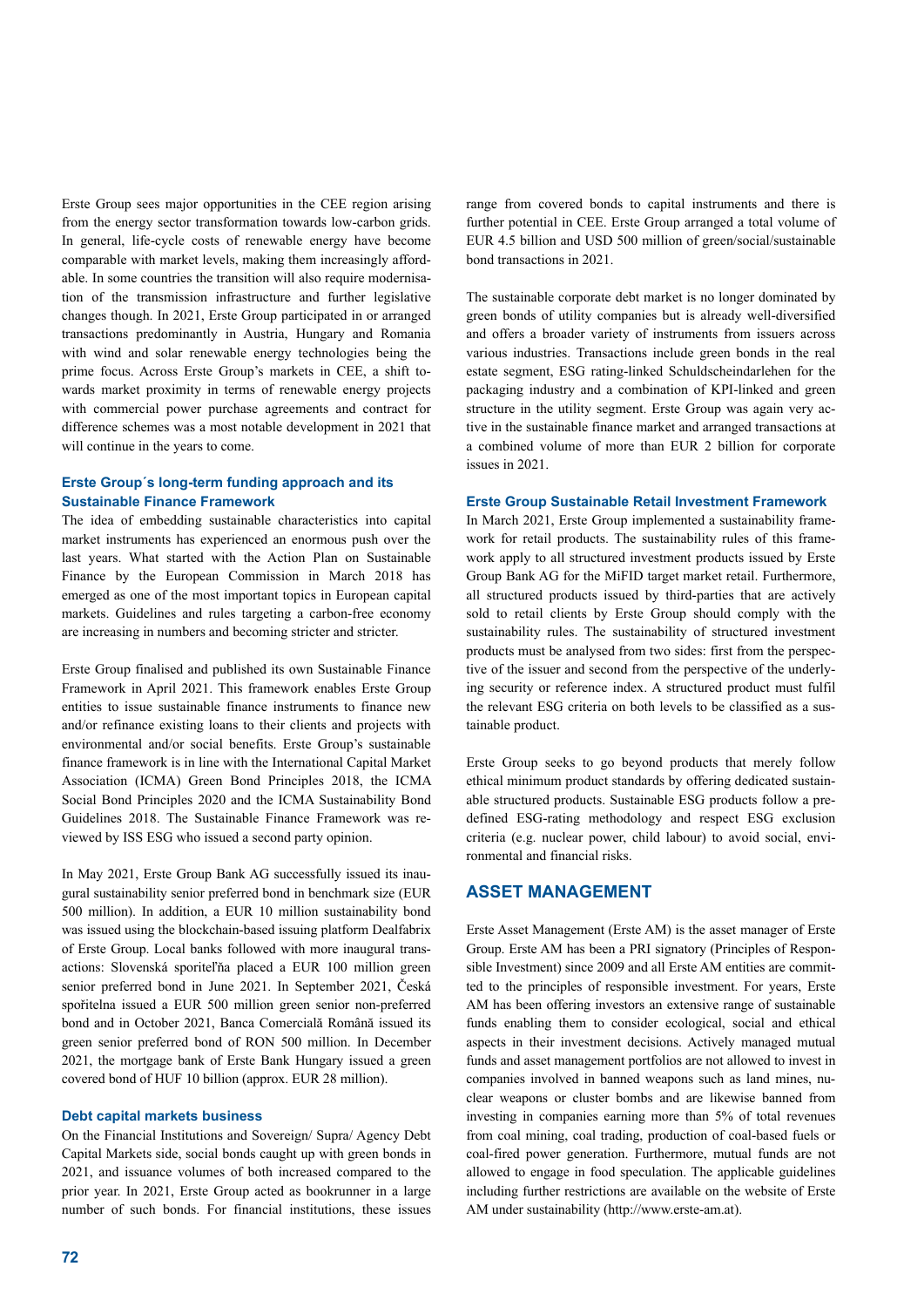The Ethics Advisory Board, a body of five external experts, supplements the expertise of the experts at Erste AM in the field of ethical assessment. Erste AM is an active member of the following institutions: Eurosif, FNG (forum for sustainable investments) and CRIC (association for the promotion of ethics and sustainability in investments).

Erste AM is a leading provider of sustainable investment funds in Austria and the CEE region. At year-end 2021, Erste AM managed assets worth approximately EUR 76.8 billion. The assets of sustainably managed investment funds, categorised as ESG Impact, ESG Responsible and ESG Integration, including sustainable real estate assets, amounted to EUR 15.5 billion, held in a total of 83 investment funds that are divided into mutual funds and special funds or individual mandates.

Erste AM believes that a sustainable investment process creates the most added value when it combines all available tools and methods. Against this backdrop and to meet strict customer requirements, Erste AM has developed the integrated sustainable approach for its sustainable funds. This approach combines exclusion criteria, positive screening, a best-in-class approach based on the ESG analysis, engagement and voting as well as the design of the investment decisions in line with the desired impact and the assessment of the sustainable yield thus achieved. Furthermore, Erste AM offers tailor-made solutions to its institutional clients.

The managed sustainable retail funds include eight bond funds among them a globally oriented, sustainable emerging market corporate bond fund, a global high-yield fund, a sustainable real estate fund, four regional equity funds, a global equity fund following a dividend strategy, a real estate fund, a microfinance fund of funds, a theme fund in the areas of environment and climate protection (in cooperation with WWF Austria since 2006), an asset allocation fund of funds called Erste Green Invest (in which the investment decisions focus on measurable positive effects on the environment and society) as well as Erste Fair Invest, which was launched in July 2021 and focuses on companies whose actions have a positive impact in the areas of health & well-being, work and society. In 2021, fifteen sustainable funds were awarded the FNG 2022 label with 3 stars. The FNG label is the quality standard for sustainable investments in German-speaking countries and was first awarded by Forum Nachhaltige Geldanlagen (FNG) in 2015. Moreover, fourteen of the sustainable funds were awarded the Austrian Ecolabel for sustainable financial products, most of them for many years in a row.

Cooperation with other international asset managers (organised by PRI and Sustainalytics) continued in 2021. As a founding member of the Climate Action 100+ investor initiative, Erste AM has supported the five-year active dialogue with the world's 100 largest emitters of greenhouse gases from sectors such as oil and gas, electricity, transport and the chemical industry since November 2017. The aim is to make these companies reduce emissions, improve climate-related reporting and to promote measures to combat climate change. In addition to its discussions with companies on controversial topics in the field of sustainability and environmental protection, Erste AM also represented the interests of its customers and fund shareholders at numerous annual general meetings.

The regularly published online blog of the Responsible Investment team of Erste AM (https://blog.de.erste-am.com/dossieroverview/) remained popular in 2021. In addition, brief sustainability profiles (fact sheets) on the investment universe and the sustainability funds are published regularly. Customers are provided with additional details on the selection criteria and their influence on sustainability-relevant key data (such as the funds'  $CO<sub>2</sub>$ footprints). In 2015, Erste AM was the first Austrian capital investment company to sign the Montreal Carbon Pledge. Erste AM thus undertakes to measure the  $CO<sub>2</sub>$  emissions of its investments and to publish the CO2 footprint annually. In early 2020, cooperating with the University of Natural Resources and Life Sciences (Universität für Bodenkultur; BOKU) in Vienna and applying international standards, Erste AM was among the first entities in the financial sector to conduct a comprehensive calculation of greenhouse gases emitted by its operations. Calculations were performed for its offices in Austria for 2018 and 2019 and certified by staff of the BOKU CO2 compensation system*.* For 2020, the calculations and certifications of greenhouse gases performed by the Environment Agency Austria (Umweltbundesamt) also considered all of Erste AMs subsidiaries in CEE. In 2021, the water footprint for ERSTE RESPONSIBLE bond funds was calculated for the first time, that of ERSTE RESPONSIBLE equity funds for the fourth time. This information is available on the website of Erste AM under sustainability (http://www.erste-am.com).

### **Green Consumption Pledge**

In June 2021, Erste Group was the first financial institution to join the European Commission's Green Consumption Pledge to accelerate its contribution to a sustainable economic recovery. The Green Consumption Pledge is the first initiative under the New Consumer Agenda and part of the European Climate Pact. Erste Group commits to ensure the availability of sustainable investment products and to promote sustainable investments to facilitate the participation of consumers in the green transition. Joining the pledge emphasises the bank's ambitions to continue its efforts towards a more sustainable society and economy. Erste's commitments are implemented through Erste Asset Management (Erste AM) – the banking group's fund and portfolio management subsidiary.

In 2021, Erste AM increased the number of ERSTE-labelled funds awarded with the Austrian Ecolabel UZ49 to 14. Based on the pledge, Erste AM plans to increase the number of ERSTElabelled funds awarded with the Austrian Ecolabel UZ49 to at least 17 by 2023.

Erste AM will increases the share of its budget dedicated to marketing ESG topics and products to at least 25% by the end of 2023. Goal achievement will be measured based on Erste AM's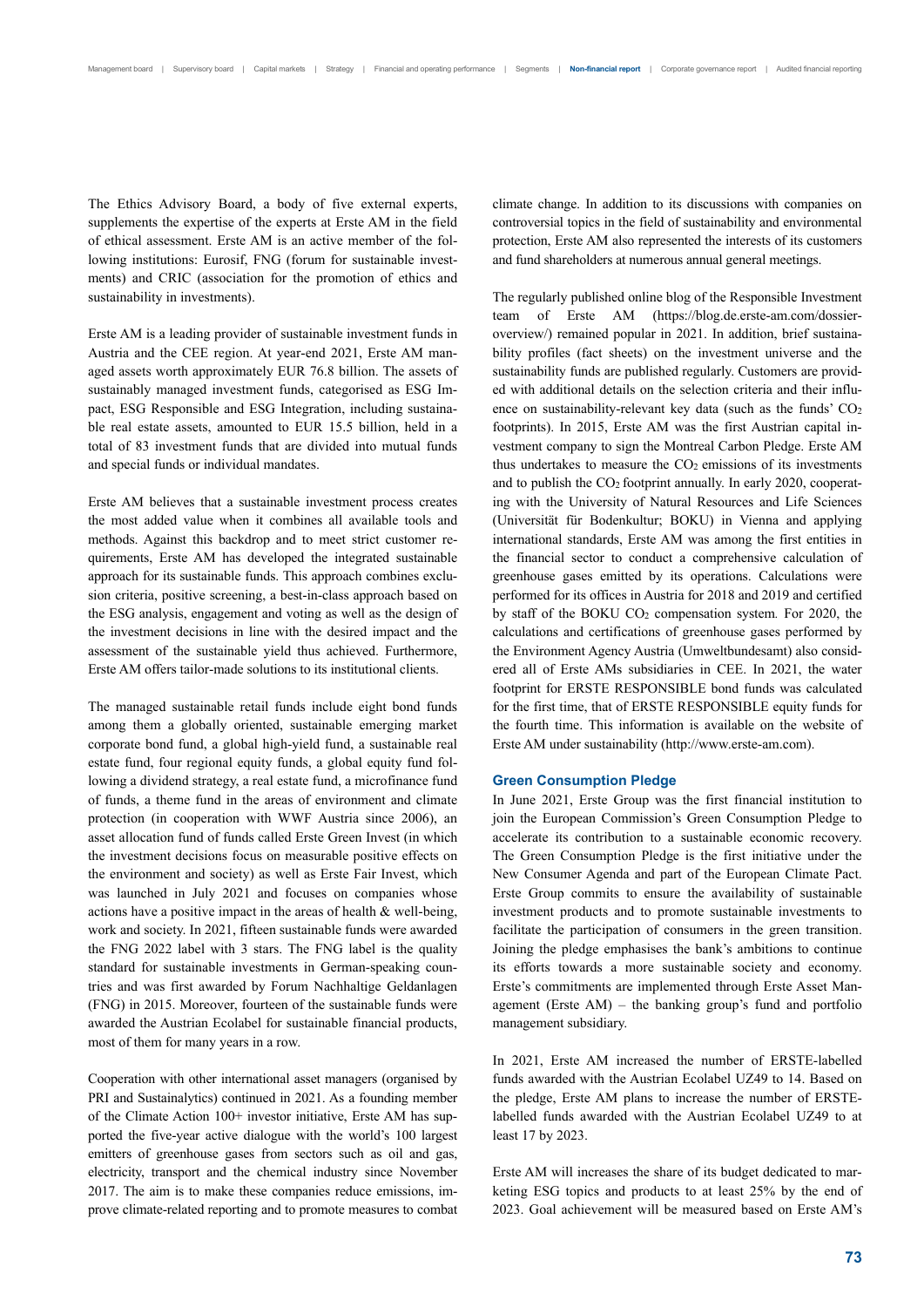profit and loss statement for the year 2023 and will be published in the non-financial chapter of Erste Group's annual report.

The ESGenius Newsletter provides a theme-based in-depth analysis of the latest ESG developments. Having started in April 2021, Erste AM published 32 ESG articles on the financial blog and provided clients with information on the latest ESG developments and trends.

Erste AM offered webinars for retail sales advisors of Bank Oesterreich and the savings banks reaching more than 1,000 participants in 2021. With quarterly webinars and its annual outlook scenario analysis that included more and more ESG topics, Erste AM attracts an increasing number of institutional investors as well as distribution partners. Due to Covid-19 measures a planned full-day ESG conference was postponed.

Erste AM developed its SDG methodology to measure SDG contributions on a corporate level and plans to provide SDGrelated reports for all ERSTE-labelled mutual funds in 2022.

Erste AM executed its voting rights according to its voting policy and constantly updates its voting decisions on its website.

### **Erste Group Research – dual approach to ESG analysis**

Erste Group's Research holistic approach, combining economic and ESG objectives, is becoming increasingly important for investors. The dual approach comprises a quantitative and a descriptive analysis. In the quantitative analysis step, 41 ESG criteria per company are examined, weighted and benchmarked against the Erste Global 1000 Index (consisting of around 1,000 companies in 20 sectors and 40 countries). The resulting ESG profile of a company shows whether it is in a better, worse or average position in the categories E, S and G in relative comparison to the respective global sector.

In the descriptive analysis step, around 30 areas are prioritised and examined according to a sector-specific relevance matrix. The results of the ESG analysis are incorporated into the bank's publications and can be found on Erste Research Website.

## **SOCIAL BANKING**

Offering basic banking services to the unbanked part of the population was one of the main reasons for the foundation of Erste österreichische Spar-Casse in 1819. Since then, the founding principle – to make financial products and services accessible to all people and to disseminate prosperity – has not changed. For a variety of reasons more than 14 million people in Erste Group's core markets (Austria, Czech Republic, Slovakia, Romania, Hungary, Croatia and Serbia) are still at risk of poverty or social exclusion and even today, some segments of the population do not have access to basic financial services.

Erste Group's social banking initiatives focus on financially excluded or vulnerable private individuals (people at risk of poverty or social exclusion), start-up and micro entrepreneurs and social organisations (non-profit sector, non-governmental organisations and social enterprises) by offering them fair access to financial products, sound financial advice and business training and mentoring. The endeavours intend to achieve three main impact targets – job creation and preservation, financial stability and scaling of social impact. Social banking was rolled out across Erste Group's local banks and was implemented in partnership with ERSTE Foundation and local social sector organisations. Since the launch, 38,000 clients have been supported, loans of EUR 417 million have been granted and, additionally, educational support has been provided to 34,000 clients.

A specific social banking risk policy sets out the key requirements for managing credit risk of social banking in Erste Group. This policy applies to social banking activities to private individuals, micro and starting entrepreneurs, social organisations and special social projects. The policy provides a framework that is adapted according to local needs and local legal regulations. The responsibility for each transaction lies with the associated local bank of Erste Group.

Financial inclusion empowers people to better cope with unexpected financial shocks. Since its foundation in 2006, Zweite Sparkasse has helped a total of 21,400 people in financial difficulties in Austria and currently serves about 8,300 customers. In Slovakia, Slovenská sporiteľňa's social banking continued its debt advisory programme supporting approximately 900 lowincome clients in taking control of their debts and improving their household financial management skills.

One of the most difficult tasks for starting entrepreneurs is raising financing to start their business. Small entrepreneurs provide not only income for themselves and their families, but they often expand their businesses in their communities and consequently create new jobs. Erste Group offers access to start-up micro loans, business training, e-learning tools, mentoring sessions and networking to these customers. In Austria, the Mikrokredit initiative of Erste Bank Oesterreich and the Austrian Federal Ministry of Social Affairs, Health, Care and Consumer Protection targeting unemployed people starting their own business was extended by adding mentoring support. Overall, Erste Group financed 269 new entrepreneurs with a total volume of EUR 5.5 million in 2021.

Very often, even a small working capital loan can be sufficient to scale micro business and successfully fight poverty. BCR social finance (formerly good.bee Credit) is a Romanian non-banking financing institution established in 2009 with a clear social inclusion mission and reinvesting all earned profits back into the company. It provides tailored financial and non-financial products for micro-businesses, small agricultural producers and individual enterprises, in both rural and urban areas of Romania. In 2021,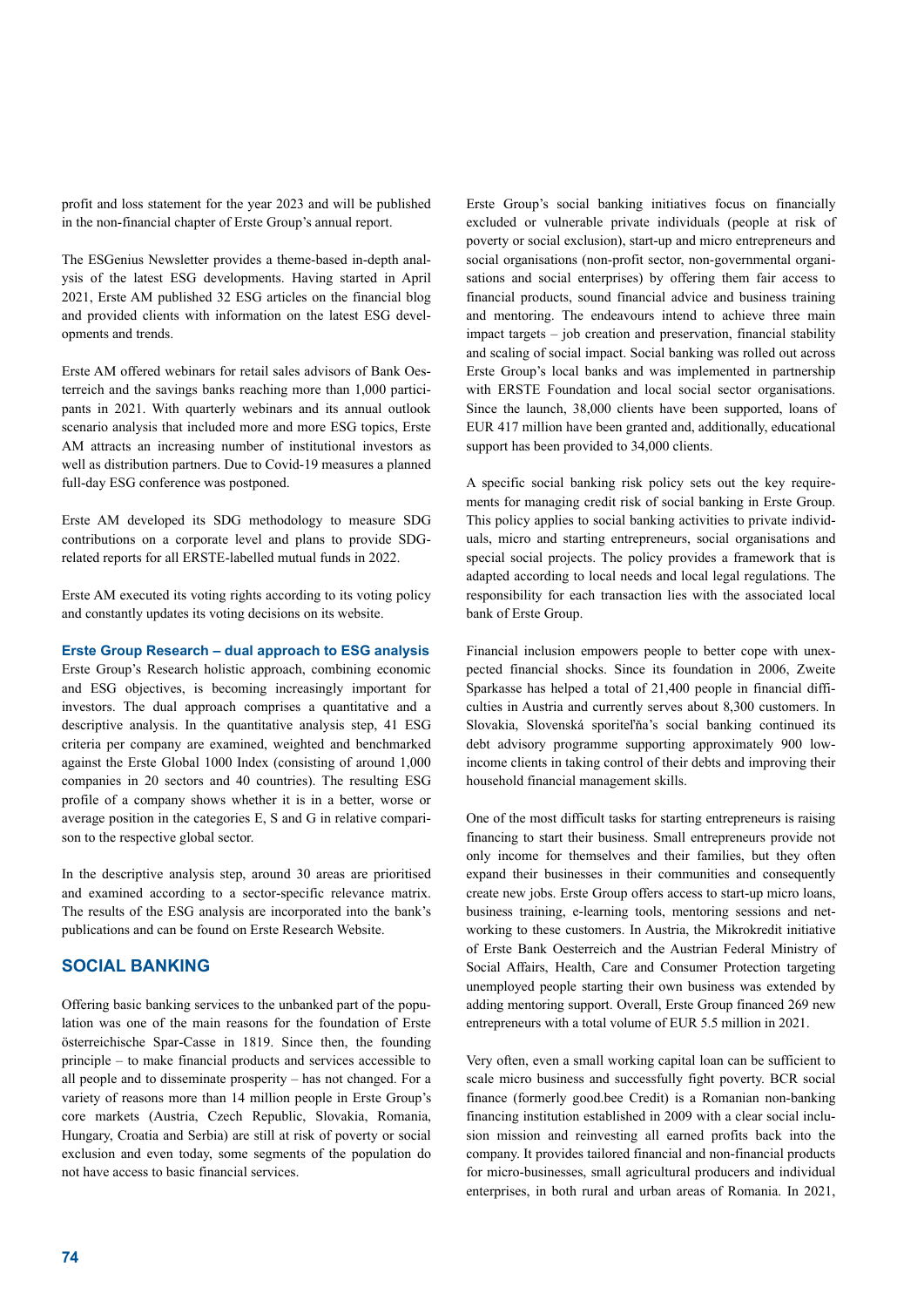BCR social finance approved more than 1,500 loans and disbursed EUR 18 million to Romanian micro-businesses.

Non-profit organisations and social enterprises often deal with some of the most challenging issues in society such as youth unemployment, social integration and poverty reduction. The Covid-19-pandemic has triggered funding constraints for many of these organisations. Erste Group Social Banking with the support of ERSTE Foundation continued to provide emergency working capital loans with a zero interest rate in 2021 to non-profit organisations in CEE markets aiming to support the social sector to cover immediate needs and current expenditure. Erste Group's social banking experts and mentors offer innovative advice and dynamic perspectives to support social enterprises and starting entrepreneurs. For these clients, Erste Group offers a bundle of working capital loans, bridge loans and investment loans. Erste Group Social Banking benefits from the social entrepreneurship guarantee umbrella under the EU Programme for Employment and Social Innovation (EaSI). In 2021, Erste Group financed 140 social organisations, NGOs and social entrepreneurs with a total volume of EUR 15 million.

In 2020, Erste Social Finance Holding and ERSTE Foundation teamed up with atempo, an experienced social enterprise in the field of social inclusion, to contribute to solving issues of unemployment of low-skilled women and social exclusion of people with disabilities in a social impact bond scheme initiated by the Austrian Federal Ministry of Social Affairs, Health, Care and Consumer Protection. The goal of this project is to support independence and the quality of life for people with disabilities, and at the same time to empower unemployed women with professional, targeted education and mentoring to enable their re-entry into employment. Pre-financing of the private investor is guaranteed by the ministry. The initiative is planned to run from May 2020 until March 2024 in Vienna, Styria, and Lower and Upper Austria.

In 2021, Erste Social Finance Holding launched quasi-equity, an innovative social finance instrument. This new funding opportunity helps social organisations grow and scale up their impact by strengthening their equity. Provided in the form of a so-called "qualified subordinated loan", equity is made available to social enterprises, non-profit and non-governmental organisations in Austria, the Czech Republic, Slovakia, Serbia and Croatia. The European Union grant will provide social organisations with free non-financial support, such as individual consulting, mentoring, capacity building or technical assistance. These services will be provided by the social innovation incubator Impact Hub Vienna and its partner organisations.

For more information and details about Erste Group's social banking or to read some client stories, please visit: https://www.erstegroup.com/en/about-us/social-banking.

## **Our customers**

### **FOCUS ON CUSTOMER RELATIONS**

Erste Group puts customers and their needs at the centre of its business activities. In conformity with its founding principle, Erste Group aims to offer its customers advice, products and services that help them to achieve and maintain prosperity. Only a bank that understands the motives of its customers' financial needs can offer the right solutions at the right time. Special attention is devoted to approaching customers proactively, handling customers' requests quickly and with professional care and offering exactly those solutions that meet customers' needs at an appropriate level of risk. This is a key factor in building and maintaining long-term customer relations. Erste Group ensures highquality advisory services by continuously training its employees, focusing on the relationship with the customer.

#### **Prosperity advice – the Erste Group's approach**

Erste Group's retail business reflects its customer-centred approach that promotes financial literacy and aims to support its customers to make the right decisions for building and maintaining prosperity. Only a bank that understands its customers' needs and motives is able to develop appropriate solutions for them. Customer behaviour is changing, with online and mobile channels increasing in importance. This development has been further accelerated by the Covid-19 induced crisis and customers' digital activity is increasing steadily. Erste Group therefore offers advice not only face-to-face, but also via chat, audio and video communication and is continuously expanding these services. For example, state-of-the-art remote advisory capabilities were built up in Austria, the Czech Republic, Slovakia and Hungary in 2021, enabling customers to be advised from their home.

The advisory concept is supported by a sales incentive scheme that emphasises quality criteria such as the quality of customer relationships and the active use of digital channels rather than product-driven targets.

### **PRODUCTS AND PROCESSES**

Product development is likewise driven by customers' needs and the ways customers carry out their banking activities. Increasingly, products that are environmentally or socially beneficial are required and developed. Products and services are designed for flexibility, life-cycle changes, simplicity, security, transparency and ease of use. Erste Group focuses on simplifying its current product portfolios and develops new products and services to meet customers' needs in the best possible manner.

## **OMNI-CHANNEL APPROACH**

Erste Group allows its customers to choose between new and traditional sales and communication channels.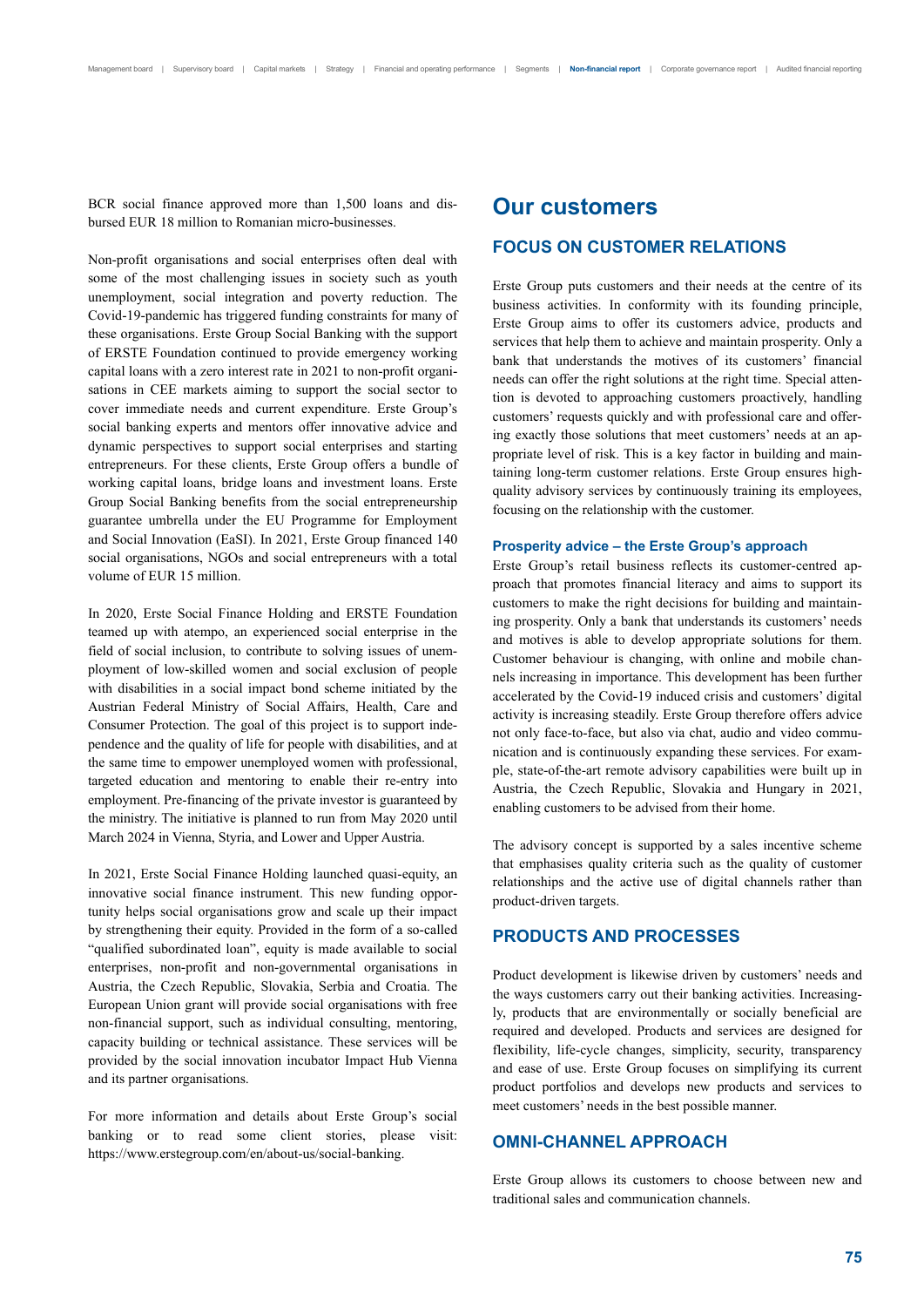It is basic financial needs in particular such as money transfers and products of low complexity that customers increasingly wish to handle through digital channels. Erste Group therefore invests in building sales and servicing capabilities to offer end-to-end digital banking. At the same time, for more complex needs, most customers prefer a seamless switch between different channels, with personal contact and advisory services in branches remaining essential touchpoints.

## **BRANCHES**

Direct contact with customers through branches remains a substantial asset, especially for more complex customer needs. Confidence and trust in highly qualified advisors form the basis for successful business relations. Branch interiors and infrastructure also have to meet the changed expectations of customers and must enable them to handle their banking business in the branches quickly and easily.

While branch traffic dropped significantly at the beginning of the Covid-19 induced crisis, the level of branch traffic recovered through the entire region to almost pre-crisis levels. Erste Group therefore updated its group-wide branch concept by adding new technologies (e.g. augmented walls) and allowing more space for personal advice. The roll-out of the group-wide branch concept continued and in total, more than 270 branches operate under the new concept in Erste Group's core markets in Austria, the Czech Republic, Slovakia, Romania, Hungary, Croatia and Serbia.

In addition to providing advice via branches, Erste Group also built up capabilities to provide remote advice. With this, customers can choose whether they want to visit a branch or reach out to an advisor from their home via video.

## **DIGITAL BANKING**

Not only internet-savvy but also traditional customers expect an ever-widening range of digital banking services. Digital banking is more than being able to transfer cash by computer or a mobile device. It also includes competent advice and simpler handling of all banking transactions as well as tools providing a quick overview of all transactions done.

Under the George digital banking brand, Erste Group offers a unique digital experience, spanning multiple markets and comprising a wide range of services. George enables customers to access an ecosystem of products and services of the bank and third parties (e.g. Erste Group's strategic partner Vienna Insurance Group) in a secure IT environment and use the platform for managing their finances. Following the successful roll-out in Austria, Slovakia, the Czech Republic, Romania and Croatia, George was successfully launched in Hungary in 2021. The implementation in Serbia will follow next. Overall, George already serves more than 7.5 million users and the digital activity of clients as well as digital sales increase steadily.

## **CONTACT CENTER**

Customers expect easy service interactions when they need assistance with digital banking. Their first point of contact is Erste Group's contact center, which is available around the clock. Qualified employees not only answer questions regarding products and services and assist users of self-service terminals, but also help customers navigate the digital product acquisition processes. In addition, they handle customer complaints or respond to emergencies such as requests to block credit cards and debit cards.

The contact center has become an integral touchpoint facilitating a seamless omni-channel journey. It not only takes an increasingly active part in advisory and sales processes, but, where regulations permit, also supports end-to-end digital banking services such as unsecured loans, insurance, credit cards and online banking. Customers may also contact Erste Group's contact center by email or via chats, with voice recognition systems and chat-bots completing the services on offer.

## **ACCESSIBILITY**

Erste Group defines accessibility as designing real-world and digital environments as well as information and product offerings in such a way that they can also be used by people with disabilities without any additional support. Programmes to this effect are being implemented in all countries.

In addition to barrier-free access for the blind and visually impaired (e.g. cash dispensers equipped to provide audio instructions), Erste Group also offers a variety of functions on its digital platform, the George Go app: zoom, contrast adjustment, very large fonts and speech output. The barrier-free functions were developed in cooperation with blind persons and persons with a variety of visual impairments. In a group-wide endeavour to sustain and further provide the accessibility of products and services with regards to the Web Content Accessibility Guidelines (WACG), Erste Group audited main digital touchpoints of their client base to provide broad web accessibility in the years to come. 2021 was challenging year due to the restrictions imposed in response to the Covid-19 induced crisis. As part of the essential infrastructure, Erste Group branches remained open during the lockdown periods. In consultation with the bank's crisis management team, measures were taken to protect people while maintaining the possibility of face-to-face contact – including the free-of-charge provision of face masks, hand sanitiser dispensers and plexiglas screens in areas with busy customer traffic.

The capacities of the contact center were substantially expanded. The comprehensive banking offering via George also ensured that customers of Erste Group could conduct their banking transactions through various channels during the Covid-19 induced crisis and lockdowns. In general, measures were taken to ensure a safe working environment. Wherever possible and practicable, employees were asked to work from home.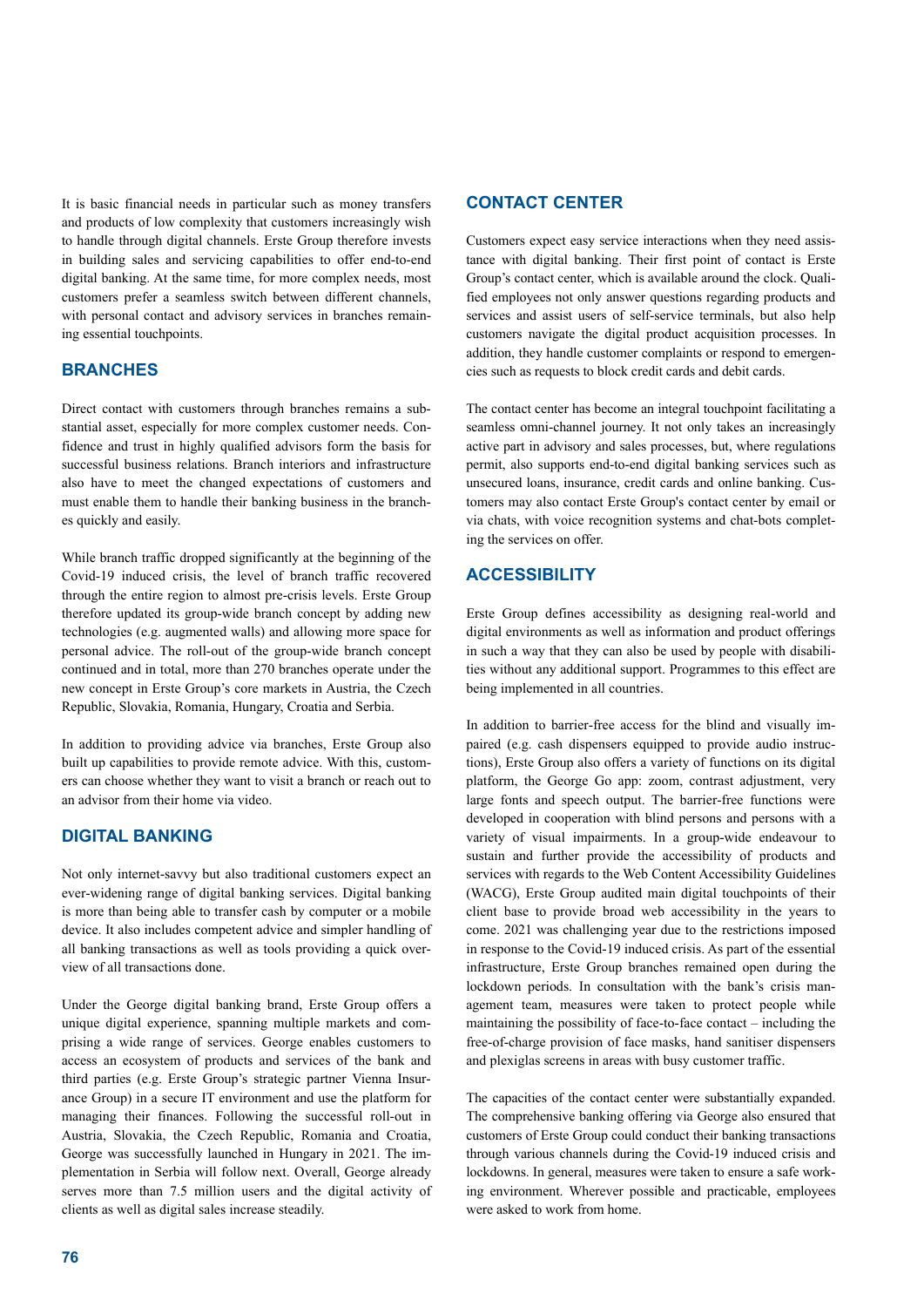## **DATA SECURITY**

The security of customer data is a key prerequisite for long-term success in the banking industry. This requires adequate protection of personal data as it is the personal details that are a significant factor in providing financial advice. Maintaining and improving data security is therefore of vital importance to Erste Group. Erste Group applies the highest standards in its IT infrastructure, provides ongoing training to its employees and has common guidelines in place across the Group to offer maximum protection against the misuse of personal data. Trust is also earned through transparency: Erste Group puts great emphasis on providing customers with clear and understandable information regarding the processing of their personal data.

By sharing and specifying best practices in an ongoing process covering all markets, the Group Data Protection Office ensures a consistently high level of data protection across Erste Group. In 2020 and 2021 a reporting framework including reporting lines and dedicated report content was established across the Group and monitoring activities (auditing) as stipulated by Article 39 General Data Protection Regulation were conducted. It is the aim to not only maintain the high level of security achieved, but to also implement additional technical and organisational measures in response to mounting challenges to preserve customers' trust as the process of digitalisation continues.

In the event that a loss, change or unauthorised disclosure or access to personal data occurs despite these precautions and if such a breach of data security places the rights and freedoms of the natural persons affected at risk, a notification must be submitted to the competent data protection authority. In 2021, 29 such notifications were sent to the authorities (thereof none for the Holding). If a breach involves high risk, the persons affected have to be notified as well. In 2021, 27 such notifications were issued (thereof none for the Holding).

## **CUSTOMER SATISFACTION**

High customer satisfaction and thus customer loyalty ensure the long-term success of a bank. The quality of customer relations depends ultimately on the customers' experiences in their day-today dealings with the bank. These can be direct and indirect, significant and less significant experiences. In addition, not only conscious, also the unconscious experiences influence the customer relationship.

To maintain its market-leading position, Erste Group is committed to fully aligning employees, partners, processes, policies and technologies around its customers' needs. The bank approaches this challenge in a holistic way and uses a system of interdependent, self-reinforcing elements defined in the Group's Customer Experience "CX" Framework, ranging from customer experience strategies to process design and corporate governance elements.

As they had done in recent years, Erste Group's banking subsidiaries again launched various initiatives against the backdrop of their local environments to provide the best customer experiences possible in a consistent manner. Erste Group's customer loyalty is determined by means of representative and extensive surveys among private and business customers in all countries.

In the private customer segment, a representative survey called the Banking Market Monitor, is carried out on a quarterly basis. 600 telephone interviews are conducted across Erste Group's markets annually. In the corporate customer segment, an extensive survey with at least 1,500 companies per country is carried out once a year.

These analyses are conducted by an external market research institute on behalf of Erste Group and provide data for a performance comparison both within Erste Group and with the top three competitors in the respective market.

The success of these activities is measured by the CXI (Customer Experience Index). The CXI is determined by the Group Customer Experience department, which is part of the Group Brand Management & Communication division, reporting to the Chief Executive Officer.

The CXI is an index value that is derived from the evaluation of satisfaction, recommendation, readiness to switch to another bank (resistance to bank change), customer effort score and the repurchase rate of the main customers of the individual banks. This value is put in relation to the three best competitors in each country and in each segment and is used to determine the strengths and weaknesses of the local banks compared to the market leaders.

This index is of great relevance for the bank as it is also included in the bonus assessment of the members of the management board of Erste Group, individual local banks and all other employees.

Despite the impacts of the second year of the coronavirus induced crisis, Erste Group maintained its excellent customer satisfaction values of the previous year (the highest since the start of the measurement in 2015). In the private customer segment, Erste Bank Oesterreich and Česká spořitelna showed positive development in relation to the top three banks in their respective countries. Česká spořitelna also improved in the SME segment. In the micro segment, both Banca Comercială Română and Erste Bank Serbia achieved significant improvements compared to the local top three competitors. All other subsidiary banks of Erste Group showed stable development.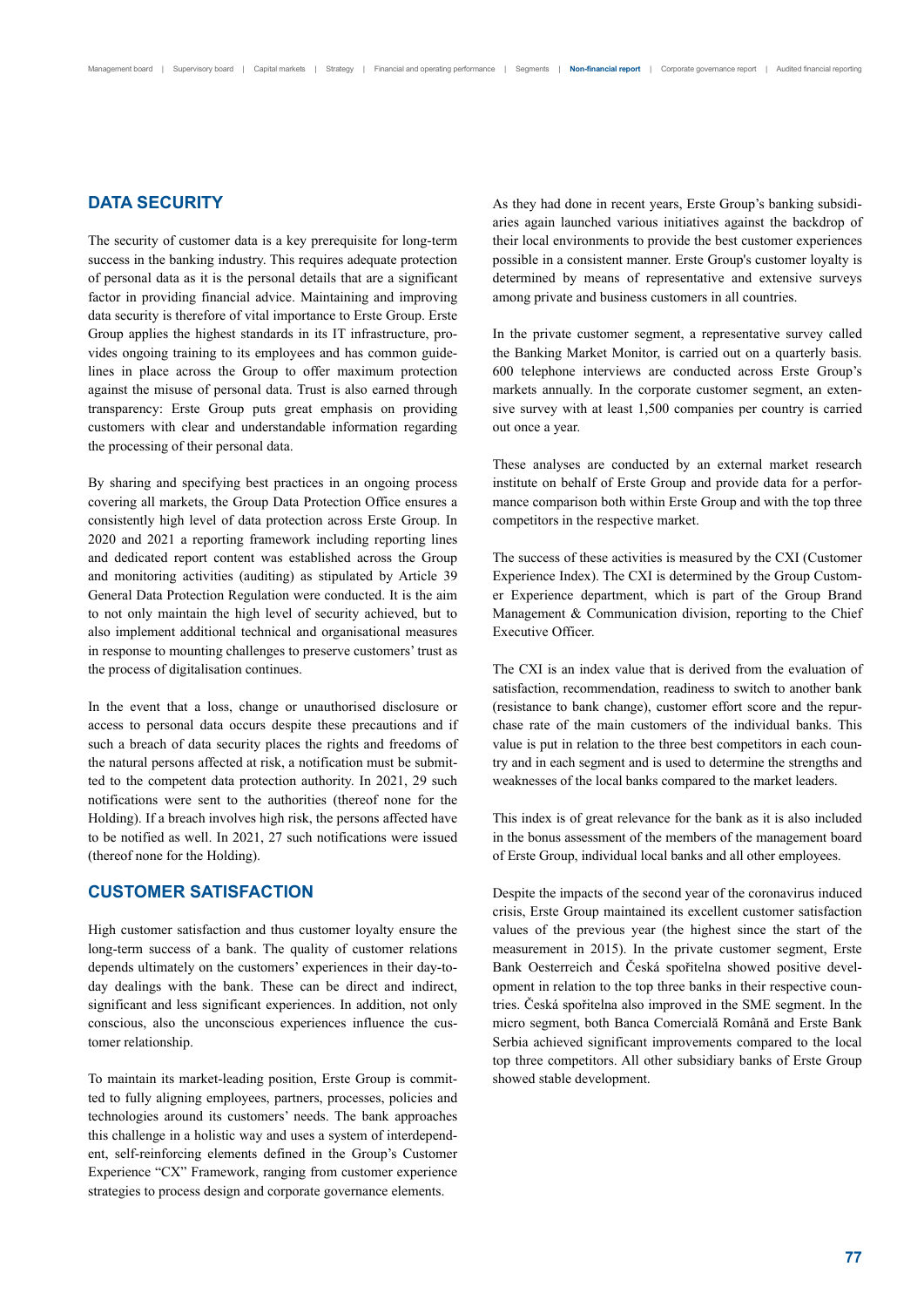## **Employees**

Erste Group is convinced that the current and future success of the company can only be ensured by investing in people, developing them and enabling them to deliver in alignment with Erste Group's future vision. This can be achieved by focusing on the following three pillars of its human resources strategy:

- \_ Culture: purpose-driven behaviour
- \_ Competence: a highly skilled professional workforce
- \_ Competitiveness: business-led priorities and outcomes

Human capital is the key element for successful organisational, corporate cultural and competence building. Modern organisations enable people to work in a more flexible, adaptive and customer-centric way. Attracting, retaining and engaging highly qualified employees is crucial to business success. Erste Group strives to be the employer of choice in the region, both in the financial and in the IT sectors, by offering various learning and development opportunities, diverse and international teams and challenging tasks in a flexible organisation. Furthermore, Erste Group is striving to build a dynamic workforce, which is open to external talents offering complementary skills and competencies, working seamlessly with employees to deliver best-possible solutions and outcomes for the bank's customers.

Developing future leaders and experts in a systematic way is what motivates high-potential employees. Talent management is driven by honest feedback, a fair and transparent assessment of individual potential and quality development activities in partnership with internationally renowned institutions. In the next few years, Erste Group expects that a significant part of today's competences will either become obsolete or will be replaced with different skillsets that are more relevant for an agile and digital workforce. Building future-fit competence and growing leaders according to Erste Group's values and leadership principles is thus an essential element of Erste Group's People & Culture agenda. Learning initiatives go well beyond banking knowledge and also cover the broad economic and social issues facing the region. Erste Group wants to create leaders and employees who distinguish themselves through character and behaviours.

Erste Group's cultural transformation aims to link performance management and rewards to qualitative aspects. This involves moving away from incentive schemes with predominantly salesdriven key performance indicators towards a remuneration philosophy that is more purpose-driven, collaborative and teamoriented, thus taking the prosperity and satisfaction of customers into account.

Erste Group contributes to the implementation of the UN Sustainable Development Goals and Agenda 2030. Its diversity strategy and activities support good health and well-being (SDG 3), gender equality (SDG 5), decent work & economic growth (SDG 8) and reduced inequalities (SDG 10).

The Erste Future Vision describes how Erste Group will remain relevant and successful in the future, based on its strong purpose. This vision is summarised in five principles.

Creating a shared culture and core values is central to this vision. Crowdsourcing was the first step on this journey to engage Erste Group's people right from the start in shaping the future culture. This is a digital and dynamic approach for engaging and inviting everyone to share their opinions, review and rate what other colleagues have contributed, and express their views of the future.

To understand and evolve Erste Group's brand and culture, we need to discuss much more who we are today, what we like about ourselves and what we can improve. Only then can we talk about what to change and how to align this with the future vision.

We wanted to discover our true and honest culture by asking what good and critical behaviour we experience currently in our organisation. We also received a picture of the behaviour which our people perceive as important for our future success.

We have received 35,000 pieces positive, critical and futureoriented inputs – a wealth of data, insight and thoughts. The results helped us understand what occupies the minds of our people the most, what they cherish and what pain points need to be addressed. This employee feedback is an essential and valued input for our executive leadership team. Throughout the beginning of 2022, the executive leaders of the organisation will derive the core values, behaviour and leadership principles in line with the Erste Future Vision. Cross-functional and cross-border teams will further elaborate how these values and behaviour are activated and brought to life in their respective countries and markets.

Once the core values, behaviour and leadership principles are defined, communicated and well understood, the People & Culture work aims to integrate this framework into everything we do. The crowdsourcing experience itself is a visible manifestation of our desired future culture based on trust, transparency and collaboration. Continuous interaction and co-creation with our people will remain a core element of our culture.

## **ERSTE GROUP'S RESPONSE TO COVID-19**

The Covid-19 Coordination Team continued the work to assess risks for the company related to the spreading of the coronavirus and to coordinate necessary measures in 2021. The aim was again to ensure a maximum of safety for both employees and customers as well as to protect the business interests of Erste Group while supporting governmental efforts.

During the first half of 2021, the share of employees of central buildings working from home was kept between 50 and 70%.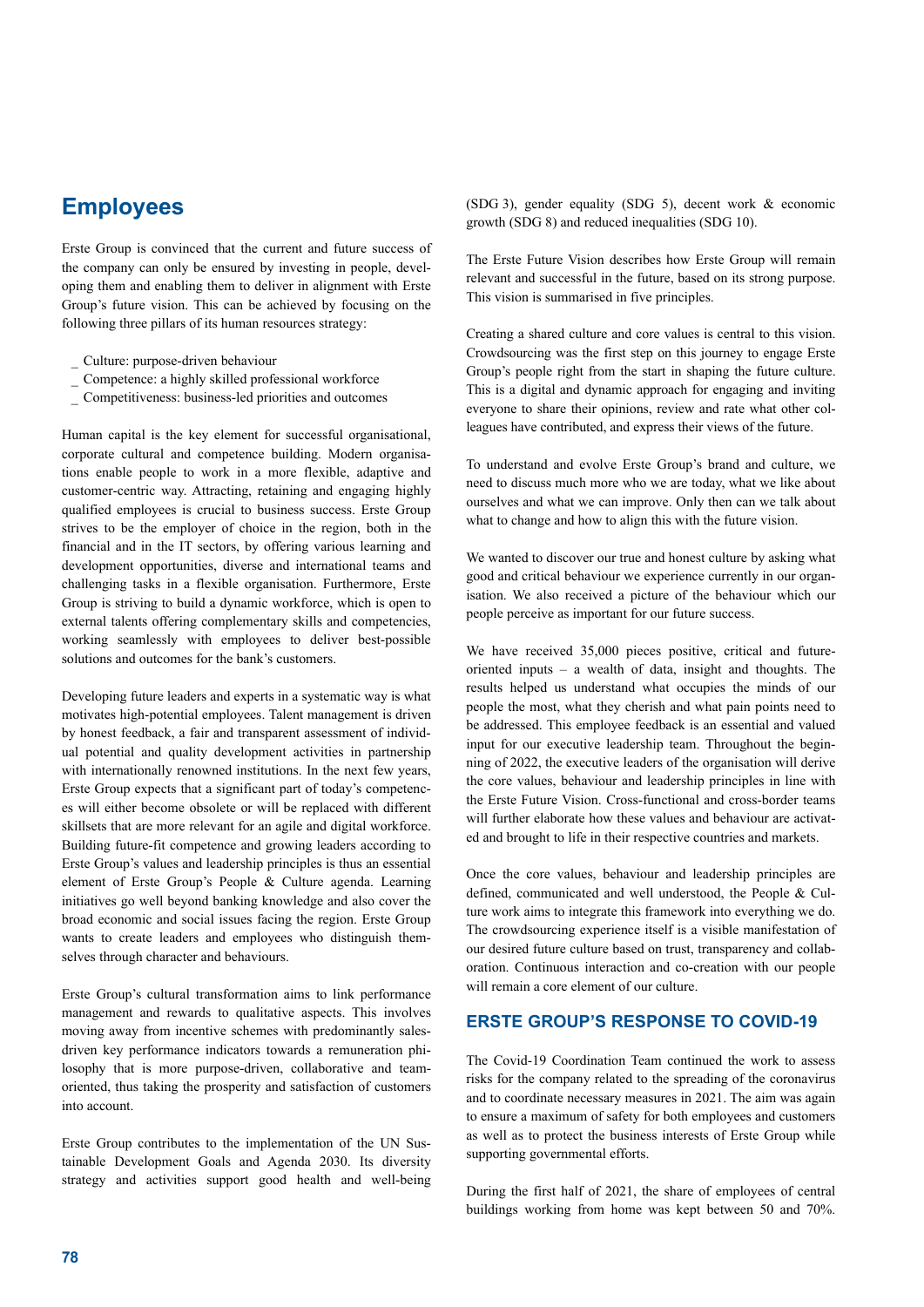This rate was decreased in the third quarter to between 40 to 50 % and increased again towards year-end.

As banking is defined as a part of critical infrastructure, Erste Group's branches were kept open even during lockdown-periods in all of its core markets. In some branches, opening hours were reduced, and a two-team system was introduced for some months to ensure the safe and stable provision of services.

Due to the strict containment and safety measures no infection clusters were identified in branches or central buildings during 2021.

So far, Erste Group Bank AG has not made use of any government subsidies, such as tax deferrals, compensation of wage costs or short-time work in connection with Covid-19.

## **DIVERSITY AND EQUAL OPPORTUNITY**

Erste Group defines diversity and inclusion as an integral part of its corporate strategy. Owing to its diversity principles, Erste Group benefits from highly motivated employees, innovative teams and higher customer satisfaction. Erste Group is convinced that diversity promotes operating excellence, as diverse teams achieve better results.

In 2021, Erste Group implemented a new group-wide Diversity and Inclusion Policy that defines measures to increase the share of women in management positions. This policy focuses on the following four areas:

- HR processes including recruitment, retention and promotion
- \_ Reconciliation of private and professional lives
- \_ Culture and communication
- \_ A new set of targets and ways to effectively monitor them

Erste Group's objective is to reach a share of 37% women in top management positions (i.e. board and board-1) and 40% women in other management positions (i.e. B-2 and B-3) by the end of 2025. Specific targets were defined for each of the local banks, supplemented with an effective monitoring and reporting system. As of year-end 2021, the banking subsidiaries of Erste Group have a share of women in top management of 25.3% (2020: 26.6%), with Erste Bank Serbia as the best-performer with 42.9% (40.0%), followed by Erste Bank Croatia with 33.3% (33.3%) and Banca Comercială Română with 32.1% (41.9%).

In addition, Erste Group focused on the group-wide implementation of the following initiatives:

- \_ Group-wide focus on creating a level-playing field for people with disabilities with the foundation of a new business resource group called ErsteABILITY
- Establishment of new communication formats to raise awareness of diversity and equal opportunity among executives, to

make existing offers more visible and to provide best practice examples

Establishment of a strategic interim management system for persons on parental leave that addresses career disruptions with flexibility and a clear focus on development opportunities for both women and men.

As the sole Austrian company and one of only three companies in the CEE region, Erste Group was again listed in Bloomberg's Gender Equality Index (GEI) in 2021. This index measures disclosure and performance in promoting gender equality in five areas: female leadership and talent pipeline, equal pay and gender pay parity, inclusive culture, sexual harassment policies, and prowomen brand. Another prestigious international benchmark is Erste Group's participation in the EU Diversity Charter platform. All local banks (with the exception of Erste Bank Serbia because it is headquartered in a non-EU member state) are signatories to their national diversity charters in which members commit themselves to establish an inclusive working culture for their employees regardless of gender, ethnicity, religion, age, disability and sexual orientation. In 2021, Erste Group was for the second time a main partner of the United Nations initiative Orange the World. The purpose of the campaign is to raise awareness for violence against women and support women globally to lead a life free from all forms of violence.

## **ACCESSIBILITY & PEOPLE WITH DISABILITIES**

Erste Group's work on accessibility has continued in 2021 and focused on web accessibility and on offering an inclusive workplace for people with disabilities. A taskforce has further worked on matters of diverse gender and inclusive language, both to be continually implemented in communication culture as well as systems. In cooperation with the local diversity managers, datadriven analyses on people with disabilities in Erste Group's workforce were conducted. Attracting people with disabilities to the workforce and sustainable retention will remain a focus part of diversity management of the Group in 2022. Internships especially for young talents with disabilities were introduced and ErsteABILITY, a business resource group for people with disabilities, friends and families, was launched.

### **ANTI-DISCRIMINATION**

Erste Group strives to offer a work environment that is free of discrimination and that values the work of each and every person regardless of gender, age, disability, marital status, family obligations, sexual orientation, religion, political affiliation nationality, skin colour, social or ethnic background, and any other aspects unrelated to their employment. In 2015, a works agreement on Anti-Discrimination and Respectful Behaviour in the Workplace was established to protect against all forms of discrimination, bullying and harassment. In the latest revision of this works agreement it was expanded by active conflict management con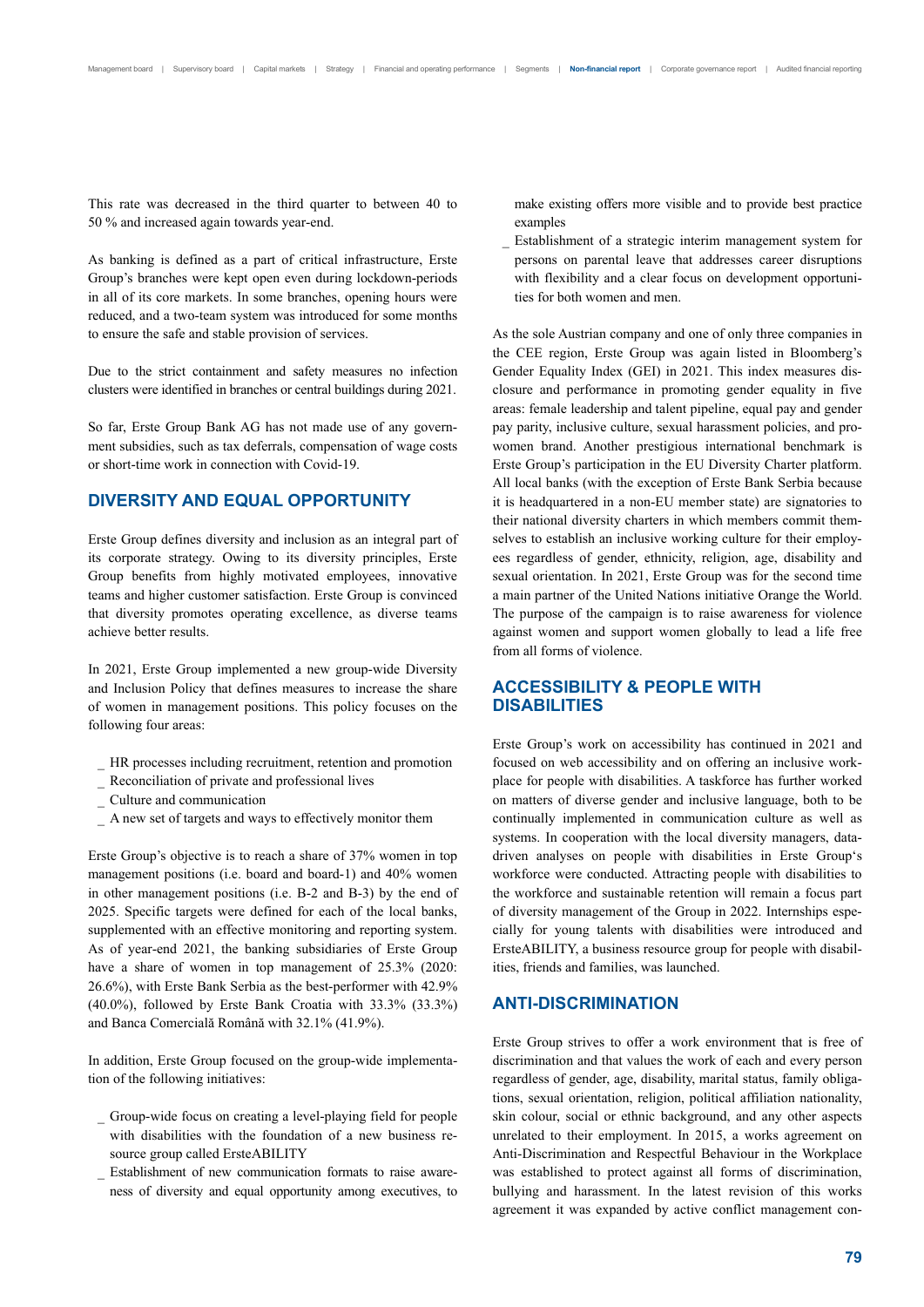cepts, in line with Erste Group's goal to deal with conflicts in the Code of Conduct.

An independent anti-discrimination officer provides advice in cases of harassment, discrimination or bullying and mediates in matters concerning harassment and discrimination. Advice for employees is confidential and is accompanied by a structured solution process if required.

The anti-discrimination officer also works with management on awareness and prevention. Experience obtained from such conflict situations are perceived as an opportunity to work on the continuous development of the corporate culture. This development focuses primarily on raising awareness and improving processes, behaviour and organisational matters for management and employees.

## **LEARNING, TALENT MANAGEMENT, LEADERSHIP AND COMPETENCE DEVELOPMENT**

Erste Group strives to develop the professional and interpersonal skills of its employees to ensure that they are well prepared to act in a professional and socially responsible manner. Erste Group continuously develops and aligns group-wide training programmes for professionals and managers.

Erste Group employees benefited from the growing range of digital learning formats. By using the latest digital learning formats and continuously updated content, Erste Group is able to quickly integrate the changing structure of learning content into existing offerings. Learning in hybrid settings has taken hold and Erste Group thus offers its employees a wide range of learning opportunities in digital and face-to-face formats.

In the area of People & Culture, all learning  $\&$  development topics were combined in 2021 to be able to offer all employees a broad range of learning opportunities both nationally and internationally. Accessibility was further expanded due to the massively expanded digital learning formats.

The offerings include expert and management training, tailored programmes for different target groups, human resources development courses and business unit-specific programmes.

Collaborations with renowned institutions such as IESE Business School, IMD Lausanne, WU Executive Academy in Vienna and Ashridge Executive Education underscore the high quality of the training offered.

Erste Group's professional training courses are continuously adapted to the respective business areas and new contents are defined according to demand. The courses offered cover the areas of Corporates & Markets, Finance including Controlling, Asset/Liability Management, Accounting and Data Excellence. The

Risk Management College offering reflects the changes in the regulatory framework and helps acquire knowledge in the various areas of risk management. In addition, Erste Group offers training on project management and business analysis, enterprise architecture and the broad integration of agile methodologies.

Erste Group's international leadership development initiatives are continuously developed in cooperation with the regional human resources development managers to meet Erste Group's strategic objectives.

## **EMPLOYER BRANDING & RECRUITING**

Attracting young talent through comprehensive development opportunities remains an ongoing priority across Erste Group. The goal of the annual Group Graduate Programme for university graduates is to attract top international graduates and provide them with fundamental banking and risk management skills. In the current graduate programme, 50% of the participants are women. The current Group Graduate Programme started in January 2022.

In 2021, each of Erste Group's employees completed on average 24.5 professional development training hours (women 24.3 hours and men 24.7 hours). Employees in management positions had on average of 28.5 training hours.

For 2022, Erste Group plans to further expand its forwardlooking learning offering and to focus even more on leveraging synergies across the group. In line with the promise to invest in the further training of its employees, further investments and revisions of existing concepts and programmes are also planned for 2022 – aimed at meeting the demand for professional, futureoriented and high-quality employee training.

In 2021, Erste Group won several Best Employer awards reflecting its enormously strong position on the employer market. The Top Employers Institute ranked Erste Group among the top 1% of 40,000 Austrian companies; achieving the top position in banking and second in the overall ranking. The Market Institute ranked Erste Group among the top 10 employers in Vienna. Erste Bank was deemed a "real and fair trainee programme" by the TraineeNet association for the fifth consecutive time. The Universum platform (focusing on employer attractiveness for students) ranks Erste Bank among the top 15 for business students. In addition, Erste Group won two more prestigious awards: At the Financial Times Adviser Awards, Erste Group won the first place in the category *Diversity Marketing and Recruiting Campaign of the Year* and the *Diversity in Finance* award. In addition, Erste Group succeeded in the category *Best Employer Brand on LinkedIn*. And last but not least Erste Group was awarded the *World`s Best Employer* by Forbes.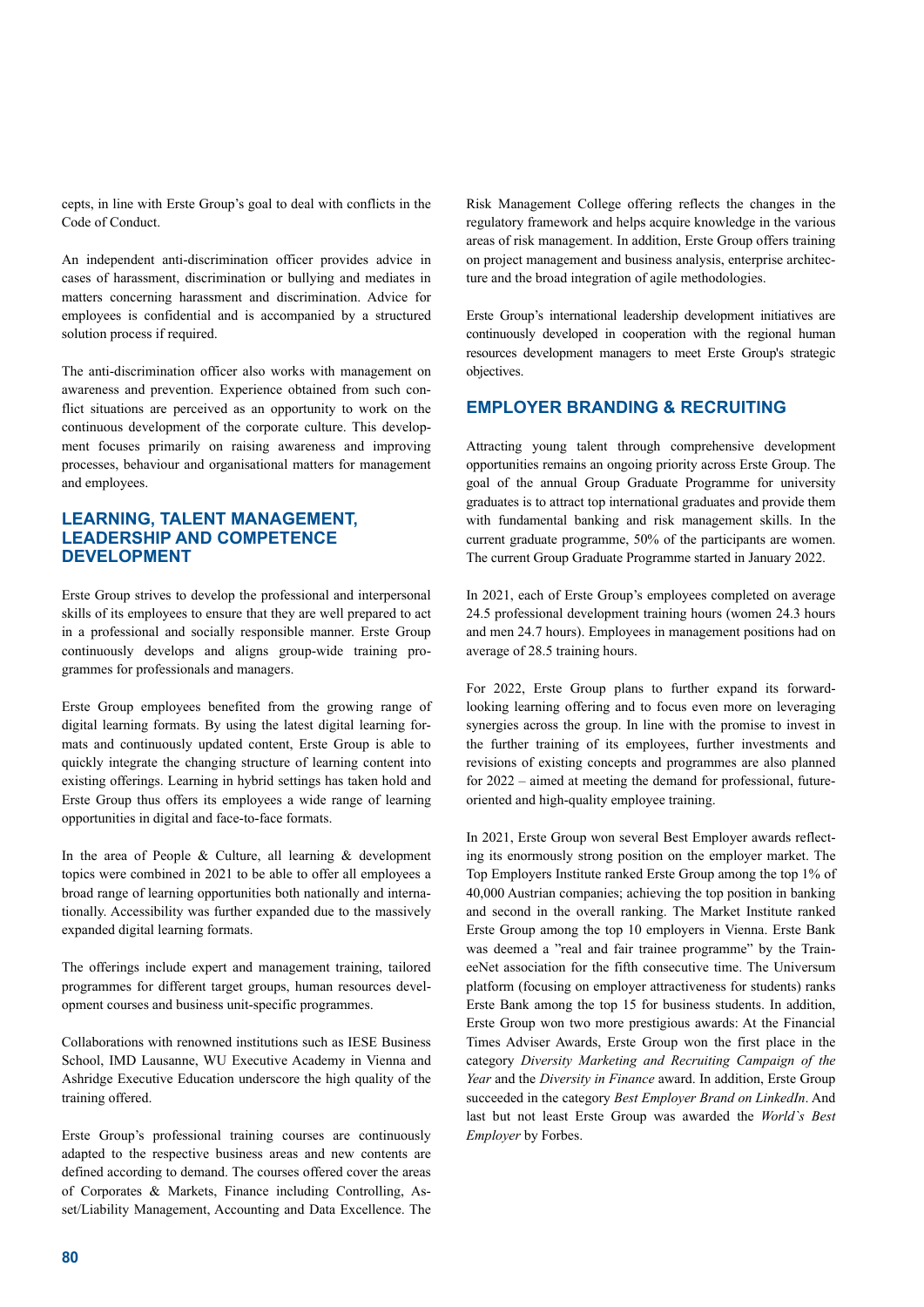## **REMUNERATION AND PEOPLE PERFORMANCE MANAGEMENT**

Erste Group's remuneration policy is geared towards an appropriate balance in rewarding performance, competencies and responsibility of its employees. As a signatory of the Austrian Diversity Charter, Erste Group committed itself to the principles of equal opportunity and transparency, especially in remuneration. Consequently, one of the key strategic priorities is to ensure that all reward schemes are transparent, market-driven and linked to performance and personal development. Erste Group's general remuneration philosophy is to neither fall short nor lead the market but to offer competitive remuneration packages.

Therefore, its remuneration policy aims to:

- \_ Create an environment where employees can perform, develop and be involved
- Reward at the right level to attract and retain employees with the required competence and skills
- Be cost-competitive and cost-flexible for a sustainable business
- Support leadership and employee behaviour that creates an engaging and unique customer experience and effective risk management practices

All remuneration schemes are designed to meet the respective European and national regulatory requirements on remuneration, as well as the local banks' national remuneration practices and business line needs. The supervisory boards or, where established remuneration committees, review remuneration policies and practices annually on Group as well as on local level, to ensure compliance with respective international and national legislation.

Erste Group's remuneration packages comprise fixed and variable components, benefits and benefits in kind and other individually agreed terms and conditions. Fixed remuneration is the core component of any employee's remuneration and is based on job complexity, individual contribution and local market conditions. The fixed salary represents a sufficiently high proportion of the total remuneration to cover the employees' basic cost of living and allows Erste Group to operate a flexible remuneration policy. Variable components of remuneration are designed in such a way that they do not promote excessive risk-taking. Variable remuneration components may be offered to all employees and are based on company, individual and business line performance. Specific sales incentive schemes are offered to employees working in the retail and corporate business lines and are also based on company, individual and business line performance. Sales incentive schemes are based on quantitative and qualitative criteria. On all these levels, Erste Group uses a balance between financial and business growth, risk, customer satisfaction and cost indicators. The overall performance evaluation also includes the employee's social and business competence.

Benefits (in kind) are provided as a means to stimulate well-being in the work environment and to support an appropriate work-life balance. The benefits offered include flexible working time, study leave, parental leave as well as health centre expertise. Pension and insurance schemes aim to ensure that employees have an appropriate standard of living after retirement. Pension and insurance provisions are according to local laws, regulations and market practice.

## **EMPLOYEE HEALTH AND WORK-LIFE BALANCE**

In 2021, the focus of Erste Group's health centre was set on tackling the pandemic. Erste Group's employees received relevant information on a regular basis, and a dedicated medical hotline for all issues related to Covid-19 was available. In addition, the health centre provided testing in cases of suspected infections and ensured timely in-house contact tracing to prevent infection chains both in central buildings and branches.

Before vaccines were available for everyone, the health centre established a test centre in the entrance hall of Erste Campus in Vienna, giving easy access to rapid antigen tests for employees. From February 2021 to August 2021 a total of 29,239 tests were carried out. Self-tests were provided for all branch employees, with the recommendation to perform a test twice a week.

As soon as the first vaccine received regulatory approval by EMA, the European Medicines Agency, major efforts were made to explain mechanisms of biological action of the new vaccination platforms (vector and mRNA) in order to strengthen health and vaccine literacy and, as result, combat vaccination hesitancy. From March 2021 on, we started organising the corporate vaccination campaign in coordination with the federal authorities and the City of Vienna. The declared goal was to attain high vaccination coverage among all age groups to prevent staff shortage due to quarantine and maintain business continuity.

By the end of September 2021, we had vaccination rate of 94% among the employees on Campus (approx. 5,000) and 85% among the employees in the branches, which is far above the vaccination rate in the rest of Austria (<60% by the end of September).

The development of health literacy, embedded in the UN Sustainable Development Goals (SDG 3), is essential for dealing with illnesses, guaranteeing equal access to health care, and supporting social policies in this area. The pandemic proved that the workplace offers an ideal setting and infrastructure to support and promote health issues to large groups of people, thus making occupational health an important contributor to public health.

Erste Group is committed to a proactive approach to helping its employees to identify and manage health risks. Health promotion activities and topics in Erste Group in 2021 had a special focus on providing comprehensive infection prevention and support for our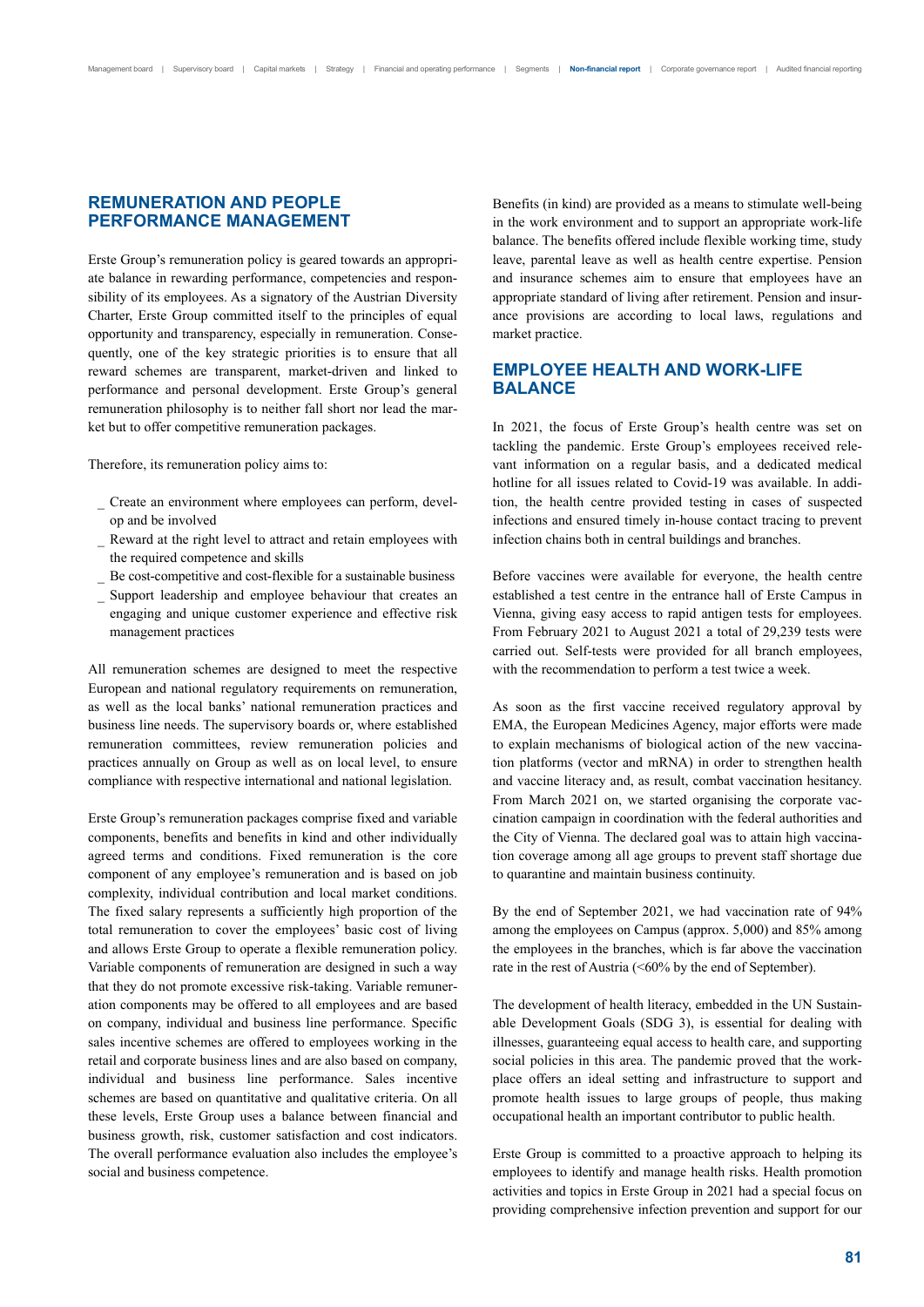employees to develop mechanisms for self-organisation and guidance regarding workplace ergonomics when working from home. These activities have been supplemented by the establishment of low-threshold psychological advice and counselling services with different focal areas (such as childcare, home schooling and support during lockdowns) throughout the entire pandemic.

A multi-professional team of occupational physicians, workplace psychologists and physiotherapists assists Erste Group's employees in all matters of health and well-being.

The requirements for occupational safety in Austria are regulated by law (Occupational Health and Safety Act). Erste Group ensures compliance with all legal requirements with its own health centre and covers support for Erste Holding, Erste Bank Oesterreich and almost 30 additional subsidiaries.

### **Staff indicators**

Staff indicators refer to the end of the reporting period. Total data (47,382 employees; headcount) include data from direct and indirect holdings of Erste Group outside its core markets below-mentioned.

### **Overview and age structure 2021**

| -                     |        |        |               |               |               |             |               |        |
|-----------------------|--------|--------|---------------|---------------|---------------|-------------|---------------|--------|
|                       | Total  |        |               | $30 \sqrt{2}$ |               | 30-50 years | >50 years     |        |
|                       | Women  | Men    | <b>Number</b> | in $%$        | <b>Number</b> | in $%$      | <b>Number</b> | in $%$ |
| <b>Erste Group</b>    | 29,621 | 17.761 | 7,302         | 15.4%         | 28,166        | 59.4%       | 11.914        | 25.1%  |
| thereof Holding       | 922    | 966    | 227           | 12.0%         | 1.110         | 58.8%       | 551           | 29.2%  |
| Austria incl. Holding | 9,707  | 8,476  | 3,052         | 16.8%         | 9,293         | 51.1%       | 5,838         | 32.1%  |
| Czech Republic        | 6,791  | 3,324  | 1,675         | 16.6%         | 5,992         | 59.2%       | 2,448         | 24.2%  |
| Slovakia              | 2.572  | 1,135  | 505           | 13.6%         | 2,404         | 64.9%       | 798           | 21.5%  |
| Romania               | 4,071  | 1,456  | 786           | 14.2%         | 3,445         | 62.3%       | 1,296         | 23.4%  |
| Hungary               | 2.105  | 1,277  | 511           | 15.1%         | 2,349         | 69.5%       | 522           | 15.4%  |
| Croatia               | 2.183  | 1.017  | 348           | 10.9%         | 2,323         | 72.6%       | 529           | 16.5%  |
| Serbia                | 926    | 350    | 187           | 14.7%         | 904           | 70.8%       | 185           | 14.5%  |

### **Mode of employment**

|                       |        | <b>Full-time employees</b> |        |        |       | <b>Part-time employees</b> |              |            |  |  |
|-----------------------|--------|----------------------------|--------|--------|-------|----------------------------|--------------|------------|--|--|
|                       | 2021   |                            | 2020   |        |       |                            | 2020         |            |  |  |
|                       | Women  | Men                        | Women  | Men    | Women | Men                        | <b>Women</b> | <b>Men</b> |  |  |
| <b>Erste Group</b>    | 23.448 | 16.707                     | 24.166 | 17.200 | 6,143 | 1.084                      | 6.105        | 1,045      |  |  |
| thereof Holding       | 594    | 854                        | 612    | 921    | 328   | 112                        | 312          | 95         |  |  |
| Austria incl. Holding | 4,931  | 7,692                      | 5.106  | 8.037  | 4.746 | 814                        | 4,765        | 787        |  |  |
| Czech Republic        | 6.028  | 3,252                      | 6.118  | 3,227  | 763   | 72                         | 777          | 92         |  |  |
| Slovakia              | 2,496  | 1,117                      | 2,624  | 1,133  | 76    | 18                         | 81           | 16         |  |  |
| Romania               | 3,877  | 1,401                      | 4.114  | 1.488  | 194   | 55                         | 188          | 52         |  |  |
| Hungary               | 1,884  | 1,197                      | 1,873  | 1,200  | 221   | 80                         | 213          | 84         |  |  |
| Croatia               | 2,064  | 985                        | 2.147  | 1.038  | 119   | 32                         | 54           | 2          |  |  |
| Serbia                | 922    | 349                        | 918    | 338    | 4     |                            | 5            | 2          |  |  |

### **Selected indicators**

|                       | Share of women in executive<br>positions |       |       | Share of women in other<br>managerial positions |      | Average number of sick leave<br>days per employee | <b>Number of employees with</b><br>health disability |          |
|-----------------------|------------------------------------------|-------|-------|-------------------------------------------------|------|---------------------------------------------------|------------------------------------------------------|----------|
|                       | 2021                                     | 2020  | 2021  | 2020                                            | 2021 | 2020                                              | 2021                                                 | 2020     |
| <b>Erste Group</b>    | 25.8%                                    | 25.1% | 41.8% | 43.5%                                           | 10   | 10                                                | 852                                                  | 679      |
| thereof Holding       | 17.6%                                    | 25.5% | 30.7% | 28.4%                                           | 3    | 4                                                 | 22                                                   | 17       |
| Austria incl. Holding | 23.3%                                    | 19.3% | 25.7% | 25.6%                                           | 6    | 7                                                 | 364                                                  | 338      |
| Czech Republic        | 16.1%                                    | 14.0% | 43.7% | 54.5%                                           | 19   | 20                                                | 130                                                  | 118      |
| Slovakia              | 22.2%                                    | 22.5% | 59.4% | 57.6%                                           | 10   | 13                                                | 152                                                  | 164      |
| Romania               | 34.0%                                    | 39.2% | 57.4% | 55.4%                                           | 9    | 8                                                 | 37                                                   | 32       |
| Hungary               | 23.9%                                    | 24.1% | 47.2% | 48.6%                                           | 9    | 3                                                 | 147                                                  | 10       |
| Croatia               | 27.7%                                    | 38.6% | 63.9% | 64.7%                                           | 5    | 4                                                 | 15                                                   | 15       |
| Serbia                | 35.5%                                    | 37.5% | 52.5% | 53.2%                                           | 9    | 9                                                 |                                                      | $\Omega$ |

Executive positions cover all board and board-1 positions. Other managerial positions cover all the board-2, board-3 and board-4 positions.

Governance bodies: Detailed information about the members of the management board and the supervisory board of the Holding is presented in the (consolidated) Corporate Governance Report. As of year-end 2021, one woman and five men were members of the management board, one of them was between 30 and 50 years old, and five of them were older than 50 years. 39% of the members of the supervisory board were women, 61% were men.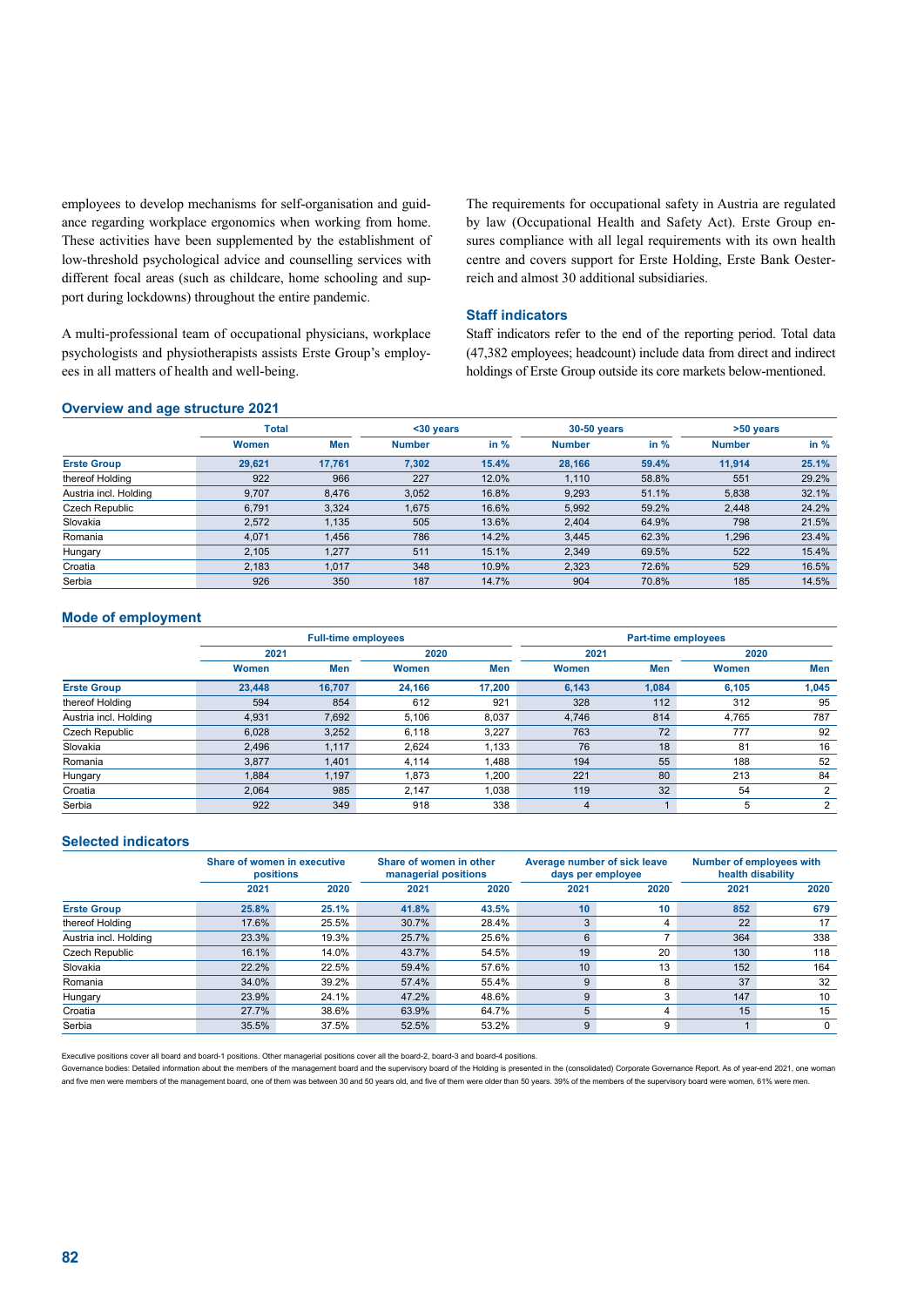### **Parental leave (return to work after parental leave)**

|                       |               | 2021   |               |        | 2020          |        |               |        |
|-----------------------|---------------|--------|---------------|--------|---------------|--------|---------------|--------|
|                       | <b>Women</b>  |        | Men           |        | Women         |        | Men           |        |
|                       | <b>Number</b> | in $%$ | <b>Number</b> | in $%$ | <b>Number</b> | in $%$ | <b>Number</b> | in $%$ |
| <b>Erste Group</b>    | 1,082         | 78.0%  | 114           | 97.4%  | 1,013         | 80.3%  | 120           | 96.0%  |
| thereof Holding       | 38            | 92.7%  | 5             | 100%   | 22            | 100.0% |               | 100%   |
| Austria incl. Holding | 307           | 91.1%  | 77            | 101.3% | 268           | 91.4%  | 81            | 99.0%  |
| Czech Republic        | 159           | 55.2%  |               | 100%   | 151           | 67.4%  | $\mathbf 0$   | n.a.   |
| Slovakia              | 111           | 70.3%  | 13            | 81.3%  | 94            | 77.0%  | 15            | 93.8%  |
| Romania               | 223           | 87.8%  | 6             | 85.7%  | 194           | 84.0%  | 11            | 100%   |
| Hungary               | 81            | 62.3%  | 3             | 100%   | 80            | 61.1%  | 0             | 0%     |
| Croatia               | 112           | 89.6%  | 14            | 100%   | 123           | 83.7%  | 12            | 100%   |
| Serbia                | 34            | 87.2%  | 0             | 0%     | 46            | 93.9%  | 0             | 0%     |

Every employee in a permanent employment contract is eligible to take parental leave. The ratio (in %) shows the return rate after parental leave has ended.

#### **New hires in 2021**

|                       | <b>Women</b>  |       | Men           | $30 years$ |               |        | 30-50 years   |        | >50 years     |        |
|-----------------------|---------------|-------|---------------|------------|---------------|--------|---------------|--------|---------------|--------|
|                       | <b>Number</b> | in %  | <b>Number</b> | in $%$     | <b>Number</b> | in $%$ | <b>Number</b> | in $%$ | <b>Number</b> | in $%$ |
| <b>Erste Group</b>    | 2,956         | 65.1% | 1,582         | 34.9%      | 2,211         | 48.7%  | 2,098         | 46.2%  | 229           | 5.0%   |
| thereof Holding       | 17            | 39.5% | 26            | 60.5%      | 16            | 37.2%  | 24            | 55.8%  | 3             | 7.0%   |
| Austria incl. Holding | 732           | 58.2% | 525           | 41.8%      | 714           | 56.8%  | 458           | 36.4%  | 85            | 6.8%   |
| Czech Republic        | 868           | 67.3% | 421           | 32.7%      | 580           | 45.0%  | 647           | 50.2%  | 62            | 4.8%   |
| Slovakia              | 233           | 70.8% | 96            | 29.2%      | 150           | 45.6%  | 168           | 51.1%  | 11            | 3.3%   |
| Romania               | 401           | 71.9% | 179           | 28.1%      | 331           | 59.3%  | 216           | 38.7%  | 11            | 2.0%   |
| Hungary               | 285           | 64.8% | 155           | 35.2%      | 168           | 38.2%  | 235           | 53.4%  | 37            | 8.4%   |
| Croatia               | 132           | 62.6% | 79            | 37.4%      | 91            | 43.1%  | 109           | 51.7%  | 11            | 5.2%   |
| Serbia                | 124           | 70.5% | 52            | 29.5%      | 73            | 41.5%  | 100           | 56.8%  | 3             | 1.7%   |

The percentages refer to the total of newly hired employees.

### **Fluctuation in 2021**

|                       | <b>Women</b>  |        | Men           |        |               | $30 years$ |               | 30-50 years |               | >50 years |  |
|-----------------------|---------------|--------|---------------|--------|---------------|------------|---------------|-------------|---------------|-----------|--|
|                       | <b>Number</b> | in $%$ | <b>Number</b> | in $%$ | <b>Number</b> | in $%$     | <b>Number</b> | in %        | <b>Number</b> | in $%$    |  |
| <b>Erste Group</b>    | 3,843         | 11.6%  | 2,061         | 10.6%  | 1.610         | 16.9%      | 3,087         | 9.9%        | 1,207         | 10.2%     |  |
| thereof Holding       | 53            | 5.7%   | 79            | 7.8%   | 21            | 9.2%       | 68            | 5.7%        | 43            | 8.2%      |  |
| Austria incl. Holding | 989           | 9.4%   | 908           | 10.0%  | 542           | 14.5%      | 680           | 6.8%        | 675           | 11.5%     |  |
| Czech Republic        | 972           | 12.4%  | 384           | 10.2%  | 351           | 16.1%      | 821           | 12.1%       | 184           | 7.0%      |  |
| Slovakia              | 381           | 13.0%  | 102           | 8.3%   | 113           | 15.3%      | 282           | 10.7%       | 88            | 11.2%     |  |
| Romania               | 654           | 13.8%  | 248           | 14.7%  | 278           | 23.0%      | 528           | 12.7%       | 96            | 9.0%      |  |
| Hungary               | 312           | 13.1%  | 149           | 10.3%  | 124           | 19.6%      | 293           | 11.1%       | 44            | 7.9%      |  |
| Croatia               | 208           | 9.0%   | 102           | 9.8%   | 78            | 16.2%      | 183           | 7.6%        | 49            | 10.2%     |  |
| Serbia                | 127           | 12.1%  | 48            | 12.3%  | 39            | 14.3%      | 108           | 11.1%       | 28            | 14.4%     |  |

This table presents the number of employees who left Erste Group (including retirement) during the financial year and it does not include employees on parental leave, internal transfers within Erste Group or departing trai and interns. The fluctuation is calculated pursuant to the Schlüter formula. For Erste Group (total of men and women), fluctuation stood at 11.2% (2020: 10.2%).

## **Commitment to society**

Erste Group's commitment to society has never been limited to business activities. This is also reflected in our Code of Conduct: We consider financial literacy, community involvement and corporate volunteering as areas where we can generate significant impact on society and contribute to the UN Sustainable Development Goals. Consequently, by providing funding or in some cases manpower and expertise Erste Group supports institutions, initiatives and projects as well as communities in the areas of social affairs, arts and culture, education sports and the environment in all core markets.

As needs and interests vary across Erste Group's markets, depending on local circumstances, specific project sponsorships and initiatives are determined and managed locally. Social and sponsoring activities are combined group-wide under the umbrella of the ExtraVALUE programme. A regional focus, cross-thematic initiatives and cooperations characterise the programme. The guiding principle is supporting personal development and helping people to meet their social and cultural needs. Erste Group's ExtraVALUE programme is therefore a visible sign of the bank's commitment to its responsibility towards society and the individual.

Erste Group believes that this commitment creates far-reaching opportunities for individuals and society at large and, indirectly, also for the bank while not harbouring any significant risks. As-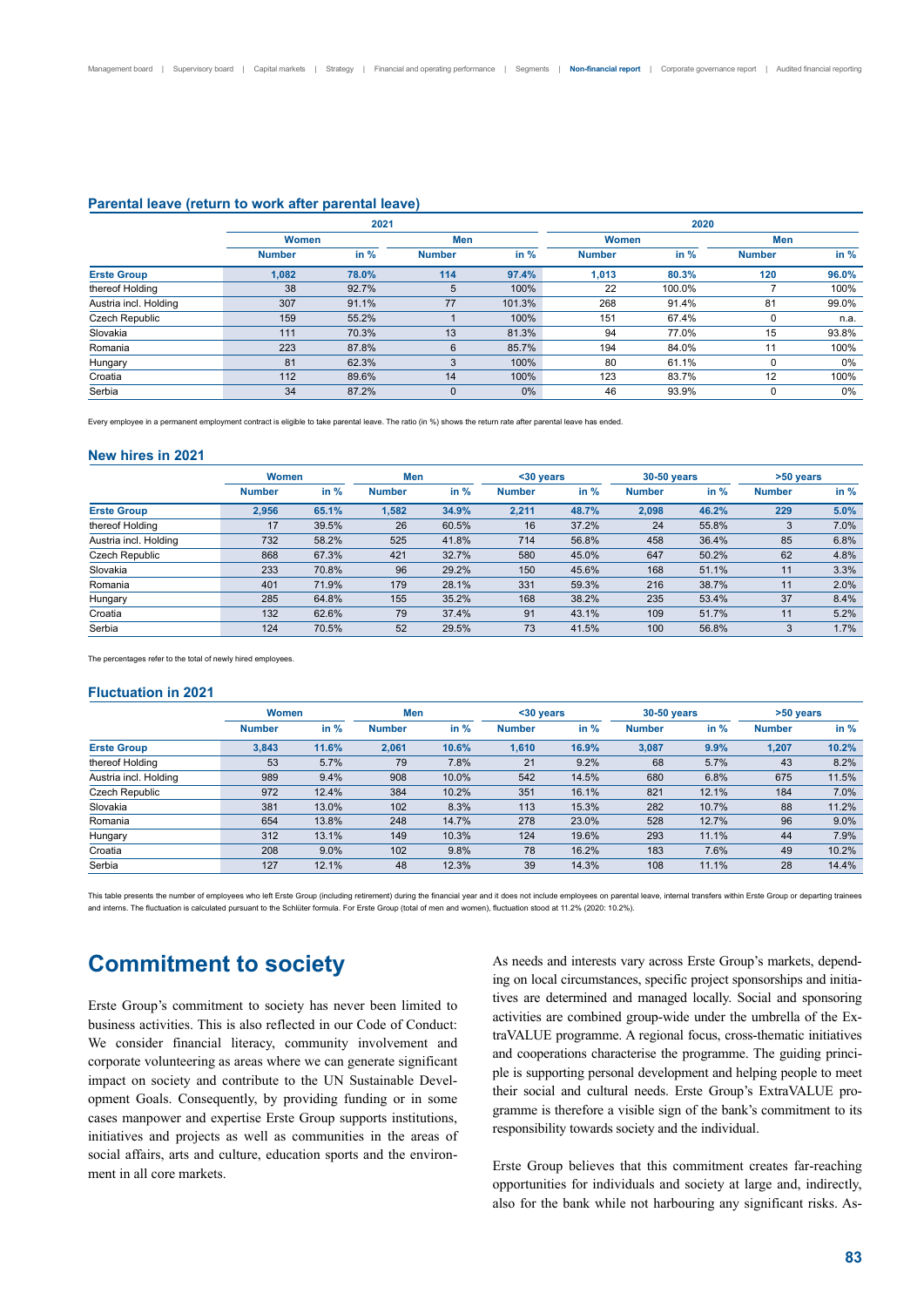suming societal and social responsibility is not only in line with Erste Group's strategy but also enriches the brand. Opportunities include the transfer of a positive image to the brand, emotional branding and getting employees to identify with the brand. Potential risks may arise from the choice of partners through reputation risk, conflicts of interest, inadequate transparency or inadequate handling of compliance requirements on the part of a partner. Erste Group manages these risks through know-your-customer, anti-money laundering and anti-corruption policies. In addition, Erste Group Bank AG implemented sponsoring guidelines.

Due to the multitude of social and educational initiatives, sponsoring of art and culture, and corporate volunteering, only a few selected projects are highlighted in this non-financial report. More information is available at https://www.erstegroup.com/ en/about-us/sustainability-esg/esg-social and on the websites of Erste Group's banking subsidiaries in the respective local language and in some cases in English.

## **SOCIAL AND EDUCATIONAL ACTIVITIES**

Erste Group's long tradition of cooperating with established local and international organisations reflects its commitment to the promotion of social welfare and education. The focus of social activities is on providing practical and swift assistance to people in difficult life situations and on support for initiatives creating new opportunities for disadvantaged people.

## **FINANCIAL LITERACY**

Financial literacy is essential for creating equal opportunities, economic well-being and social inclusion. Frequently, financial illiteracy limits what people can achieve. In line with its purpose to foster prosperity, Erste Group is involved in a wide variety of financial education activities, helping people of all ages to acquire the skills and abilities they need. In accordance with a recommendation of the Organisation for Economic Cooperation and Development (OECD) that financial education should start as early as possible, Erste Group places particular emphasis on financial education projects for children and young people. Erste Group empowers young people to participate in economic life actively and with self-confidence and to understand how the financial system works.

Erste Group's Financial Life Park (FLiP) at Erste Campus is one of the largest financial education facilities in Europe. FLiP tours make the importance of finance for personal life tangible. More than 55,000 visitors of all kinds of school types and educational levels took part in interactive tours in Vienna since FLiP opened in October 2016. The mobile FLiP version, FLiP2Go, attracted more than 12,000 visitors all over Austria since its introduction in April 2019. FLiP2Go is supported by Erste Bank Oesterreich and regional savings banks. As a result of Covid-19-induced restrictions, FLiP and FLiP2Go tours were not available for several months both in 2020 and 2021. But the demand for FLiP's digital

offerings, comprising FLiP Challenges, FLiP Digi Tours and Online-teaching-resources, increased substantially. Together with the NGO The Connection, FLiP is developing teaching resources Geld in Griff (Money under Control) to be used in German language courses for young migrants with the aim of building financial, consumer and language skills. Banca Comercială Română continued its programme Money School in 2021. The bank organised not only online courses as well as financial literacy summer workshops for children and their parents in shopping centres but also events with financial experts and authors of financial literacy books. More than 50,000 people took part in training courses, 32,000 of them in the Romanian FLiP online version. In addition, a new online course for children called *Smart Financial Decisions for Children* has been launched.

The Slovenská sporiteľňa Foundation focused on its innovative FinQ programme, which offers financial content for interdisciplinary teaching. After a successful pilot phase – despite the pandemic, FinQ was completed in 25 participating primary and secondary schools and 2,500 students received a certificate – the FinQ programme started officially in 85 schools in October 2021.

The *ABC of Money* initiative of Česká spořitelna is the largest financial education programme in the Czech Republic. The programme is now in its fourth year of existence. Since the Czech schools had to close for several weeks during the lockdowns, the *ABC of Money* team switched the entire programme to an online environment. The programme is free of charge and targets not only children, parents and teachers but also elderly people who are invited to develop digital skills.

Erste Bank Hungary's financial literacy activities in 2021 focused on the promotion of financial literacy of disadvantaged groups in society. The bank's Financial Literacy Education Programme was founded in 2019 together with several NGOs. The target groups include children from educationally disadvantaged backgrounds as well as students from vocational schools in Budapest, Roma students and people with limited cognitive abilities. So far, more than 2,500 participants have been reached.

Erste Bank Croatia adapted its Smart Finance School workshops to the Covid-19 situation, offering online workshops. The bank also continued to offer physical workshops in accordance with strict Covid-19 safety standards. The target groups included elementary and high schools, faculties and student associations. In 2021, a total of 97 workshops for more than 1,700 attendants were held.

Erste Bank Serbia further developed its financial education programme *#ErsteZnali* in 2021 and added new content. The platform which is providing online financial education was launched in 2019. Programme activities also included the development of a mobile phone game for 7 to 10-year-olds, an initiative to promote financial literacy in elementary schools in cooperation with the Ministry of Education and a cooperation with social media influencers to target Gen Z to improve their money management.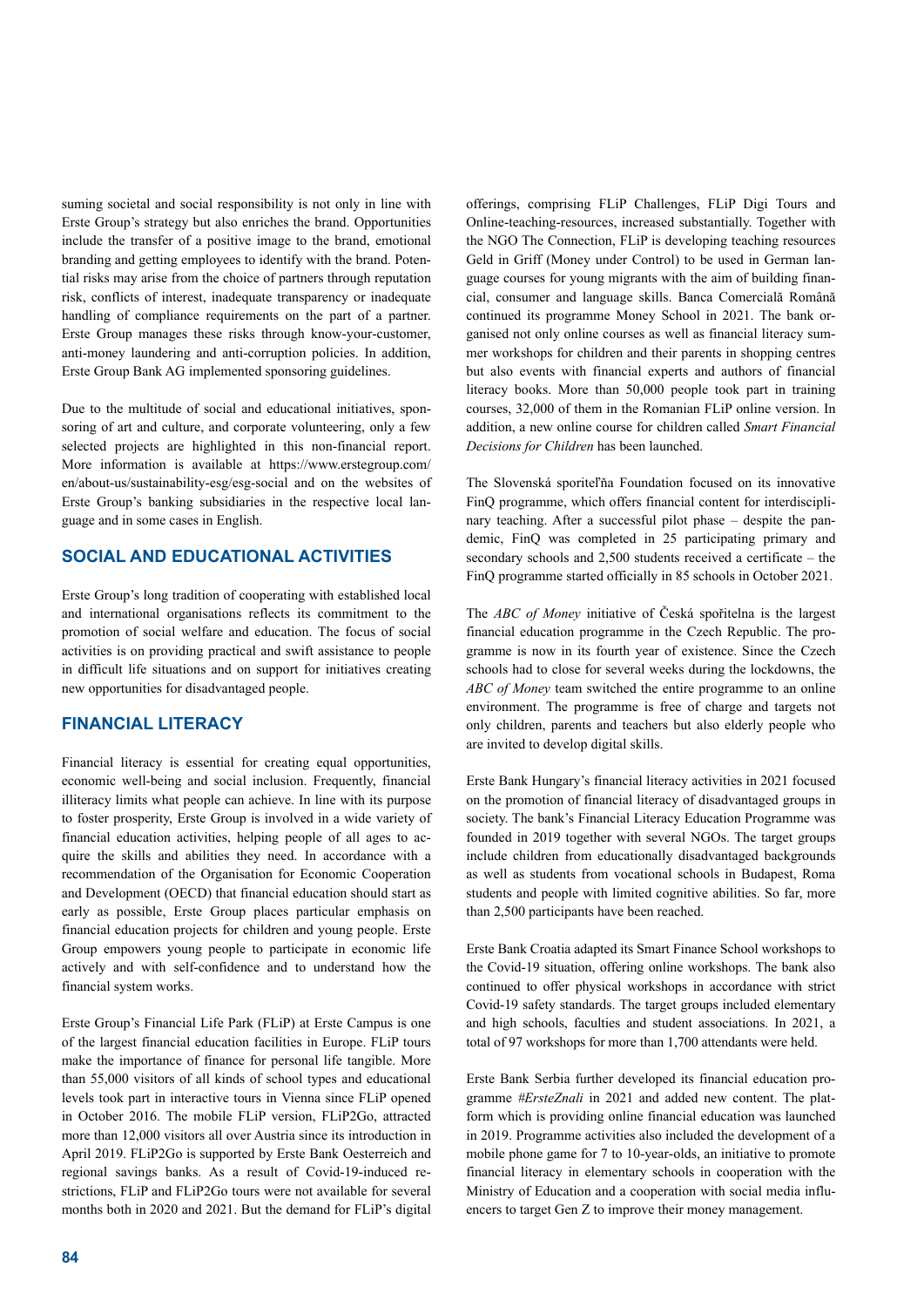## **CORPORATE VOLUNTEERING**

Erste Group funds, supports and encourages employees to actively contribute to non-profit initiatives and engage in volunteering. Employees and managers of Erste Group prove their commitment by donating their time, expertise and making contributions in kind to partner organisations.

Time Bank, an electronic volunteering platform of Erste Bank Oesterreich and the Austrian savings banks, was already founded in 2011. Time Bank matches employees who want to donate their free time with currently 65 partner organisations. In 2021, on average, more than 1,300 employees of Erste Group in Austria were registered on this platform. Cooperation partners are carefully selected. Only legal entities may become partner, private individuals are not eligible. Cooperation agreements are reviewed by the legal department. A "Know-your-partner" compliance questionnaire forms part of the cooperation agreement. All of Erste Group's local banks (except in Austria) give to their employees an extra one or two days off each year for volunteering at social welfare institutions. Erste Group thus makes an important contribution to the development of non-profit sectors in CEE.

As well as volunteering, donations in kind also remain important. Despite wide-spread prosperity, people on the fringes of society lack items we take for granted such as toys, clothes and sports equipment for children. Time Bank therefore provides long-term support to partner organisations by orchestrating regular collection and swap activities. When Erste Group's main IT premises relocated in 2021, no longer required IT equipment and office furniture was given to partner organisations. Similarly, Erste Bank Hungary donated used IT equipment to disadvantaged families and NGOs.

Under the motto "taking care instead of disposing", Time Bank has worked together with charitable organisations. Excess food, which is no longer intended for sale, is distributed daily among people in need all-over Austria.

### **SPONSORING ART AND CULTURE**

Sponsoring arts and culture is another tool through which Erste Group's social commitment becomes visible in all its markets. The focus is on supporting projects that address needs of the civil society.

Erste Group understands sponsoring as the voluntary promotion and support of institutions, initiatives and projects. With sponsorship Erste Group intends to support developments in society in the interests of the common good. Our commitment towards the civil society is written down in the Statement of Purpose and in the Code of Conduct. Sponsoring arts and culture is bundled with social activities in the group-wide ExtraVALUE programme.

### **Sponsoring sports**

The ability of sport to connect people and motivate them to achieve common goals reflects to a large extent the corporate philosophy of Erste Group. Sports sponsoring in particular is characterized by an existing relationship between the sponsor and the sponsored with contractually fixed, promotional and other services and supports the communicative goals of Erste Group, with positive brand effects playing a dominant role.

Erste Group's sports sponsorship is classified under three categories with differing objectives: professional sport, amateur sport and young talent. In case of top-class sports sponsorship (e.g. the main sponsorship of the Erste Bank Open tennis tournament or Europe's largest eSports event, the "League of Legends" championships) Erste Group primarily pursues advertising goals thus their suitability as public or customer magnet are assessed. No individual athletes ("testimonials") are sponsored. By sponsoring popular sports other aspects are taken into account as well. Austria's largest running initiative Erste Bank Sparkasse Running or Austrian Women's Run typically attract tens or even hundreds of thousands of participants. Similar to supporting young talent (e.g. the Sparkasse student league in soccer and volleyball) it is about strategically oriented goals towards the common good. The idea is to motivate the population for sports and facilitate access to events. Generally, attention is paid to the popularity of the sport in the relevant market and the associated media effectiveness. Sports sponsorships and the objectives are regularly evaluated. In case the goals are not achieved or if the goals change, a realignment is carried out.

## **Compliance and the management of conflicts of interest**

Erste Group is committed to the highest standards of corporate governance and responsible behaviour of every individual and conducts its business in compliance with applicable laws and regulations. In addition, Erste Group has introduced a compliance programme including targeted policies, guidelines and training initiatives defining rules and principles for its staff. Compliance with external and in-house standards provides the basis for longterm trust. Erste Group is a member of Transparency International (TI), Erste Group's chairman of the supervisory board is a board member of TI.

The Code of Conduct provides the primary guidance for Erste Group's staff and defines binding rules for the day-to-day business. Together with national and international laws and standards it forms the basis for the compliance management system that ensures conduct in conformity with laws and benchmarks.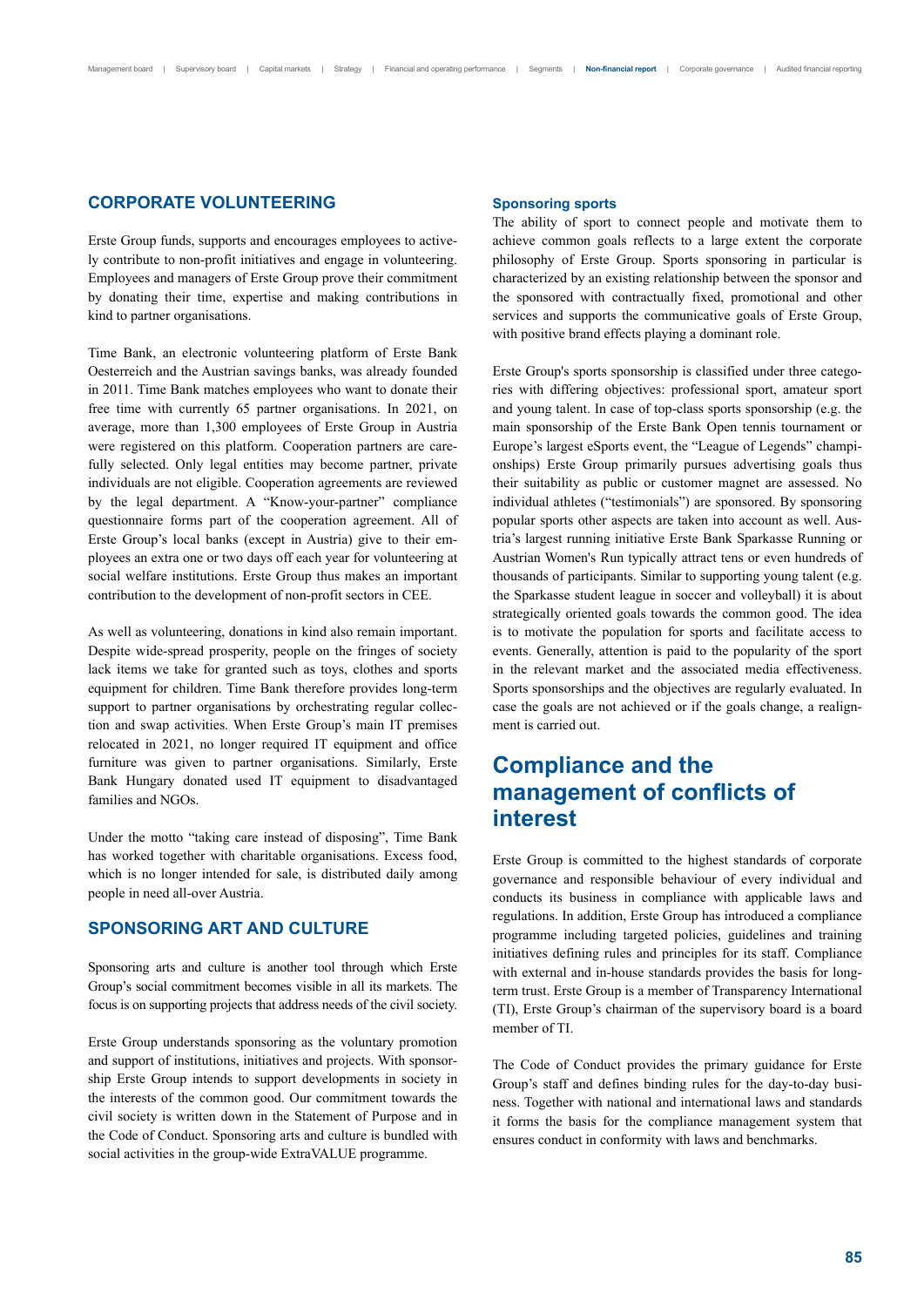Relevant legislation includes the Market Abuse Regulation, the Securities Supervision Act, the Criminal Code and the Financial Markets Anti-Money Laundering Act. Erste Group's compliance programme has also laid the basis for a common understanding of values within the Group.

The responsibility for compliance matters lies with the compliance department which is assigned to the Chief Risk Officer's division but reports directly to the entire management board. It covers topics as anti-money laundering (AML), financial sanctions & embargoes, fraud, data protection, securities compliance and conduct compliance (which also includes conflict of interest, anti-bribery and anti-corruption (ABC) agendas).

Conflicts of interest between customers, Erste Group and its staff are governed by clear internal rules. Policies, trainings, and organisational measures have been implemented to identify, avoid or manage various types of conflicts of interest that are relevant to Erste Group's business, including confidentiality, treatment of relationships, secondary activities and accepting and awarding benefits, to name a few. Specific legal provisions apply additionally regarding information barriers, employee transactions, investor protection and research disclaimers.

Establishing and coordinating processes and measures to prevent money laundering and terrorist financing, to comply with financial sanctions and embargoes, and to prevent financial crime are also among the key elements of the compliance agenda. In this area, substantial investments are being made on an ongoing basis to strengthen the monitoring systems. Strong KYC (know your customer) diligence has been put in place, which also enables to detect suspected money laundering through corruption patterns of clients.

To ensure compliance with all laws and regulations, policies and processes are continuously evaluated and reviewed across the Group. Compliance training is mandatory for all new employees and includes awareness building as well as an introduction to the prevention of compliance risks, including corruption. Additional compliance training is required for staff in selected business areas.

## **ANTI-BRIBERY AND ANTI-CORRUPTION**

Based on international anti-bribery and anti-corruption initiatives (e.g. the OECD Anti-Bribery Convention, the United Nations Convention against Corruption), local authorities in many countries have adopted laws and regulations that generally prohibit offering public officials benefits for the purpose of obtaining or retaining business or otherwise securing improper advantages. The laws differ from country to country and are to some extent extremely restrictive. Improper payments or other inducements for the benefit of a public official, even if made indirectly through an intermediary, are prohibited.

Erste Group promotes zero-tolerance towards any form of bribery and corruption. Under no circumstances it offers anything of value to a public official nor to members of a public official's family or any charitable organisation suggested by a public official for the purpose of influencing the recipient to take or refrain from taking any official action or to induce the recipient to conduct business with Erste Group. This also includes facilitating payments. Furthermore, Erste Group set up clear rules and boundaries with respect to treatment of benefits in the private sector.

Preventing and combating corruption is fundamental to Erste Group. The following measures are taken to comprehensively raise awareness among staff (both management and employees) and serve as prevention against bribery and corruption across the Group:

### **Policy**

A group-wide Policy on Conflicts of Interest and Anti-Bribery & Corruption ensures that everyone in Erste Group is familiar with the relevant rules – such as key national provisions, i.e. the Austrian Criminal Code as well as the impact of the UK Bribery Act and the US Foreign Corrupt Practices Act (FCPA) – and knows how to apply them. This policy underwent a major review in 2021, detailing the critical conflicts of interest types including corruption. It represents the minimum standard for the entire Group and all staff members, including the management.

### **Training and education**

All new employees are systematically instructed in the essence and processes of Erste Group's corruption prevention efforts. Specific awareness building initiatives, such as trainings and vivid exchange, are additionally offered to higher-risk business units (e.g. those dealing with large and international clients and public officials, sponsoring units, top management). Regular releases of intranet news on key themes of anti-corruption and proper handling of benefits in both private and public sectors help raise awareness. In 2021, these releases were complemented by a comprehensive, multilingual group-wide campaign on conflicts of interest and anti-bribery and anti-corruption (ABC).

### **Reporting**

Staff members of Erste Group must refrain from any conduct that might give rise to a suspicion of corruption or a biased behaviour. Various reporting duties have to be met, in particular reporting the acceptance or awarding of benefits both in the public and the private sector as well as benefits received from or awarded to third parties within the meaning of MiFID II. While direct line managers represent the first line of defence to assess benefits offered or accepted, and awarded, staff can contact Compliance in case of topics arising in connection with corruption prevention or in case of doubt. This can be done through various channels, e-mail, conflict of interest reporting tool or, anonymously, via whistleblowing.

### **Group steering**

Under a comprehensive communication scheme, Erste Group entities share information intensively at expert and division head levels (e.g. regular expert calls, annual division head conferences). Local compliance officers and Group Compliance hold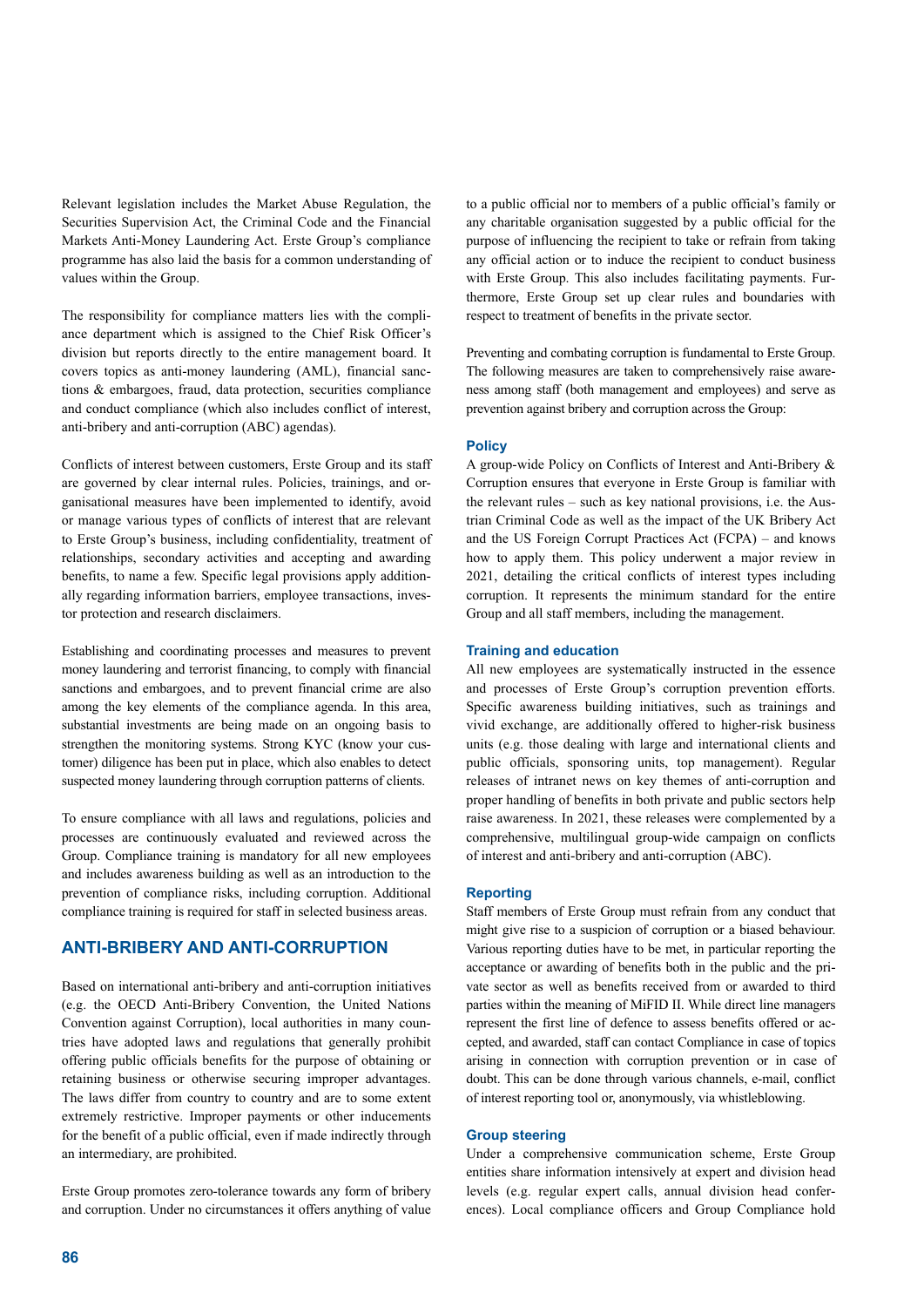regular phone conferences to discuss key issues such as ways of providing advice and creating awareness specifically on conflict of interest and anti-bribery and anti-corruption matters including the treatment of benefits and the overall anti-bribery and anticorruption governance.

### **Surveillance**

All suspicious cases are reviewed, and disciplinary action is taken, if required. Repeated misreporting or failure to abide by the anti-bribery and corruption policies and procedures may lead to disciplinary consequences, regardless any civil and criminal law consequences if applicable. The group-wide oversight of corruption risks did not reveal any significant corruption risks for Erste Group in 2021.

## **Suppliers and supply chain**

Erste Group views suppliers as partners in shaping its business to be more sustainable. Procurement decisions include assessments of the suppliers' social and environmental impact.

Covering the entire supply chain, Erste Group Procurement is the sourcing and procurement company of Erste Group. Its basic objective is to ensure clear and fair sourcing and procurement activities and contracts. This includes, most importantly, meeting all the needs of Erste Group's entities for goods and services on time and in accordance with all quality requirements with the best possible terms (e.g. price, terms of payment, guarantees and liability) by purchasing locally or across borders. Erste Group's suppliers must meet defined standards of business ethics, environmental protection and human rights.

In fulfilling their contractual obligations, suppliers of materials, equipment and services selected as group partners are required to:

- \_ Comply with national and local laws, decrees and regulations
- \_ Fulfil all their legal obligations regarding the health and safe-
- ty of their employees and their contractors \_ Strictly comply with environmental legislation
- \_ Respect and implement the basic principles of corporate social responsibility

These principles are also reflected in the supplier code of conduct, which is publicly available on the website of Erste Group Procurement. Erste Group Procurement holds the CIPS Corporate Ethics Mark, a certification awarded by the Chartered Institute of Procurement and Supply (CIPS). This certificate distinguishes institutions that have committed to high standards in procurement and provide relevant courses in-house. Currently, 100% of all employees of Erste Group Procurement have obtained individual certification on ethical behaviour in procurement.

## **SUPPLY CHAIN**

Erste Group's supply chain mainly involves indirect expenses that support the group's core business. In 2021, the total amount paid to companies outside Erste Group was slightly above EUR 1.17 billion, mostly linked to IT (42% of total spending), followed by expenses for services, operations and marketing (37%) and facility management (21%). Out of a total of 25,172 suppliers at group level, 728 suppliers accounted for 80% of total third party expenditure.

97% of suppliers (reflecting 95% of third party expenditure) are located in the European Union, highlighting Erste Group's focus on its markets in Central and Eastern Europe including Austria. 1% of suppliers are located North America and the rest (2%) are based on other continents.

Only 14% of Erste Group's purchases were made across borders. The focus on local procurement strengthens the local economies of the countries where Erste Group operates and underlines its commitment to support these regions.

#### **Supplier selection process**

Compliance with sustainability criteria in selecting suppliers is guaranteed at both the strategic and the operational levels. Strategies have been developed for selected groups of goods to help in supplier selection. In addition to group standards for social responsibility, these strategies also include defined technical specifications. Since 2016, sustainability criteria drafted with the Group ESG Office of Erste Group have been a mandatory element of the selection process.

To ensure that Erste Group's suppliers meet the group's corporate responsibility standards, audit questionnaires must be completed for any purchase worth more than EUR 100,000, and regular supplier business reviews have to be performed.

The supplier audit questionnaire is IT-based and an integral part of Erste Group Procurement's supply chain. This ensures full transparency and allows a timely assessment of suppliers and risks before entering into contracts with suppliers. The results of the audits form the basis for supplier classification.

To ensure correct procedures, all relevant steps have been integrated into an electronic tendering system. The IT application blocks the entry of further data, and thus collaboration with a supplier, if there is not enough information available or a supplier classified as critical has not been explicitly approved. Any noncompliance with the supplier code of conduct is brought forward to compliance delegates, who decide on further action, if required. In addition to the initial evaluation, follow-up reviews are performed regularly on the most important suppliers or those having the most significant risk profile.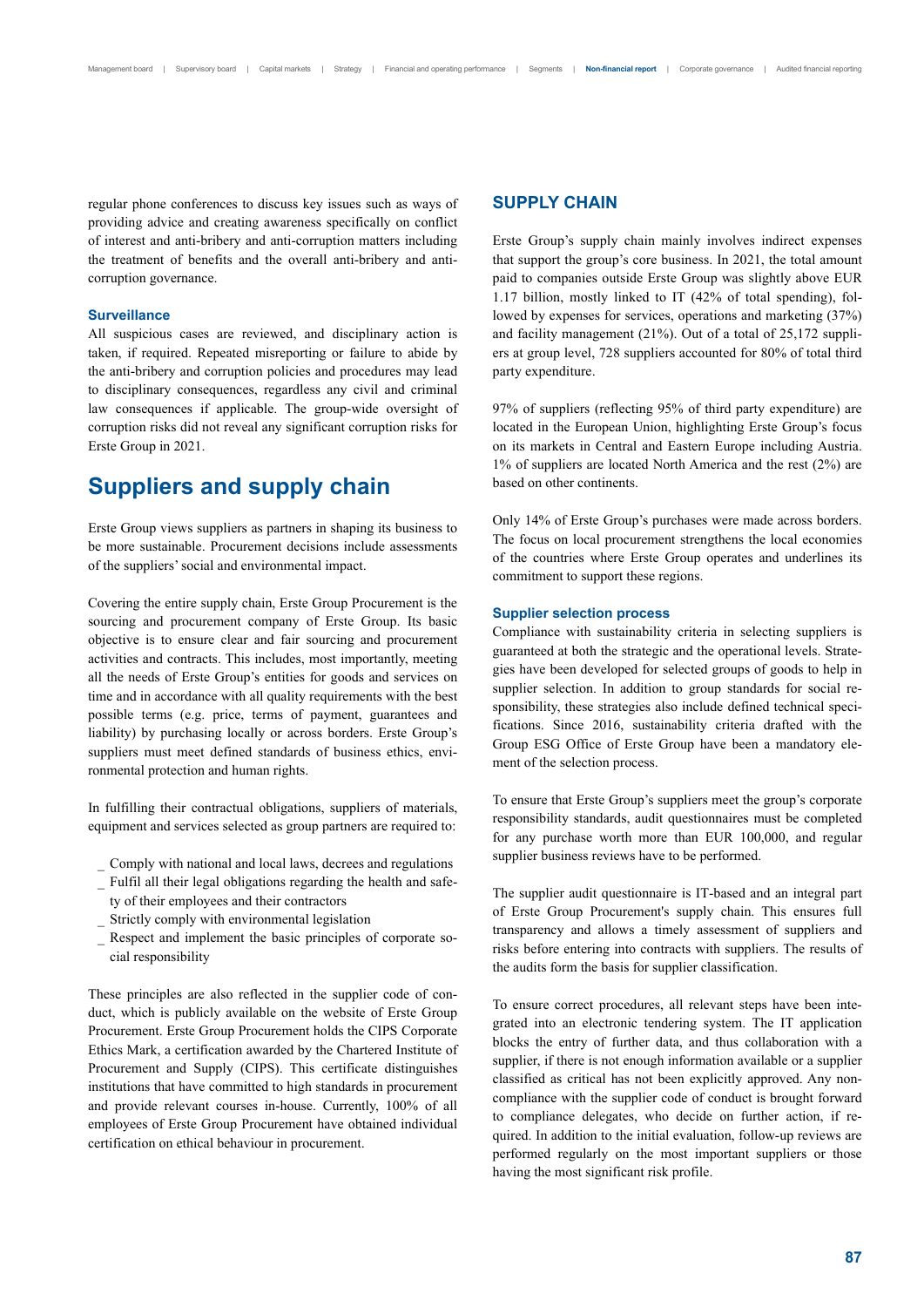### **Environmental aspects**

As part of Erste Group's efforts in environmental protection, ecological aspects are also included in Erste Group Procurement's supplier selection process. The supplier audit questionnaire specifically addresses the following topics:

- Existence of an environmental management system
- Existence of a written environmental policy
- Method for measuring  $CO<sub>2</sub>$ -emissions
- Existence of environmental targets
- \_ Information on fines or charges for environmental infringements
- Description of the supplier's supply chain

In the procurement of goods, tender documents include additional questions relating to potentially hazardous chemicals, recycling capabilities of products, return policies for products at the end of their useful lives and compliance with ENERGY STAR or similar standards.

A supplier sustainability scorecard was introduced in 2017. Suppliers are required to disclose their ecological footprint (energy consumption, waste and emissions) for the previous two years, either at an aggregate level or related to their activities for Erste Group. In 2021, 72 suppliers with resource-intensive operations such as data centres and transport services were selected to provide scorecard data. As these criteria are relevant to the supplier selection process, developments are continuously monitored and assessed.

In 2021, 1,131 contracts with suppliers were concluded or renewed. Thereof, 750 suppliers were screened according to environmental standards. No supplier was subject to any environmental impact assessment beyond the standard audit questionnaire, nor was any supplier identified as having had a significant actual or potentially negative environmental impact. No actual or potentially negative environmental impact was identified in the supply chain. Finally, no supplier contract had to be terminated as a result of a significant actual or potentially negative environmental impact.

#### **Social aspects**

As the supplier selection process also encompasses social aspects, the supplier audit questionnaire also comprises relevant criteria such as:

- Effective abolition of child labour
- \_ Elimination of all forms of forced or compulsory labour
- \_ Elimination of discrimination with respect to employment
- Freedom of association and the right to collective bargaining
- Reasonable working hours and fair remuneration
- Health protection
- Occupational health and safety
- Job restructuring
- \_ Remuneration
- Fair working conditions
- Other social criteria in the supply chain

In 2021, Erste Group co-operated with 25,172 suppliers, of which 1,802 suppliers had a current supplier audit questionnaire on file. No supplier was subject to any specific labour practices or human rights impact assessment beyond the standard audit questionnaire, nor was any supplier identified as having had a significant actual or potentially negative impact on labour practices or human rights. There was no actual or potentially negative impact on labour practices or human rights identified in the supply chain and no supplier contract had to be terminated as a result of a significant actual or potentially negative impact on labour practices or human rights.

Furthermore, no supplier was found to be in violation or at risk of violating the right to exercise freedom of association and collective bargaining, nor was any supplier found to have a significant risk of child labour, young workers exposed to hazardous work, or material risk of incidents of forced or compulsory labour.

#### **Management board**

| Ingo Bleier mp. Member              |  |  |  |
|-------------------------------------|--|--|--|
| Alexandra Habeler-Drabek mp. Member |  |  |  |
| Maurizio Poletto mp, Member         |  |  |  |
|                                     |  |  |  |

Vienna, 8 March 2022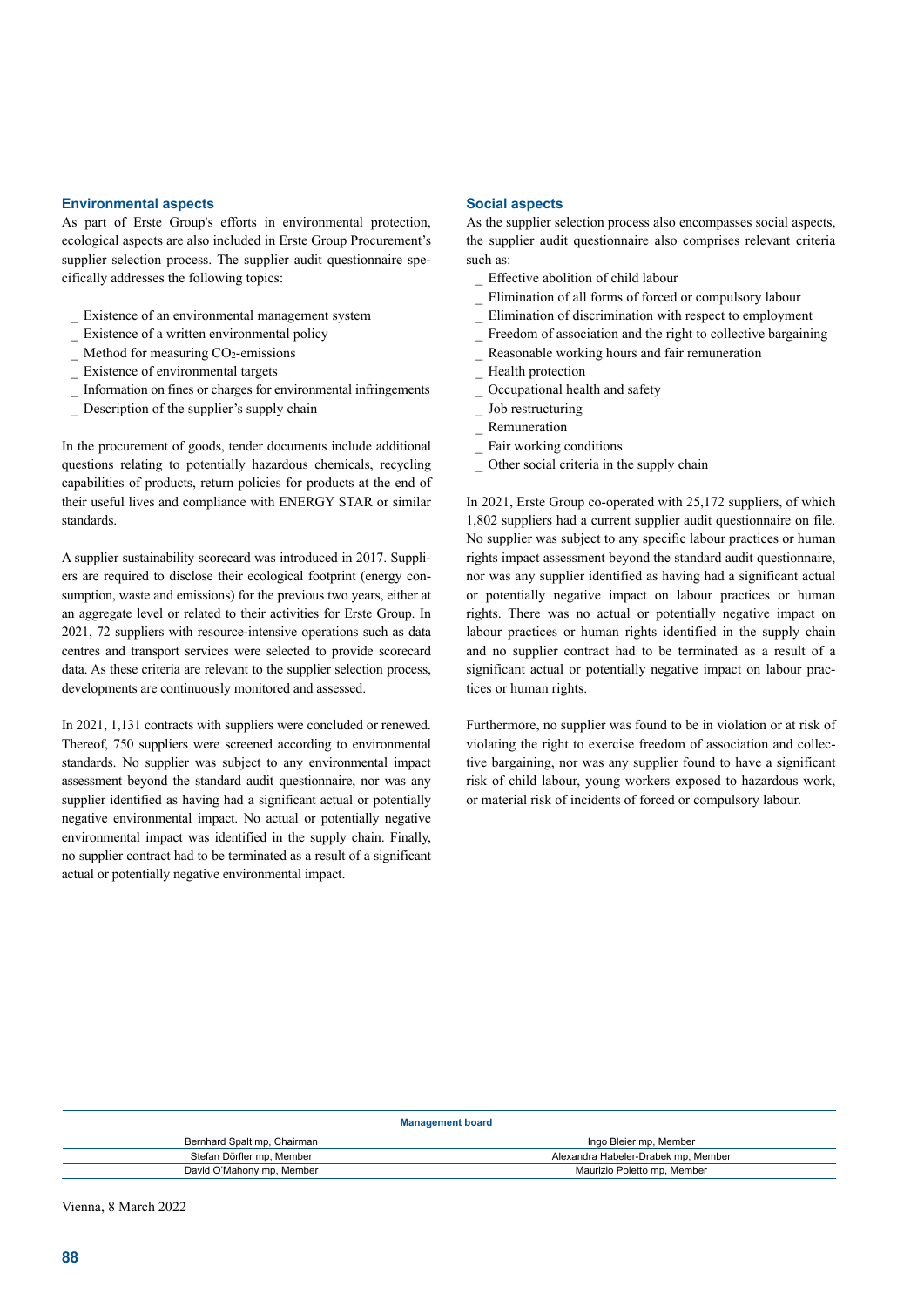# **GRI Content Index**

| GRI<br><b>Standard</b><br><b>Number</b> | <b>GRI</b><br><b>Standard</b><br><b>Title</b> | <b>Disclosure</b><br><b>Number</b> | <b>Disclosure</b><br><b>Title</b>                                    | <b>Reference</b><br>to Annual | Report 2021 Comments / Reasons for omission                                                                                                                                                                                                                                                                                                                                                                                                                                                                                                                                                                                                                                                                                                                                                                                                                                                                                                                                                                                                                                                                                                                                                                                                                                                                                                                       |
|-----------------------------------------|-----------------------------------------------|------------------------------------|----------------------------------------------------------------------|-------------------------------|-------------------------------------------------------------------------------------------------------------------------------------------------------------------------------------------------------------------------------------------------------------------------------------------------------------------------------------------------------------------------------------------------------------------------------------------------------------------------------------------------------------------------------------------------------------------------------------------------------------------------------------------------------------------------------------------------------------------------------------------------------------------------------------------------------------------------------------------------------------------------------------------------------------------------------------------------------------------------------------------------------------------------------------------------------------------------------------------------------------------------------------------------------------------------------------------------------------------------------------------------------------------------------------------------------------------------------------------------------------------|
|                                         | <b>GRI 102 General Disclosures 2016</b>       |                                    |                                                                      |                               |                                                                                                                                                                                                                                                                                                                                                                                                                                                                                                                                                                                                                                                                                                                                                                                                                                                                                                                                                                                                                                                                                                                                                                                                                                                                                                                                                                   |
|                                         | 1. Organisational profile                     |                                    |                                                                      |                               |                                                                                                                                                                                                                                                                                                                                                                                                                                                                                                                                                                                                                                                                                                                                                                                                                                                                                                                                                                                                                                                                                                                                                                                                                                                                                                                                                                   |
| <b>GRI 102</b>                          | <b>General Disclosures</b>                    | $102 - 1$                          | Name of the organisation                                             |                               | Erste Group Bank AG                                                                                                                                                                                                                                                                                                                                                                                                                                                                                                                                                                                                                                                                                                                                                                                                                                                                                                                                                                                                                                                                                                                                                                                                                                                                                                                                               |
| <b>GRI 102</b>                          | General Disclosures                           | 102-2                              | Activities, brands, products, and<br>services                        | p. 14                         | Strategy                                                                                                                                                                                                                                                                                                                                                                                                                                                                                                                                                                                                                                                                                                                                                                                                                                                                                                                                                                                                                                                                                                                                                                                                                                                                                                                                                          |
| <b>GRI 102</b>                          | <b>General Disclosures</b>                    | $102 - 3$                          | Location of headquarters                                             |                               | Erste Campus, Am Belvedere 1, 1100 Vienna                                                                                                                                                                                                                                                                                                                                                                                                                                                                                                                                                                                                                                                                                                                                                                                                                                                                                                                                                                                                                                                                                                                                                                                                                                                                                                                         |
| <b>GRI 102</b>                          | <b>General Disclosures</b>                    | 102-4                              | Location of operations                                               | p. 13                         | Strategy                                                                                                                                                                                                                                                                                                                                                                                                                                                                                                                                                                                                                                                                                                                                                                                                                                                                                                                                                                                                                                                                                                                                                                                                                                                                                                                                                          |
| <b>GRI 102</b>                          | <b>General Disclosures</b>                    | $102 - 5$                          | Ownership and legal form                                             | p. 95                         | (consolidated) corporate governance report                                                                                                                                                                                                                                                                                                                                                                                                                                                                                                                                                                                                                                                                                                                                                                                                                                                                                                                                                                                                                                                                                                                                                                                                                                                                                                                        |
| <b>GRI 102</b>                          | <b>General Disclosures</b>                    | $102 - 6$                          | Markets served                                                       | Note 1                        | Group consolidated financial statements: Note 1 (segment reporting)                                                                                                                                                                                                                                                                                                                                                                                                                                                                                                                                                                                                                                                                                                                                                                                                                                                                                                                                                                                                                                                                                                                                                                                                                                                                                               |
| <b>GRI 102</b>                          | <b>General Disclosures</b>                    | 102-7                              | Scale of the organisation                                            | Note 1                        | Group consolidated financial statements: Note 1 (segment reporting)                                                                                                                                                                                                                                                                                                                                                                                                                                                                                                                                                                                                                                                                                                                                                                                                                                                                                                                                                                                                                                                                                                                                                                                                                                                                                               |
| <b>GRI 102</b>                          | <b>General Disclosures</b>                    | 102-8                              | Information on employees and<br>other workers                        | p. 82 et seq                  | Workers who are not employees do not perform a significant portion of<br>organisation's activities. Therefore does not apply. There are no significant<br>variations in the reported numbers in Disclosures 102-8a, 102-8b and 102-8c.<br>In the initial phase of preparation for HR data collection for the non-financial<br>report, the scope and the reporting categories are based on GRI standards.<br>The data are collected using an Excel template which is sent to those<br>responsible in each institution. Once the completed template has been<br>returned and the data quality has been checked, the data are consolidated<br>and prepared for publication.                                                                                                                                                                                                                                                                                                                                                                                                                                                                                                                                                                                                                                                                                          |
| <b>GRI 102</b>                          | <b>General Disclosures</b>                    | 102-9                              | Supply chain                                                         | p. 87                         |                                                                                                                                                                                                                                                                                                                                                                                                                                                                                                                                                                                                                                                                                                                                                                                                                                                                                                                                                                                                                                                                                                                                                                                                                                                                                                                                                                   |
| <b>GRI 102</b>                          | <b>General Disclosures</b>                    | 102-10                             | Significant changes to the<br>organisation and its supply chain n.a. |                               | No significant changes in the organisation (neither in terms of size, structure<br>nor in the supply chain.)<br>Ownership: La Caixa sold its stake in Erste Group Bank AG.                                                                                                                                                                                                                                                                                                                                                                                                                                                                                                                                                                                                                                                                                                                                                                                                                                                                                                                                                                                                                                                                                                                                                                                        |
| <b>GRI 102</b>                          | <b>General Disclosures</b>                    | 102-11                             | Precautionary principle or<br>approach                               |                               | The precautionary principle is reflected in both Erste Group's code of<br>conduct and the statement of purpose.                                                                                                                                                                                                                                                                                                                                                                                                                                                                                                                                                                                                                                                                                                                                                                                                                                                                                                                                                                                                                                                                                                                                                                                                                                                   |
| <b>GRI 102</b>                          | <b>General Disclosures</b>                    | 102-12                             | <b>External initiatives</b>                                          | p. 57<br>p. 68, 72            | (consolidated) non-financial report: our customers, environment;<br>Erste Asset Management: UN Principles of Responsible Investment,<br>Bangladesh Memorandum, Montreal Carbon Pledge,<br>Erste Group: Nestor Gold Charta, Austrian Diversity Charter                                                                                                                                                                                                                                                                                                                                                                                                                                                                                                                                                                                                                                                                                                                                                                                                                                                                                                                                                                                                                                                                                                             |
| <b>GRI 102</b><br>2. Strategy           | General Disclosures                           | 102-13                             | Membership of associations                                           | 11.d.                         | Erste Group Bank AG has the following significant memberships:<br>WSBI (World Savings Banks Institute), ESBG (European Savings Banks<br>Group), Österreichischer Sparkassenverband, WKO (Austrian Economic<br>Chambers, Industry Sector: Banking and Insurance), OEVFA (Österreich-<br>ische Vereinigung für Finanzanalyse und Asset Management), BWG<br>(Bankwissenschaftliche Gesellschaft Österreich), WIFO (Wirtschafts-<br>forschungsinstitut Österreich), Österreichische Industriellenvereinigung,<br>respACT (Austrian Business Council for Sustainable Development),<br>Transparency International, UNEP FI, Net Zero Banking Alliance, PCAF;<br>Erste Group's banking subsidiaries in CEE have following important<br>memberships:<br>Erste Bank Croatia: Croatia Green Building Council (CGBC), Croatian<br>Association of Accountants and Financial Experts (CAAFE); Erste Bank<br>Serbia: Association of Banks of Serbia, Chamber of Commerce Serbia;<br>Slovenská sporiteľňa: Slovak Banking Association, Central European<br>Corporate Governance Association; Erste Bank Hungary: Hungarian<br>Banking Association, Budapest Chamber of Commerce and industry;<br>Banca Comercială Română: Romanian Banking Association, Financial<br>Markets Association; Česká spořitelna: Czech Banking Association,<br>Economic chamber of the Czech Republic |
|                                         |                                               |                                    | Statement from senior decision                                       |                               |                                                                                                                                                                                                                                                                                                                                                                                                                                                                                                                                                                                                                                                                                                                                                                                                                                                                                                                                                                                                                                                                                                                                                                                                                                                                                                                                                                   |
| <b>GRI 102</b>                          | <b>General Disclosures</b>                    | 102-14                             | maker                                                                | p. 4 et segg                  |                                                                                                                                                                                                                                                                                                                                                                                                                                                                                                                                                                                                                                                                                                                                                                                                                                                                                                                                                                                                                                                                                                                                                                                                                                                                                                                                                                   |
| <b>GRI 102</b>                          | <b>General Disclosures</b>                    | 102-15                             | Key impacts, risks and<br>opportunities                              |                               | <b>TCFD</b> requirements:<br>Strategy a) Climate related risks and opportunities the organization has<br>identified over the short, medium and long term. b) The impact of climate<br>related risks and opportunities on the organisation's business, strategy and<br>financial planning c) The resilience of the organisation's strategy, taking into<br>consideration different climate-related scenarios, including a 2°C or lower<br>scenario<br>Risk Management: a) The organisation's processes for identifying and<br>assessing climate-related risks; b) The organisation's processes for<br>managing climate-related risks; c) How the processes for identifying,<br>assessing and managing climate related risks are integrated into the<br>p. 63 et segg organisation's overall risk management.                                                                                                                                                                                                                                                                                                                                                                                                                                                                                                                                                       |
| 3. Ethics and integrity                 |                                               |                                    |                                                                      |                               |                                                                                                                                                                                                                                                                                                                                                                                                                                                                                                                                                                                                                                                                                                                                                                                                                                                                                                                                                                                                                                                                                                                                                                                                                                                                                                                                                                   |
| GRI 102                                 | General Disclosures                           | 102-16                             | Values, principles, standards,<br>and norms of behaviour             | p. 57                         | Strategy (reference made to the code of conduct and the statement of<br>purpose), (consolidated) non-financial report, (consolidated) corporate<br>governance report (reference made to Austrian Code of Corporate<br>Governance and internal guidelines)                                                                                                                                                                                                                                                                                                                                                                                                                                                                                                                                                                                                                                                                                                                                                                                                                                                                                                                                                                                                                                                                                                         |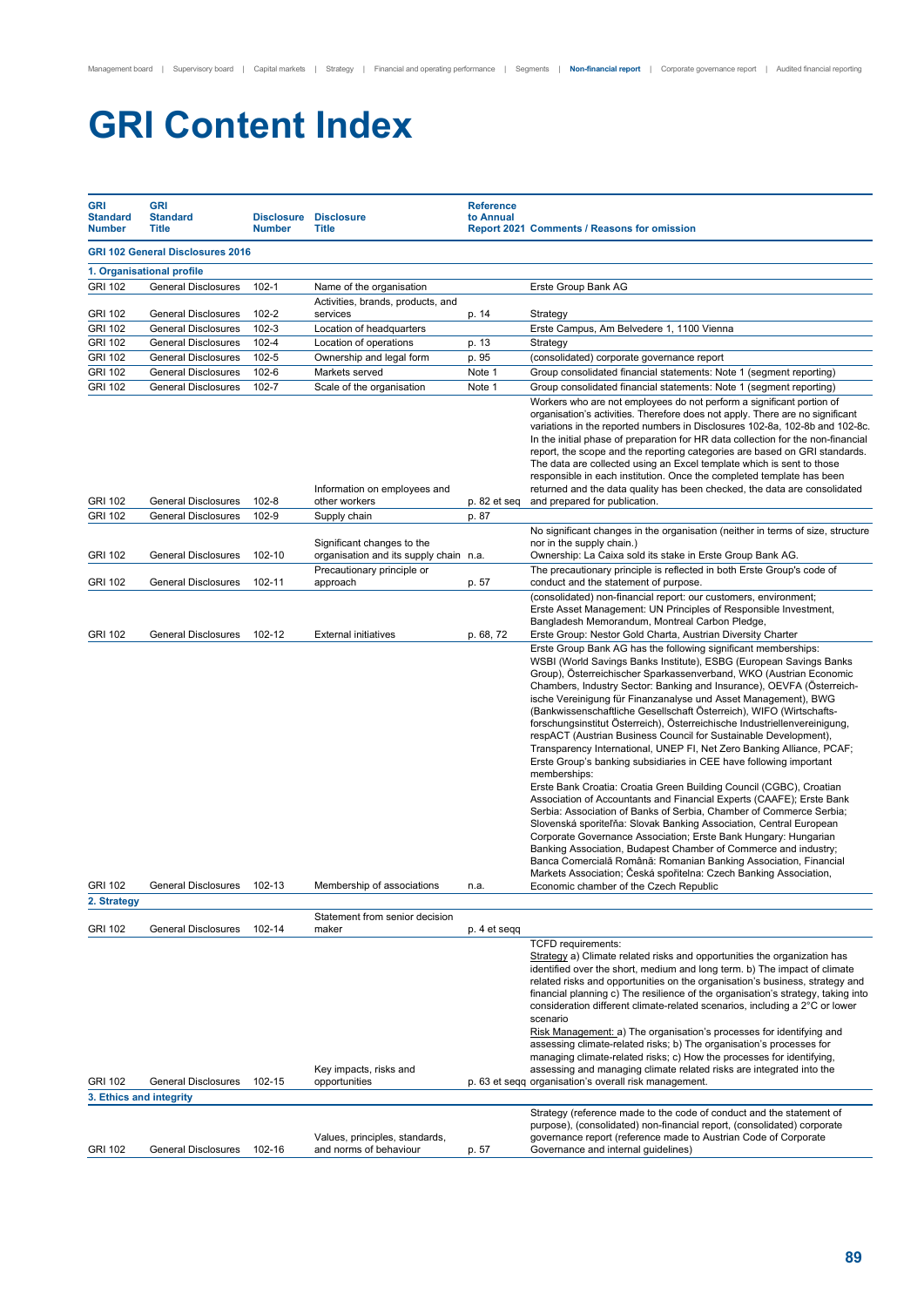| <b>GRI</b><br><b>Standard</b><br><b>Number</b> | <b>GRI</b><br><b>Standard</b><br><b>Title</b> | <b>Number</b> | <b>Disclosure Disclosure</b><br><b>Title</b>                                         | <b>Reference</b><br>to Annual | <b>Report 2021 Comments / Reasons for omission</b>                                                                                                                                                                                                                                                                                                                                                                                                             |
|------------------------------------------------|-----------------------------------------------|---------------|--------------------------------------------------------------------------------------|-------------------------------|----------------------------------------------------------------------------------------------------------------------------------------------------------------------------------------------------------------------------------------------------------------------------------------------------------------------------------------------------------------------------------------------------------------------------------------------------------------|
| 4. Governance                                  |                                               |               |                                                                                      |                               |                                                                                                                                                                                                                                                                                                                                                                                                                                                                |
| <b>GRI 102</b>                                 | <b>General Disclosures</b>                    | 102-18        | Governance structure                                                                 | p. 62 et seq                  | Voluntary disclosure. TCFD requirements: Governance<br>a) Board's oversight of climate related risks and opportunities.                                                                                                                                                                                                                                                                                                                                        |
| <b>GRI 102</b>                                 | <b>General Disclosures</b>                    | 102-19        | Delegating authority                                                                 | p. 62 et seq                  | Voluntary disclosure. TCFD requirements: Governance<br>a) Board's oversight of climate related risks and opportunities.                                                                                                                                                                                                                                                                                                                                        |
|                                                |                                               |               | Executive level responsibility for                                                   |                               | Voluntary disclosure. TCFD requirements: Governance a) Board's oversight                                                                                                                                                                                                                                                                                                                                                                                       |
| <b>GRI 102</b>                                 | <b>General Disclosures</b>                    | 102-20        | economic, environmental and<br>social topic                                          | p. 62 et seq                  | of climate related risks and opportunities. b) Management's role in assessing<br>and managing climate related risks and opportunities                                                                                                                                                                                                                                                                                                                          |
|                                                |                                               |               | Role of highest governance body                                                      |                               |                                                                                                                                                                                                                                                                                                                                                                                                                                                                |
| <b>GRI 102</b>                                 | <b>General Disclosures</b>                    | 102-26        | in setting purpose, values and<br>strategy                                           | p. 62 et seq                  | Voluntary disclosure. TCFD requirements: Governance<br>a) Board's oversight of climate related risks and opportunities.                                                                                                                                                                                                                                                                                                                                        |
|                                                |                                               |               | Collective knowledge of highest                                                      |                               | Voluntary disclosure. TCFD requirements: Governance                                                                                                                                                                                                                                                                                                                                                                                                            |
| <b>GRI 102</b>                                 | <b>General Disclosures</b>                    | 102-27        | governance body                                                                      | p. 62 et seg                  | a) Board's oversight of climate related risks and opportunities.                                                                                                                                                                                                                                                                                                                                                                                               |
| <b>GRI 102</b>                                 | <b>General Disclosures</b>                    | 102-29        | Identifying and managing<br>economic, environmental and<br>social impacts            | p. 62 et seq                  | Voluntary disclosure. TCFD requirements: Governance<br>a) Board's oversight of climate related risks and opportunities.                                                                                                                                                                                                                                                                                                                                        |
|                                                |                                               |               | Effectiveness of risk management                                                     |                               | Voluntary disclosure. TCFD requirements: Governance a) Board's oversight<br>of climate related risks and opportunities. b) Management's role in assessing                                                                                                                                                                                                                                                                                                      |
| <b>GRI 102</b>                                 | <b>General Disclosures</b>                    | 102-30        | processes                                                                            | p. 62 et seq                  | and managing climate related risks and opportunities.                                                                                                                                                                                                                                                                                                                                                                                                          |
|                                                |                                               |               | Review of economic,                                                                  |                               | Voluntary disclosure. TCFD requirements: Governance a) Board's oversight<br>of climate related risks and opportunities. b) Management's role in assessing                                                                                                                                                                                                                                                                                                      |
| <b>GRI 102</b>                                 | <b>General Disclosures</b>                    | 102-31        | environmental and social topics                                                      | p. 62 et seq                  | and managing climate related risks and opportunities.<br>Voluntary disclosure. TCFD requirements: Governance a) Board's oversight                                                                                                                                                                                                                                                                                                                              |
| <b>GRI 102</b>                                 | <b>General Disclosures</b>                    | 102-32        | Highest governance body's role in<br>sustainability reporting                        | p. 62 et seq                  | of climate related risks and opportunities. b) Management's role in assessing<br>and managing climate related risks and opportunities.; CG Report                                                                                                                                                                                                                                                                                                              |
|                                                | 5. Stakeholder engagement                     |               |                                                                                      |                               |                                                                                                                                                                                                                                                                                                                                                                                                                                                                |
| <b>GRI 102</b>                                 | <b>General Disclosures</b>                    | 102-40        | List of stakeholder groups                                                           | p. 61                         |                                                                                                                                                                                                                                                                                                                                                                                                                                                                |
|                                                |                                               |               |                                                                                      |                               | Collective agreements apply to a total of 88,1% of all employees.<br>In Hungary, there is no collective agreement as a salary basis.<br>In the other core markets, 90-100% of employees are included in collective                                                                                                                                                                                                                                             |
| <b>GRI 102</b>                                 | <b>General Disclosures</b>                    | 102-41        | Collective bargaining agreements                                                     | n.a.                          | agreements (Holding: 96,1%)                                                                                                                                                                                                                                                                                                                                                                                                                                    |
| GRI 102                                        | <b>General Disclosures</b>                    | 102-42        | Identifying and selecting<br>stakeholders                                            | p. 58 et seq                  |                                                                                                                                                                                                                                                                                                                                                                                                                                                                |
| <b>GRI 102</b>                                 | <b>General Disclosures</b>                    | 102-43        | Approach to stakeholder<br>engagement                                                | p. 58 et seq                  |                                                                                                                                                                                                                                                                                                                                                                                                                                                                |
| <b>GRI 102</b>                                 | <b>General Disclosures</b>                    | 102-44        | Key topics and concerns raised                                                       | p. 58 et seq                  |                                                                                                                                                                                                                                                                                                                                                                                                                                                                |
|                                                | 6. Reporting practice                         |               |                                                                                      |                               |                                                                                                                                                                                                                                                                                                                                                                                                                                                                |
|                                                |                                               |               | Entities included in the                                                             |                               |                                                                                                                                                                                                                                                                                                                                                                                                                                                                |
| <b>GRI 102</b>                                 | General Disclosures                           | 102-45        | consolidated financial statements<br>Defining report content and topic               | p. 58                         |                                                                                                                                                                                                                                                                                                                                                                                                                                                                |
| <b>GRI 102</b>                                 | <b>General Disclosures</b>                    | 102-46        | boundaries                                                                           | p. 58 et seq                  |                                                                                                                                                                                                                                                                                                                                                                                                                                                                |
| <b>GRI 102</b>                                 | <b>General Disclosures</b>                    | 102-47        | List of material topics                                                              | p. 58 et seq                  |                                                                                                                                                                                                                                                                                                                                                                                                                                                                |
| <b>GRI 102</b>                                 | <b>General Disclosures</b>                    | 102-49        | Changes in reporting                                                                 | p. 58                         | All Savings Banks from the scope of consolidation were included in the<br>non-financial reporting in 2021.                                                                                                                                                                                                                                                                                                                                                     |
| <b>GRI 102</b>                                 | <b>General Disclosures</b>                    | 102-50        | Reporting period                                                                     | n.a.                          | From 1 January 2021 to 31 December 2021                                                                                                                                                                                                                                                                                                                                                                                                                        |
| <b>GRI 102</b>                                 | <b>General Disclosures</b>                    | 102-51        | Date of most recent report                                                           | n.a.                          | Annual report 2020                                                                                                                                                                                                                                                                                                                                                                                                                                             |
| <b>GRI 102</b>                                 | <b>General Disclosures</b>                    | 102-52        | Reporting cycle<br>Contact point for questions                                       | n.a.                          | Annual                                                                                                                                                                                                                                                                                                                                                                                                                                                         |
| <b>GRI 102</b>                                 | General Disclosures                           | 102-53        | regarding the report<br>Claims of reporting in accordance                            | p.302                         | This report has been prepared in accordance with the requirements of the                                                                                                                                                                                                                                                                                                                                                                                       |
| <b>GRI 102</b>                                 | General Disclosures                           | 102-54        | with GRI Standards                                                                   | p. 58                         | Global Reporting Initiative (GRI Standard Option: Core).                                                                                                                                                                                                                                                                                                                                                                                                       |
| <b>GRI 102</b>                                 | General Disclosures                           | 102-55        | <b>GRI</b> content index                                                             | p. 89 et seqq                 |                                                                                                                                                                                                                                                                                                                                                                                                                                                                |
| <b>GRI 102</b>                                 | <b>General Disclosures</b>                    | 102-56        | External assurance                                                                   | p. 93 et seq                  |                                                                                                                                                                                                                                                                                                                                                                                                                                                                |
|                                                | <b>GRI 103 Management Approach 2016</b>       |               |                                                                                      |                               |                                                                                                                                                                                                                                                                                                                                                                                                                                                                |
| GRI 103                                        | Management<br>Approach                        | $103 - 1$     | Explanation of the material topic<br>and its boundary                                | p. 58 et seq                  |                                                                                                                                                                                                                                                                                                                                                                                                                                                                |
| GRI 103                                        | Management<br>Approach                        | 103-2         | The management approach and<br>its components                                        | p. 58 et seq                  |                                                                                                                                                                                                                                                                                                                                                                                                                                                                |
|                                                | Management                                    |               | Evaluation of the management                                                         |                               |                                                                                                                                                                                                                                                                                                                                                                                                                                                                |
| GRI 103                                        | Approach                                      | 103-3         | approach                                                                             | p. 58 et seq                  |                                                                                                                                                                                                                                                                                                                                                                                                                                                                |
|                                                | <b>GRI 201 Economic Performance 2016</b>      |               |                                                                                      |                               |                                                                                                                                                                                                                                                                                                                                                                                                                                                                |
| <b>GRI 201</b>                                 | Economic<br>performance                       | $201 - 1$     | Direct economic value generated<br>and distributed                                   | Note 1,<br>Note 56            | Outside the non-finance report. Consolidated financial statements.                                                                                                                                                                                                                                                                                                                                                                                             |
| <b>GRI 201</b>                                 | Economic<br>performance                       | 201-2         | Financial implications and other<br>risks and opportunities due to<br>climate change | p. 63 et seq                  | Disclosure according to TCFD requirement: Strategy a) Climate related<br>risks and opportunities the organization has identified over the short,<br>medium and long term. b) The impact of climate related risks and<br>opportunities on the organisation's business, strategy and financial planning<br>c) The resilience of the organisation's strategy, taking into consideration<br>different climate-related scenarios, including a 2°C or lower scenario |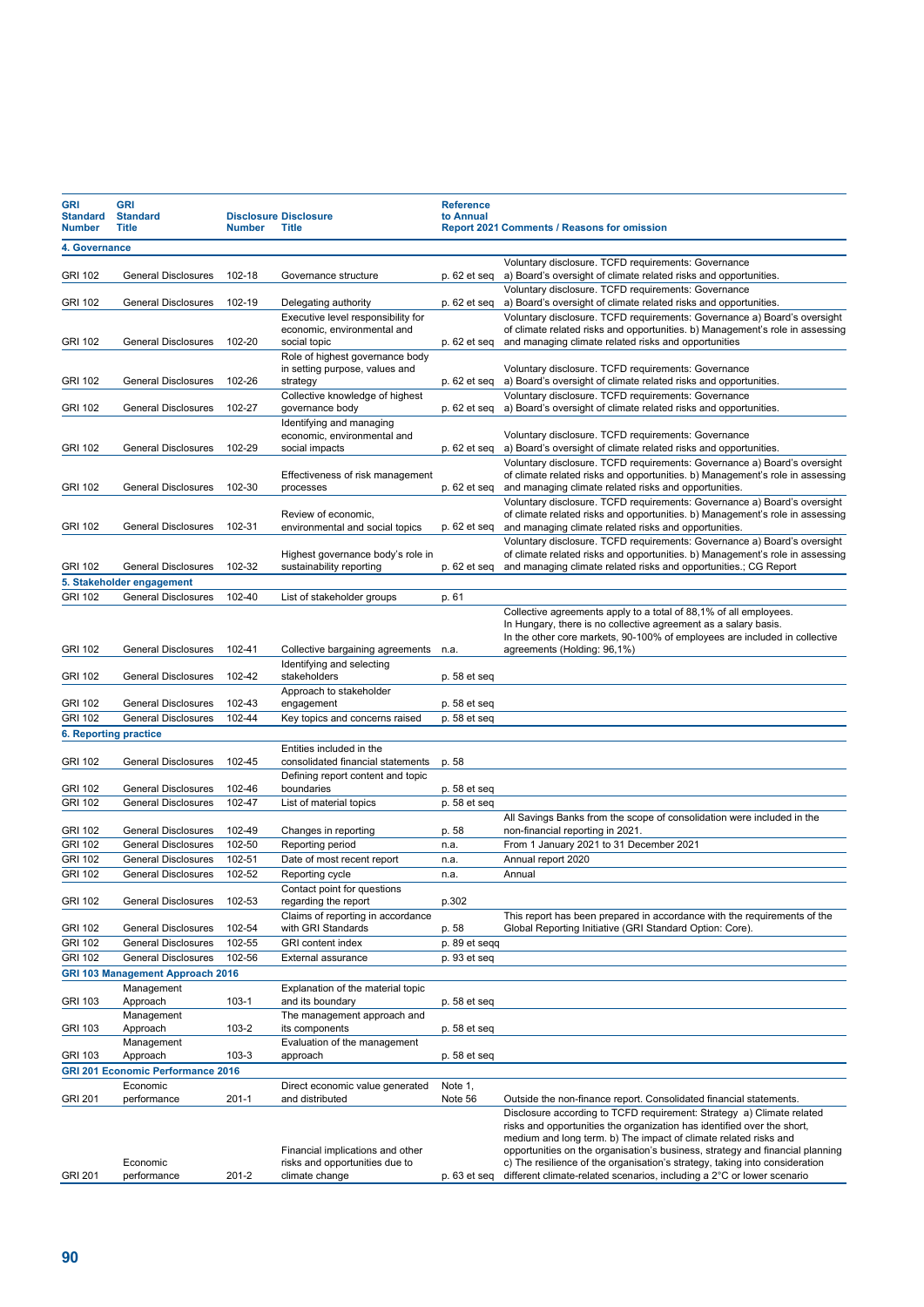| <b>GRI</b><br><b>Standard</b><br><b>Number</b> | <b>GRI</b><br><b>Standard</b><br><b>Title</b>                                               | <b>Number</b> | <b>Disclosure Disclosure</b><br><b>Title</b>                                                                              | <b>Reference</b><br>to Annual | Report 2021 Comments / Reasons for omission                                                                                                                                                                                                                                                                                                                                                                                                                                                                                                                     |
|------------------------------------------------|---------------------------------------------------------------------------------------------|---------------|---------------------------------------------------------------------------------------------------------------------------|-------------------------------|-----------------------------------------------------------------------------------------------------------------------------------------------------------------------------------------------------------------------------------------------------------------------------------------------------------------------------------------------------------------------------------------------------------------------------------------------------------------------------------------------------------------------------------------------------------------|
|                                                |                                                                                             |               | Social commitment and social banking (FS 14 Initiatives to improve access to financial services for disadvantaged people) |                               |                                                                                                                                                                                                                                                                                                                                                                                                                                                                                                                                                                 |
| FS 14 of<br>GRI G4                             | Initiatives to improve<br>access to financial<br>services for<br>disadvantages people FS 14 |               | Initiatives to improve access to<br>financial services for<br>disadvantages people                                        | p. 74, 76                     |                                                                                                                                                                                                                                                                                                                                                                                                                                                                                                                                                                 |
|                                                | Anti-corruption and compliance (GRI 205 Anti-corruption 2016)                               |               |                                                                                                                           |                               |                                                                                                                                                                                                                                                                                                                                                                                                                                                                                                                                                                 |
| <b>GRI 205</b>                                 | Anti-Corruption                                                                             | 205-3         | Confirmed incidents of corruption<br>and actions taken                                                                    |                               | In 2021, Erste Group did not discover or record any incident of corruption.                                                                                                                                                                                                                                                                                                                                                                                                                                                                                     |
|                                                | <b>GRI 206 Anti-competitive behaviour 2016</b>                                              |               |                                                                                                                           |                               |                                                                                                                                                                                                                                                                                                                                                                                                                                                                                                                                                                 |
| <b>GRI 206</b>                                 | Anti-competitive<br>behaviour                                                               | 206-1         | Legal actions for anti-competitive<br>behaviour, anti-trust and<br>monopoly practices                                     | Note 50                       | Group consolidated financial statements: Note 50 (contingent liabilities);<br>No legal actions for anti-competitive behavior, anti-trust, or monopoly<br>practices have been initiated against Erste Group Bank AG. During the<br>reporting period, subsidiaries of Erste Group Bank AG were directly or<br>indirectly involved in three such cases. As one of these cases got resolved<br>in 2021, there remain only two pending cases. We do not expect these<br>cases to lead to any fines or sanctions that would have a material effect on<br>Erste Group. |
|                                                |                                                                                             |               | Responsible criteria in the supply chain and ecological impacts on banking operations (GRI 301 Materials 2016)            |                               |                                                                                                                                                                                                                                                                                                                                                                                                                                                                                                                                                                 |
| GRI 301                                        | Management<br>Approach                                                                      | $301 - 1$     | Materials used by weight and<br>volume                                                                                    | p. 69                         |                                                                                                                                                                                                                                                                                                                                                                                                                                                                                                                                                                 |
| <b>GRI 301</b>                                 | Management<br>Approach                                                                      | 301-2         | Recycled input materials used                                                                                             | p. 69                         |                                                                                                                                                                                                                                                                                                                                                                                                                                                                                                                                                                 |
|                                                |                                                                                             |               | Responsible criteria in the supply chain and ecological impacts on banking operations (GRI 302 Energy 2016)               |                               |                                                                                                                                                                                                                                                                                                                                                                                                                                                                                                                                                                 |
| <b>GRI 302</b>                                 | Energy                                                                                      | 302-1         | Energy consumption within the<br>organisation                                                                             | p. 69                         | TCFD Metrics and Targets; (consolidated) non-financial report: environment;<br>In terms of energy consumption, there is no separate presentation of<br>renewable / non-renewable energy sources. It is included in the<br>determination of the CO <sub>2</sub> e-emissions.                                                                                                                                                                                                                                                                                     |
| <b>GRI 302</b>                                 | Energy                                                                                      | 302-4         | Reduction of energy consumption                                                                                           | p. 69                         | <b>TCFD Metrics and Targets</b>                                                                                                                                                                                                                                                                                                                                                                                                                                                                                                                                 |
|                                                |                                                                                             |               | Responsible criteria in the supply chain and ecological impacts on banking operations (GRI 305 Emissions 2016)            |                               |                                                                                                                                                                                                                                                                                                                                                                                                                                                                                                                                                                 |
| <b>GRI 305</b>                                 | Emissions                                                                                   | 305-1         | Direct (Scope 1) GHG emissions                                                                                            | p. 69                         | <b>TCFD Metrics and Targets;</b><br>305-1c) There are no biogenic CO <sub>2</sub> emissions to report                                                                                                                                                                                                                                                                                                                                                                                                                                                           |
| <b>GRI 305</b>                                 | Emissions                                                                                   | 305-2         | Energy indirect (Scope 2)<br><b>GHG</b> emissions                                                                         | p. 69                         | TCFD Metrics and Targets; Gross market-based: 22,884t CO2e;<br>Gross location-based: 50,803t CO2e                                                                                                                                                                                                                                                                                                                                                                                                                                                               |
| <b>GRI 305</b>                                 | Emissions                                                                                   | 305-3         | Other indirect (Scope 3)<br>emissions                                                                                     | p. 67                         | <b>TCFD Metrics and Targets</b>                                                                                                                                                                                                                                                                                                                                                                                                                                                                                                                                 |
|                                                |                                                                                             |               |                                                                                                                           |                               | Responsible criteria in the supply chain and ecological impacts on banking operations (GRI 308 Supplier Environmental Assessment 2016)                                                                                                                                                                                                                                                                                                                                                                                                                          |
| <b>GRI 308</b>                                 | Supplier<br>Environmental<br>Assessment                                                     | 308-1         | New suppliers that were screened<br>using environmental criteria                                                          | p. 87                         |                                                                                                                                                                                                                                                                                                                                                                                                                                                                                                                                                                 |
|                                                | Diversity and equal opportunity (GRI 401 Employment 2016)                                   |               |                                                                                                                           |                               |                                                                                                                                                                                                                                                                                                                                                                                                                                                                                                                                                                 |
| <b>GRI 401</b>                                 | Employment                                                                                  | 401-1         | New employee hires and<br>employee turnover                                                                               | p. 83                         | Pursuant to Schlüter formula: (total of employees leaving) / (number of<br>employees at the beginning of the year + total of newly hired employees)<br>a) 401-3a) All employees (women and men) are entitled to take parental leave;                                                                                                                                                                                                                                                                                                                            |
| <b>GRI 401</b>                                 | Employment                                                                                  | 401-3         | Parental leave                                                                                                            | p. 83                         | b) 401-3d) No information available due to data that could not be clearly<br>distinguished.                                                                                                                                                                                                                                                                                                                                                                                                                                                                     |
|                                                | Employee health & work-life balance                                                         |               |                                                                                                                           |                               |                                                                                                                                                                                                                                                                                                                                                                                                                                                                                                                                                                 |
|                                                | Employment                                                                                  |               | Information on health & work-life<br>balance                                                                              | p. 81                         |                                                                                                                                                                                                                                                                                                                                                                                                                                                                                                                                                                 |
|                                                |                                                                                             |               | Diversity and equal opportunity (GRI 404 Training and Education 2016)                                                     |                               |                                                                                                                                                                                                                                                                                                                                                                                                                                                                                                                                                                 |
|                                                | Training and                                                                                |               | Average hours of training per year                                                                                        |                               |                                                                                                                                                                                                                                                                                                                                                                                                                                                                                                                                                                 |
| <b>GRI 404</b>                                 | Education                                                                                   | 404-1         | per employee                                                                                                              | p. 80                         |                                                                                                                                                                                                                                                                                                                                                                                                                                                                                                                                                                 |
|                                                | Diversity and Equal                                                                         |               | Diversity and equal opportunity (GRI 405 Diversity and Equal Opportunity 2016)<br>Diversity of governance bodies          |                               | At Erste Group Bank AG, the parent company of Erste Group, employees                                                                                                                                                                                                                                                                                                                                                                                                                                                                                            |
| <b>GRI 405</b>                                 | Opportunity                                                                                 | 405-1         | and employees                                                                                                             | p. 82                         | represent more than 50 different nationalities.                                                                                                                                                                                                                                                                                                                                                                                                                                                                                                                 |
|                                                | Diversity and equal opportunity (GRI 406 Non-Discrimination 2016)                           |               |                                                                                                                           |                               |                                                                                                                                                                                                                                                                                                                                                                                                                                                                                                                                                                 |
| <b>GRI 406</b>                                 | Non-Discrimination                                                                          | 406-1         | Incidents of discrimination and<br>corrective actions taken                                                               | n.a.                          | In 2021, 4 significant incidents were submitted to the anti-discrimination<br>officer.                                                                                                                                                                                                                                                                                                                                                                                                                                                                          |
|                                                |                                                                                             |               |                                                                                                                           |                               | Responsible criteria in the supply chain and ecological impacts on banking operations (GRI 414 Supplier Social Assessment 2016)                                                                                                                                                                                                                                                                                                                                                                                                                                 |
|                                                | Supplier Social                                                                             |               | New suppliers that were screened                                                                                          |                               |                                                                                                                                                                                                                                                                                                                                                                                                                                                                                                                                                                 |
| <b>GRI 414</b>                                 | Assessment                                                                                  | 414-1         | using social criteria                                                                                                     | p. 87                         |                                                                                                                                                                                                                                                                                                                                                                                                                                                                                                                                                                 |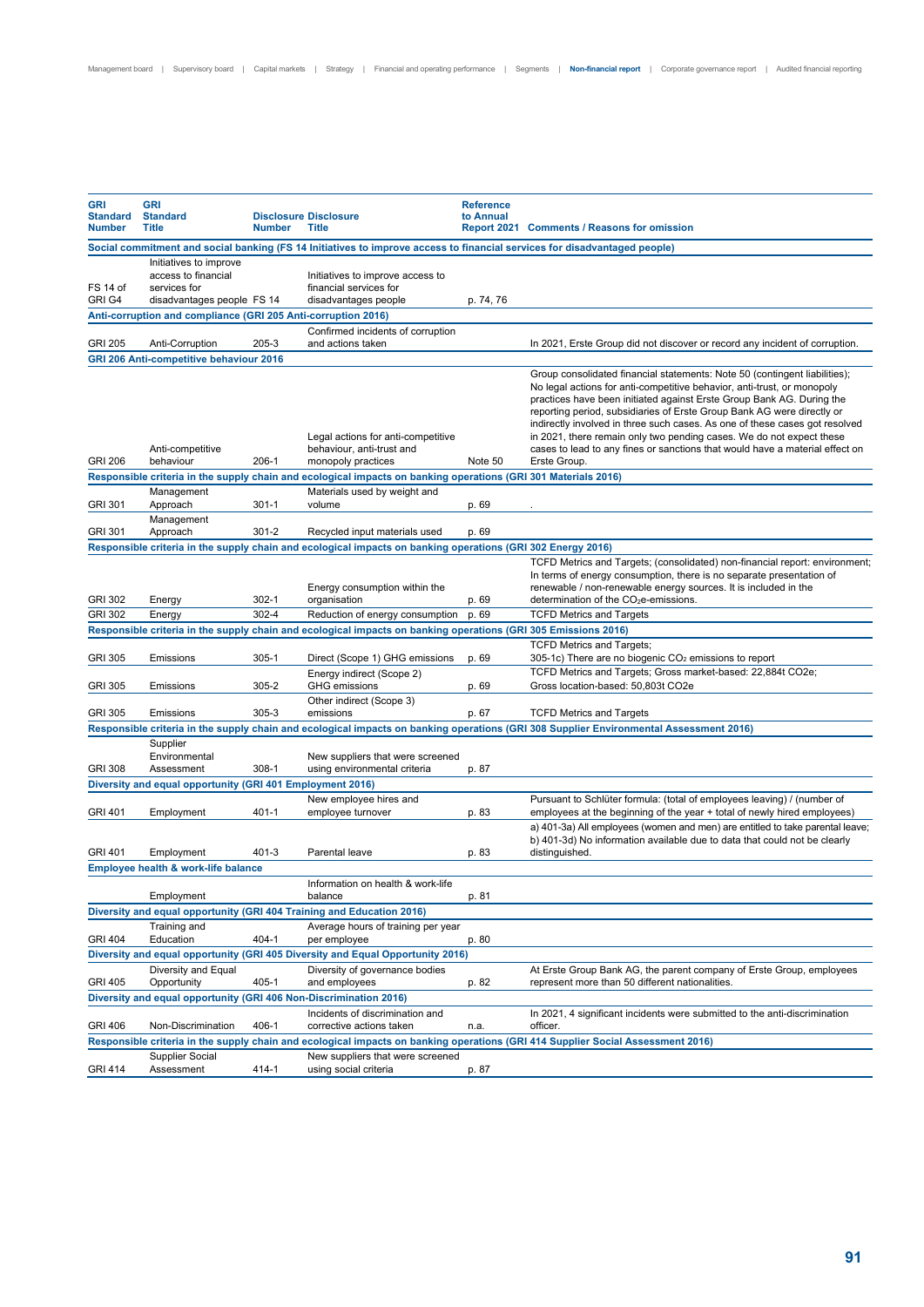| <b>GRI</b>                   | <b>GRI</b>                                   |                   |                                          | <b>Reference</b> |                                                                               |
|------------------------------|----------------------------------------------|-------------------|------------------------------------------|------------------|-------------------------------------------------------------------------------|
| <b>Standard</b>              | <b>Standard</b>                              | <b>Disclosure</b> | <b>Disclosure</b>                        | to Annual        |                                                                               |
| <b>Number</b>                | <b>Title</b>                                 | <b>Number</b>     | <b>Title</b>                             |                  | Report 2021 Comments / Reasons for omission                                   |
|                              | <b>GRI 418 Customer Privacy 2016</b>         |                   |                                          |                  |                                                                               |
|                              |                                              |                   | Substantiated complaints                 |                  |                                                                               |
|                              |                                              |                   | concerning breaches of                   |                  |                                                                               |
|                              |                                              |                   | customer privacy and losses of           |                  |                                                                               |
| <b>GRI 418</b>               | <b>Customer Privacy</b>                      | 418-1             | customer data                            | p. 77            |                                                                               |
|                              | <b>GRI 419 Socioeconomic Compliance 2016</b> |                   |                                          |                  |                                                                               |
|                              |                                              |                   | Non-compliance with laws and             |                  |                                                                               |
|                              | Socioeconomic                                |                   | regulations in the social and            |                  | In 2021, there were neither significant fines nor non-monetary sanctions for  |
| <b>GRI 419</b>               | compliance                                   | 419-1             | economic area                            | n.a.             | non-compliance with laws and/or regulations in the social and economic area.  |
| <b>Financial education</b>   |                                              |                   |                                          |                  |                                                                               |
| GRI G4                       |                                              |                   |                                          |                  |                                                                               |
| Sector                       | Information on Erste                         | GRI G4-           |                                          |                  |                                                                               |
| <b>Disclosures</b>           | Group's engagement                           | <b>DMA</b>        |                                          |                  |                                                                               |
| Financial                    | to improve financial                         | (former           | Initiatives to enhance financial         |                  |                                                                               |
| Service                      | literacy                                     | FS16)             | literacy by type of beneficiary          | p. 84            |                                                                               |
| <b>Customer satisfaction</b> |                                              |                   |                                          |                  |                                                                               |
|                              | Information on                               |                   |                                          |                  |                                                                               |
|                              | customer satisfaction                        |                   |                                          | p. 77            |                                                                               |
|                              | <b>Responsible investment and finance</b>    |                   |                                          |                  |                                                                               |
|                              | Information on                               |                   |                                          |                  |                                                                               |
|                              | responsible investment                       |                   |                                          |                  |                                                                               |
|                              | and financing                                |                   |                                          | p. 70 et seg     |                                                                               |
|                              | Management                                   |                   | The management approach and p. 58, 70 et |                  |                                                                               |
| GRI 103                      | Approach                                     | 103-2             | its components                           | seq              |                                                                               |
|                              |                                              |                   |                                          |                  | Materiality analysis; compliance with the existing exclusion criteria for     |
|                              |                                              |                   |                                          |                  | investments and financing is the responsibility of the respective business    |
|                              | Management                                   |                   | Evaluation of the management             | p. 58, 70 et     | units. The exclusion criteria are evaluated on a regular basis to see whether |
| GRI 103                      | Approach                                     | $103 - 3$         | approach                                 | seq              | they fulfil the envisaged social and ecological responsibility.               |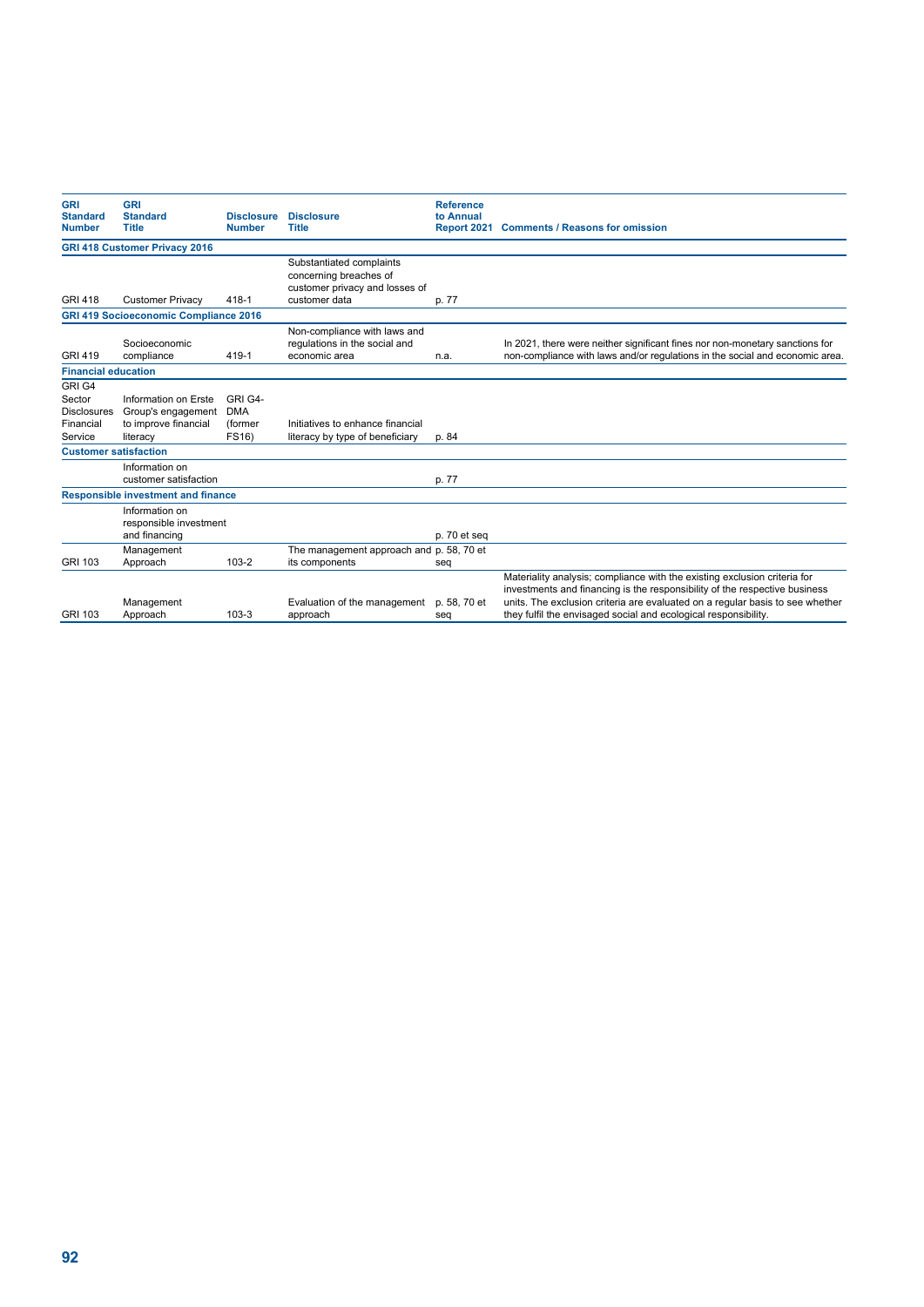## **Independent Assurance Report**

To the supervisory board of Erste Group Bank AG Vienna

### **Courtesy Translation of the Audit Report of the Independent Assurance on Non-Financial Reporting**

**Attention:** This report has been translated from German to English for referencing purposes only. Please refer to the officially legally binding version as written and signed in German. Only the German version is the legally binding version.

### **Introduction**

We have performed procedures to obtain limited assurance as to whether any matters have come to our attention that cause us to believe that the (consolidated) non-financial report as of December 31, 2021 has not been prepared, in all material respects, in accordance with the reporting criteria. The reporting criteria consist of the Sustainability Reporting Standards GRI Standards: Core Option issued by the Global Sustainability Standards Board (GSSB) as well as the requirements for the report stated in § 243b and § 267a UGB (NaDiVeG).

Further, we have performed procedures to obtain limited assurance as to whether any matters have come to our attention that cause us to believe that the EU taxonomy information disclosed is not prepared, in all material respects, in accordance with Regulation (EU) 2020/852 (Taxonomy Regulation) and the accompanying Delegated Regulations (EU)2021/2178 and (EU) 2021/2139.

### **Responsibility of the management**

The legal representatives of Erste Group Bank AG are responsible for the preparation of the report content in accordance with the reporting criteria and for the selection of the disclosures to be verified. The reporting criteria include the Sustainability Reporting Standards (GRI Standards: Core option) issued by the Global Sustainability Standards Board (GSSB) and the reporting requirements mentioned in § 243b and § 267a UGB (NaDiVeG). Furthermore, they are responsible for collecting the disclosed information on the EU taxonomy in accordance with Regulation (EU) 2020/852 (Taxonomy Regulation) and the supplementary Delegated Regulations (EU)2021/2178 and (EU) 2021/2139.

This responsibility includes the selection and application of appropriate methods for preparing the report, making assumptions and estimates of individual non-financial disclosures that are plausible under the given circumstances. The responsibility of the management includes further designing, implementing, and maintaining internal controls, which have been determined as necessary by management for the preparation of a (consolidated) non-financial report free from material misstatement, whether due to fraud or error.

#### **Responsibility of the auditor**

Our responsibility is to express a limited assurance opinion on whether the (consolidated) non-financial report is prepared, in all material respects, in accordance with the reporting criteria. The reporting criteria consist of the Sustainability Reporting Standards GRI Standards: Core Option issued by the Global Sustainability Standards Board (GSSB) as well as the requirements for the report stated in § 243b and § 267a UGB (NaDiVeG).

Further, based on our audit procedures, our responsibility is to express an opinion with limited assurance as to whether any matters have come to our attention that cause us to believe that the disclosed EU taxonomy information has not been prepared, in all material respects, in accordance with Regulation (EU) 2020/852 (Taxonomy Regulation) and the accompanying Delegated Regulations (EU)2021/2178 and (EU) 2021/2139.

We conducted our engagement in accordance with the International Standard on Assurance Engagements ISAE 3000 (Revised), "Assurance Engagements Other Than Audits or Reviews of Historical Financial Information" issued by the International Auditing and Assurance Standards Board (IAASB) in order to obtain limited assurance on the subject matters.

ISAE 3000 (Revised) requires us to plan and perform the engagement in a way that enables us to obtain limited assurance that nothing has come to our attention that causes us to believe that the (consolidated) non-financial report has not, in any material aspect been prepared in accordance with the reporting criteria of GRI Standards: Core option, § 243b and § 267a UGB (NaDiVeG), as well as the disclosed information on the EU taxonomy have been prepared in accordance with Regulation (EU) 2020/852 (Taxonomy Regulation) and the supplementary Delegated Regulations (EU)2021/2178 and (EU) 2021/2139.